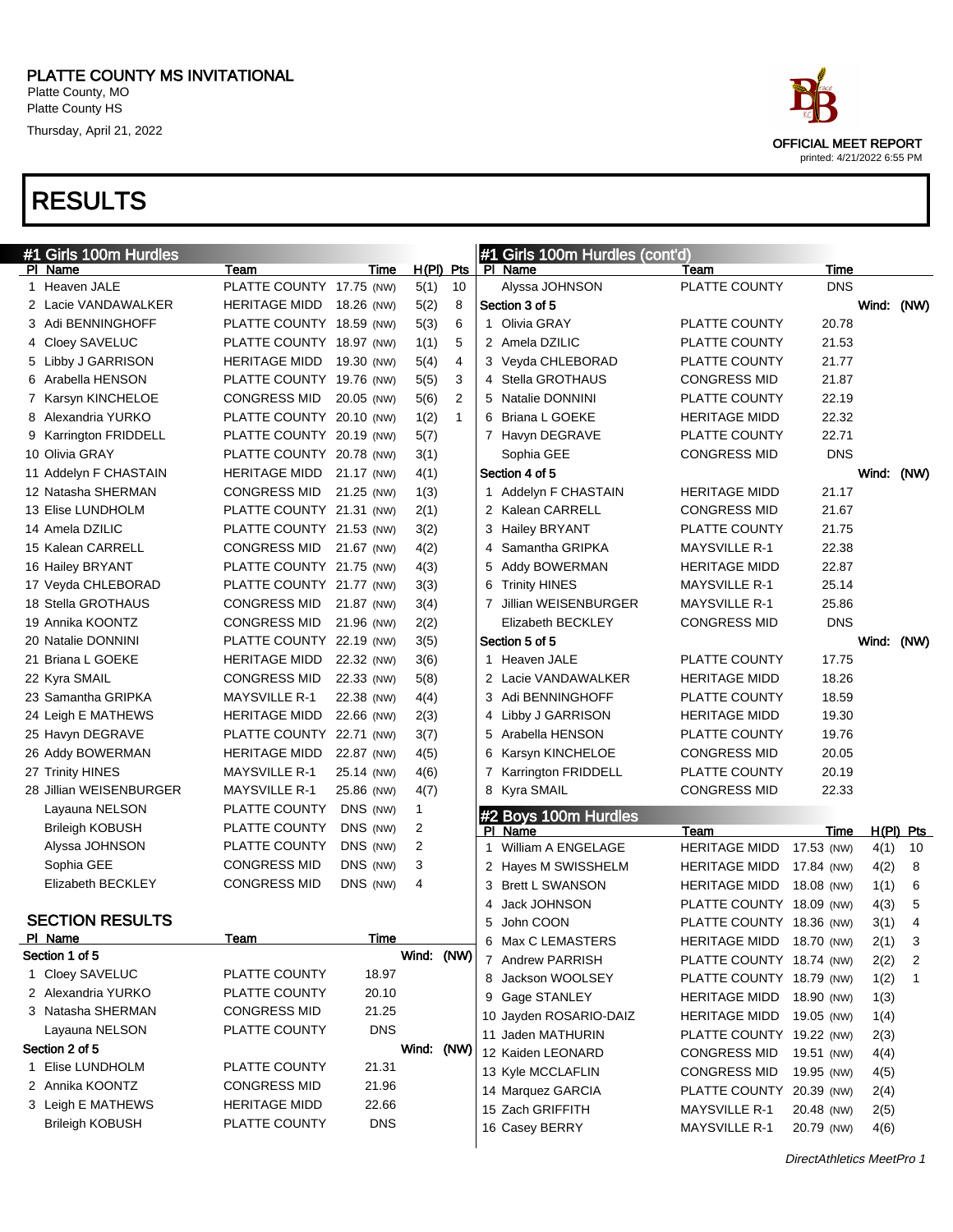|    | #2 Boys 100m Hurdles (cont'd) |                          |            |                |             |              | #2 Boys 100m Hurdles (cont'd) |                          |            |       |             |
|----|-------------------------------|--------------------------|------------|----------------|-------------|--------------|-------------------------------|--------------------------|------------|-------|-------------|
|    | PI Name                       | Team                     | Time       |                | $H(PI)$ Pts |              | PI Name                       | Team                     | Time       |       |             |
|    | 17 Carlos BASKERVILLE         | PLATTE COUNTY 20.83 (NW) |            | 4(7)           |             |              | Section 4 of 4                |                          |            | Wind: | (NW)        |
|    | 18 Tyler WILLIAMS             | HERITAGE MIDD            | 20.89 (NW) | 1(5)           |             |              | 1 William A ENGELAGE          | HERITAGE MIDD            | 17.53      |       |             |
|    | 19 Jack M BAUER               | HERITAGE MIDD            | 21.03 (NW) | 3(2)           |             |              | 2 Hayes M SWISSHELM           | HERITAGE MIDD            | 17.84      |       |             |
|    | 20 Chase D GADDIS             | <b>HERITAGE MIDD</b>     | 21.17 (NW) | 3(3)           |             |              | 3 Jack JOHNSON                | PLATTE COUNTY            | 18.09      |       |             |
|    | 21 Grady C MASON              | <b>HERITAGE MIDD</b>     | 21.21 (NW) | 2(6)           |             |              | 4 Kaiden LEONARD              | <b>CONGRESS MID</b>      | 19.51      |       |             |
|    | 22 Peter B EDHOLM             | <b>HERITAGE MIDD</b>     | 22.05 (NW) | 3(4)           |             |              | 5 Kyle MCCLAFLIN              | <b>CONGRESS MID</b>      | 19.95      |       |             |
|    | 23 Kaden CHATMAN              | <b>HERITAGE MIDD</b>     | 22.52 (NW) | 3(5)           |             |              | 6 Casey BERRY                 | <b>MAYSVILLE R-1</b>     | 20.79      |       |             |
|    | 24 Ethan J BEHOUNEK           | <b>HERITAGE MIDD</b>     | 22.89 (NW) | 3(6)           |             |              | 7 Carlos BASKERVILLE          | PLATTE COUNTY            | 20.83      |       |             |
|    | 25 Tristan C SAPP             | <b>HERITAGE MIDD</b>     | 23.61 (NW) | 1(6)           |             |              | 8 Brady R ANDERSON            | HERITAGE MIDD            | 23.63      |       |             |
|    | 26 Brady R ANDERSON           | <b>HERITAGE MIDD</b>     | 23.63 (NW) | 4(8)           |             |              | #3 Girls 100 Meters           |                          |            |       |             |
|    | 27 Gabriel EPPS               | <b>CONGRESS MID</b>      | 24.62 (NW) | 3(7)           |             |              | PI Name                       | Team                     | Time       |       | $H(PI)$ Pts |
|    | Cooper RAY                    | <b>MAYSVILLE R-1</b>     | DNS (NW)   | 1              |             | $\mathbf{1}$ | Ava M PARK                    | <b>HERITAGE MIDD</b>     | 13.76 (NW) | 9(1)  | 10          |
|    | Peyton RANDOLPH               | <b>CONGRESS MID</b>      | DNS (NW)   | 1              |             |              | 2 Charley SIMS                | PLATTE COUNTY 13.89 (NW) |            | 9(2)  | 8           |
|    | Cameron HURSHMAN              | <b>CONGRESS MID</b>      | DNS (NW)   | $\overline{2}$ |             |              | 3 Delaney WITKOWSKI           | HERITAGE MIDD            | 14.17 (NW) | 9(3)  | 6           |
|    | James P HUFFMAN               | <b>HERITAGE MIDD</b>     | DNS (NW)   | $\overline{2}$ |             |              | 4 Sophia REDMAN               | <b>MAYSVILLE R-1</b>     | 14.22 (NW) | 9(4)  | 5           |
|    | Pierson BOOKER                | <b>CONGRESS MID</b>      | DNS (NW)   | 3              |             |              | 5 Amiya ELLIOTT               | PLATTE COUNTY 14.53 (NW) |            | 6(1)  | 4           |
|    |                               |                          |            |                |             |              | 6 Heaven JALE                 | PLATTE COUNTY 14.56 (NW) |            | 4(1)  | 3           |
|    | <b>SECTION RESULTS</b>        |                          |            |                |             |              | 7 Kelly BULLANO               | PLATTE COUNTY 14.60 (NW) |            | 9(5)  | 2           |
|    | PI Name                       | Team                     | Time       |                |             |              | 8 Mauriele FIELDS             | <b>CONGRESS MID</b>      | 14.72 (NW) | 6(2)  | 1           |
|    | Section 1 of 4                |                          |            | Wind: (NW)     |             |              | 9 Cloey SAVELUC               | PLATTE COUNTY 14.77 (NW) |            | 2(1)  |             |
| 1. | <b>Brett L SWANSON</b>        | <b>HERITAGE MIDD</b>     | 18.08      |                |             |              | 10 Keely HARDIN               | <b>MAYSVILLE R-1</b>     | 14.80 (NW) | 8(1)  |             |
|    | 2 Jackson WOOLSEY             | PLATTE COUNTY            | 18.79      |                |             |              | 11 Ava ROUNDS                 | <b>MAYSVILLE R-1</b>     | 14.88 (NW) | 9(6)  |             |
|    | 3 Gage STANLEY                | <b>HERITAGE MIDD</b>     | 18.90      |                |             |              | 12 Alexandria YURKO           | PLATTE COUNTY 14.89 (NW) |            | 1(1)  |             |
| 4  | Jayden ROSARIO-DAIZ           | <b>HERITAGE MIDD</b>     | 19.05      |                |             |              | 13 Sophia GEE                 | <b>CONGRESS MID</b>      | 15.13 (NW) | 9(7)  |             |
|    | <b>Tyler WILLIAMS</b>         | <b>HERITAGE MIDD</b>     | 20.89      |                |             |              | 14 Amela DZILIC               | PLATTE COUNTY 15.18 (NW) |            | 6(3)  |             |
| 6. | Tristan C SAPP                | <b>HERITAGE MIDD</b>     | 23.61      |                |             |              | 15 Alyssa JOHNSON             | PLATTE COUNTY 15.24 (NW) |            | 4(2)  |             |
|    | Cooper RAY                    | <b>MAYSVILLE R-1</b>     | <b>DNS</b> |                |             |              | 16 Caroline GREENWOOD         | <b>CONGRESS MID</b>      | 15.25 (NW) | 5(1)  |             |
|    | Peyton RANDOLPH               | <b>CONGRESS MID</b>      | <b>DNS</b> |                |             |              | 17 Ella HOOVER                | PLATTE COUNTY 15.32 (NW) |            | 4(3)  |             |
|    | Section 2 of 4                |                          |            | Wind:          | (NW)        |              | 18 Kinley A HOERATH           | <b>HERITAGE MIDD</b>     | 15.43 (NW) | 4(4)  |             |
|    | 1 Max C LEMASTERS             | <b>HERITAGE MIDD</b>     | 18.70      |                |             |              | 19 Avery SHUEY                | PLATTE COUNTY 15.44 (NW) |            | 1(2)  |             |
|    | 2 Andrew PARRISH              | PLATTE COUNTY            | 18.74      |                |             |              | 20 Kaylee GUST                | <b>MAYSVILLE R-1</b>     | 15.45 (NW) | 8(2)  |             |
| 3  | Jaden MATHURIN                | PLATTE COUNTY            | 19.22      |                |             |              | 21 Kalean CARRELL             | <b>CONGRESS MID</b>      | 15.47 (NW) | 9(8)  |             |
| 4  | Marquez GARCIA                | PLATTE COUNTY            | 20.39      |                |             |              | 22 Lyla M TRICHE              | <b>HERITAGE MIDD</b>     | 15.48 (NW) | 1(3)  |             |
|    | 5 Zach GRIFFITH               | <b>MAYSVILLE R-1</b>     | 20.48      |                |             |              | 23 Savannah MOYER             | <b>MAYSVILLE R-1</b>     | 15.58 (NW) | 8(3)  |             |
| 6  | Grady C MASON                 | <b>HERITAGE MIDD</b>     | 21.21      |                |             |              | 24 Lucienne MILLER            | PLATTE COUNTY 15.63 (NW) |            | 3(1)  |             |
|    | Cameron HURSHMAN              | <b>CONGRESS MID</b>      | <b>DNS</b> |                |             |              | 25 Arabella HENSON            | PLATTE COUNTY 15.64 (NW) |            | 5(2)  |             |
|    | James P HUFFMAN               | <b>HERITAGE MIDD</b>     | <b>DNS</b> |                |             |              | 26 Havyn DEGRAVE              | PLATTE COUNTY 15.74 (NW) |            | 7(1)  |             |
|    | Section 3 of 4                |                          |            | Wind: (NW)     |             |              | 27 Leigh E MATHEWS            | HERITAGE MIDD 15.77 (NW) |            | 3(2)  |             |
|    | 1 John COON                   | PLATTE COUNTY            | 18.36      |                |             |              | 28 Natasha SHERMAN            | CONGRESS MID             | 15.86 (NW) | 2(2)  |             |
|    | 2 Jack M BAUER                | <b>HERITAGE MIDD</b>     | 21.03      |                |             |              | 29 Elise LUNDHOLM             | PLATTE COUNTY 15.86 (NW) |            | 3(3)  |             |
|    | 3 Chase D GADDIS              | <b>HERITAGE MIDD</b>     | 21.17      |                |             |              | 30 Brileigh KOBUSH            | PLATTE COUNTY 15.87 (NW) |            | 3(4)  |             |
|    | 4 Peter B EDHOLM              | <b>HERITAGE MIDD</b>     | 22.05      |                |             |              | 31 Gabriella CICCARELLI       | PLATTE COUNTY 15.87 (NW) |            | 7(2)  |             |
|    | 5 Kaden CHATMAN               | <b>HERITAGE MIDD</b>     | 22.52      |                |             |              | 32 Natania CLEMENS            | <b>MAYSVILLE R-1</b>     | 16.08 (NW) | 7(3)  |             |
|    | Ethan J BEHOUNEK              | <b>HERITAGE MIDD</b>     | 22.89      |                |             |              | 33 Jasmea SANDERS             | PLATTE COUNTY 16.15 (NW) |            | 2(3)  |             |
|    | 7 Gabriel EPPS                | <b>CONGRESS MID</b>      | 24.62      |                |             |              | 34 Natalie DONNINI            | PLATTE COUNTY 16.16 (NW) |            | 7(4)  |             |
|    | Pierson BOOKER                | <b>CONGRESS MID</b>      | <b>DNS</b> |                |             |              | 35 Syeira BRYANT-FAIRLEY      | CONGRESS MID 16.21 (NW)  |            | 7(5)  |             |

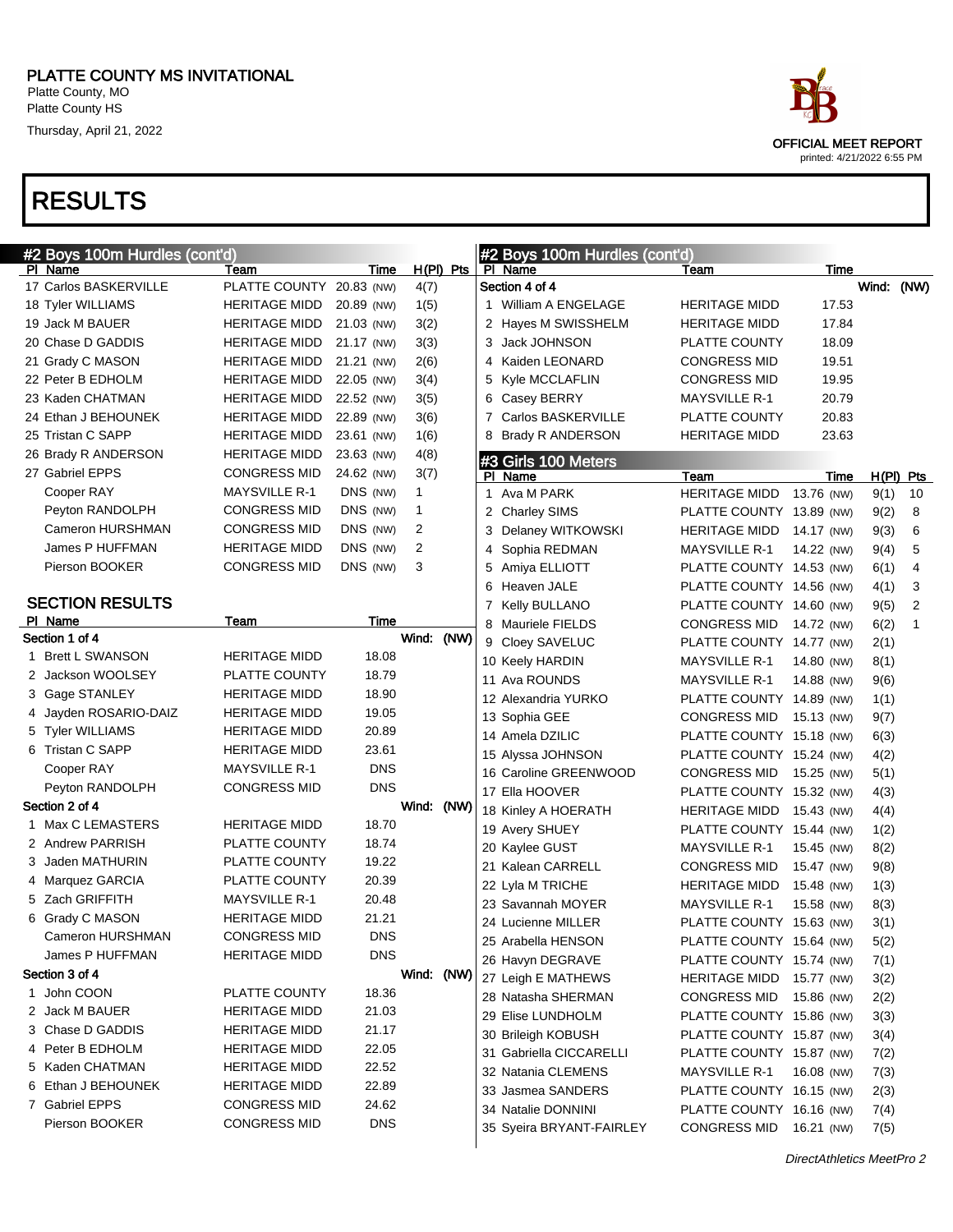| ace                                                       |
|-----------------------------------------------------------|
| <b>OFFICIAL MEET REPORT</b><br>printed: 4/21/2022 6:55 PM |

| #3 Girls 100 Meters (cont'd) |                          |            |              | #3 Girls 100 Meters (cont'd) |                      |            |            |  |
|------------------------------|--------------------------|------------|--------------|------------------------------|----------------------|------------|------------|--|
| PI Name                      | Team                     | Time       | $H(PI)$ Pts  | PI Name                      | Team                 | Time       |            |  |
| 36 Jada GARRETT              | PLATTE COUNTY 16.34 (NW) |            | 5(3)         | 6 Lyndie TWENTER             | <b>HERITAGE MIDD</b> | 17.94      |            |  |
| 37 Navia HARRIS              | CONGRESS MID             | 16.39 (NW) | 5(4)         | Adriana VAZQUEZ              | PLATTE COUNTY        | <b>DNS</b> |            |  |
| 38 Reagan JOHNSON            | PLATTE COUNTY 16.50 (NW) |            | 4(5)         | Ja'Siyah TAYLOR              | <b>CONGRESS MID</b>  | <b>DNS</b> |            |  |
| 39 Taylor PINKERTON          | <b>HERITAGE MIDD</b>     | 16.51 (NW) | 2(4)         | Section 2 of 9               |                      |            | Wind: (NW) |  |
| 40 Jessie L MATHEWS          | <b>HERITAGE MIDD</b>     | 16.63 (NW) | 3(5)         | 1 Cloey SAVELUC              | PLATTE COUNTY        | 14.77      |            |  |
| 41 Kadilyn MOORE             | <b>HERITAGE MIDD</b>     | 16.68 (NW) | 3(6)         | 2 Natasha SHERMAN            | <b>CONGRESS MID</b>  | 15.86      |            |  |
| 42 Emma RAMSBOTTOM           | <b>MAYSVILLE R-1</b>     | 16.86 (NW) | 8(4)         | 3 Jasmea SANDERS             | <b>PLATTE COUNTY</b> | 16.15      |            |  |
| 43 Emily FREDRICKSON         | PLATTE COUNTY 16.97 (NW) |            | 6(4)         | 4 Taylor PINKERTON           | <b>HERITAGE MIDD</b> | 16.51      |            |  |
| 44 Lauren STRICKLAND         | <b>CONGRESS MID</b>      | 17.17 (NW) | 1(4)         | 5 Hannah PEARSON             | <b>HERITAGE MIDD</b> | 17.45      |            |  |
| 45 Briana L GOEKE            | <b>HERITAGE MIDD</b>     | 17.26 (NW) | 5(5)         | 6 Allyson PRATER             | <b>CONGRESS MID</b>  | 18.02      |            |  |
| <b>46 GWENDOLYN MILLER</b>   | <b>HERITAGE MIDD</b>     | 17.32 (NW) | 3(7)         | Layauna NELSON               | PLATTE COUNTY        | <b>DNS</b> |            |  |
| 47 Jillian WEISENBURGER      | <b>MAYSVILLE R-1</b>     | 17.38 (NW) | 1(5)         | Carolyn SCHANZ               | <b>CONGRESS MID</b>  | <b>DNS</b> |            |  |
| 48 Hannah PEARSON            | <b>HERITAGE MIDD</b>     | 17.45 (NW) | 2(5)         | Section 3 of 9               |                      |            | Wind: (NW) |  |
| 49 McKenzie CARPENTER        | <b>MAYSVILLE R-1</b>     | 17.53 (NW) | 8(5)         | 1 Lucienne MILLER            | PLATTE COUNTY        | 15.63      |            |  |
| 50 Jahcin BRYANT             | <b>HERITAGE MIDD</b>     | 17.55 (NW) | 8(6)         | 2 Leigh E MATHEWS            | <b>HERITAGE MIDD</b> | 15.77      |            |  |
| 51 Isabella BONKOWSKI        | <b>CONGRESS MID</b>      | 17.58 (NW) | 8(7)         | 3 Elise LUNDHOLM             | PLATTE COUNTY        | 15.86      |            |  |
| 52 Lyndie TWENTER            | <b>HERITAGE MIDD</b>     | 17.94 (NW) | 1(6)         | 4 Brileigh KOBUSH            | PLATTE COUNTY        | 15.87      |            |  |
| 53 Valeria HERNANDEZ         | PLATTE COUNTY 17.98 (NW) |            | 5(6)         | 5 Jessie L MATHEWS           | <b>HERITAGE MIDD</b> | 16.63      |            |  |
| 54 Eva EDDY                  | <b>HERITAGE MIDD</b>     | 17.99 (NW) | 6(5)         | 6 Kadilyn MOORE              | <b>HERITAGE MIDD</b> | 16.68      |            |  |
| 55 Allyson PRATER            | <b>CONGRESS MID</b>      | 18.02 (NW) | 2(6)         | 7 GWENDOLYN MILLER           | <b>HERITAGE MIDD</b> | 17.32      |            |  |
| 56 Kate HEINTZ               | <b>MAYSVILLE R-1</b>     | 18.30 (NW) | 8(8)         | Grace MILLER                 | <b>CONGRESS MID</b>  | <b>DNS</b> |            |  |
| 57 Sophia COGAN              | <b>HERITAGE MIDD</b>     | 18.48 (NW) | 7(6)         | Section 4 of 9               |                      |            | Wind: (NW) |  |
| Adriana VAZQUEZ              | PLATTE COUNTY            | DNS (NW)   | $\mathbf{1}$ | 1 Heaven JALE                | PLATTE COUNTY        | 14.56      |            |  |
| Ja'Siyah TAYLOR              | <b>CONGRESS MID</b>      | DNS (NW)   | 1            | 2 Alyssa JOHNSON             | PLATTE COUNTY        | 15.24      |            |  |
| Layauna NELSON               | PLATTE COUNTY            | DNS (NW)   | 2            | 3 Ella HOOVER                | PLATTE COUNTY        | 15.32      |            |  |
| Carolyn SCHANZ               | <b>CONGRESS MID</b>      | DNS (NW)   | 2            | 4 Kinley A HOERATH           | <b>HERITAGE MIDD</b> | 15.43      |            |  |
| Grace MILLER                 | <b>CONGRESS MID</b>      | DNS (NW)   | 3            | 5 Reagan JOHNSON             | PLATTE COUNTY        | 16.50      |            |  |
| Olivia KENNEDY               | <b>CONGRESS MID</b>      | DNS (NW)   | 4            | Olivia KENNEDY               | <b>CONGRESS MID</b>  | <b>DNS</b> |            |  |
| Kinsey HUEBENER              | <b>CONGRESS MID</b>      | DNS (NW)   | 4            | Kinsey HUEBENER              | <b>CONGRESS MID</b>  | <b>DNS</b> |            |  |
| <b>Ariel KEMP</b>            | PLATTE COUNTY            | DNS (NW)   | 4            | <b>Ariel KEMP</b>            | PLATTE COUNTY        | <b>DNS</b> |            |  |
| Kamryn HINNENKAMP            | <b>HERITAGE MIDD</b>     | DNS (NW)   | 5            | Section 5 of 9               |                      |            | Wind: (NW) |  |
| Zoe HASAN                    | <b>CONGRESS MID</b>      | DNS (NW)   | 5            | 1 Caroline GREENWOOD         | <b>CONGRESS MID</b>  | 15.25      |            |  |
| Victoria FRYE                | <b>CONGRESS MID</b>      | DNS (NW)   | 6            | 2 Arabella HENSON            | PLATTE COUNTY        | 15.64      |            |  |
| Kennedy FLAMEZ               | <b>CONGRESS MID</b>      | DNS (NW)   | 6            | 3 Jada GARRETT               | PLATTE COUNTY        | 16.34      |            |  |
| Nermen E ELTOWM              | <b>HERITAGE MIDD</b>     | DNS (NW)   | 6            | 4 Navia HARRIS               | <b>CONGRESS MID</b>  | 16.39      |            |  |
| Addelyn F CHASTAIN           | <b>HERITAGE MIDD</b>     | DNS (NW)   | $\prime$     | 5 Briana L GOEKE             | <b>HERITAGE MIDD</b> | 17.26      |            |  |
| Harper DIRKS                 | <b>CONGRESS MID</b>      | DNS (NW)   | 7            | 6 Valeria HERNANDEZ          | PLATTE COUNTY        | 17.98      |            |  |
|                              |                          |            |              | Kamryn HINNENKAMP            | <b>HERITAGE MIDD</b> | <b>DNS</b> |            |  |
| <b>SECTION RESULTS</b>       |                          |            |              | Zoe HASAN                    | <b>CONGRESS MID</b>  | <b>DNS</b> |            |  |
| PI Name                      | Team                     | Time       |              | Section 6 of 9               |                      |            | Wind: (NW) |  |
| Section 1 of 9               |                          |            | Wind: (NW)   | 1 Amiya ELLIOTT              | PLATTE COUNTY        | 14.53      |            |  |
| 1 Alexandria YURKO           | PLATTE COUNTY            | 14.89      |              | 2 Mauriele FIELDS            | <b>CONGRESS MID</b>  | 14.72      |            |  |
| 2 Avery SHUEY                | PLATTE COUNTY            | 15.44      |              | 3 Amela DZILIC               | PLATTE COUNTY        | 15.18      |            |  |
| 3 Lyla M TRICHE              | <b>HERITAGE MIDD</b>     | 15.48      |              | 4 Emily FREDRICKSON          | PLATTE COUNTY        | 16.97      |            |  |
| 4 Lauren STRICKLAND          | <b>CONGRESS MID</b>      | 17.17      |              | 5 Eva EDDY                   | <b>HERITAGE MIDD</b> | 17.99      |            |  |
| 5 Jillian WEISENBURGER       | <b>MAYSVILLE R-1</b>     | 17.38      |              | Victoria FRYE                | <b>CONGRESS MID</b>  | <b>DNS</b> |            |  |
|                              |                          |            |              |                              |                      |            |            |  |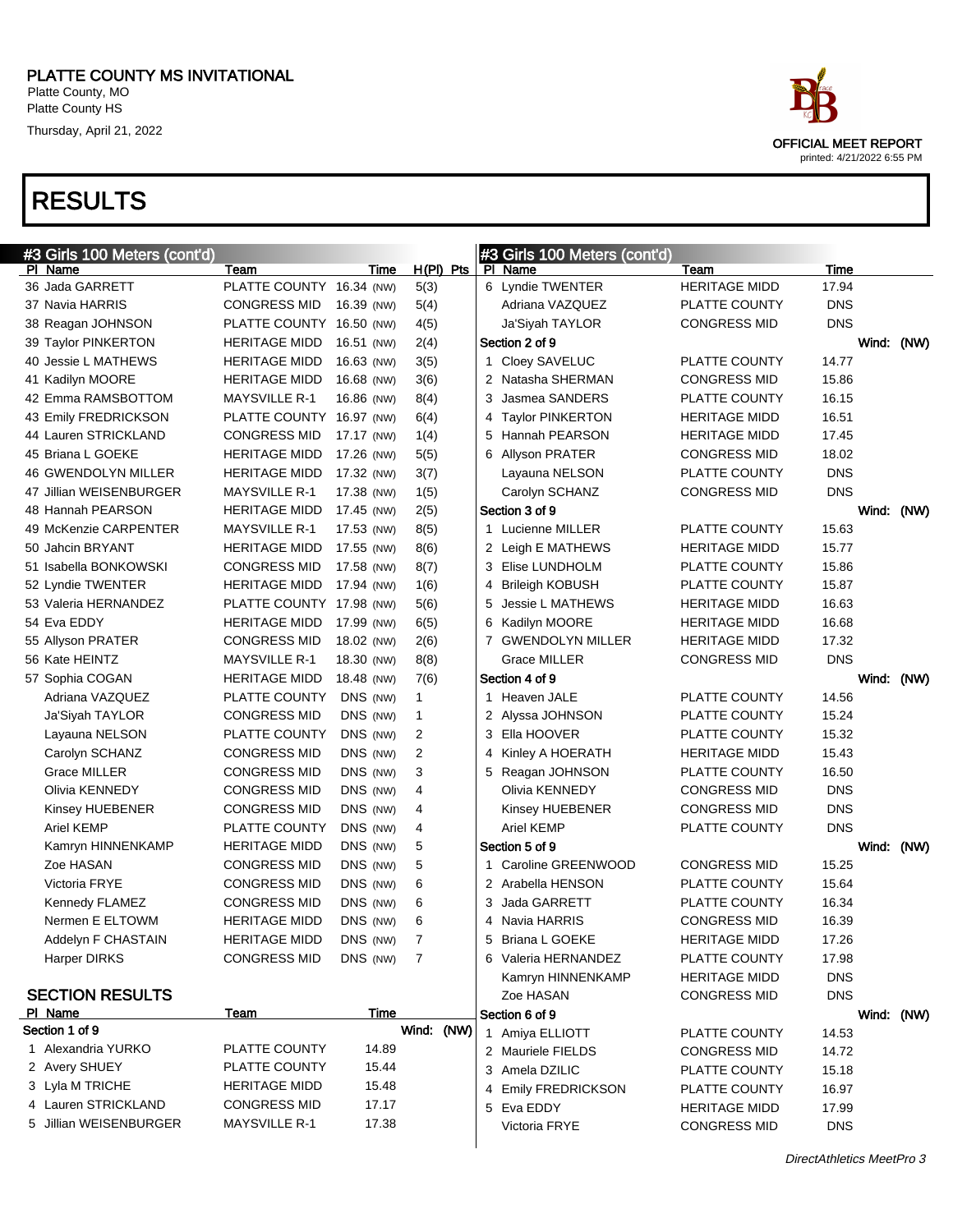Platte County, MO Platte County HS

Thursday, April 21, 2022

| ace |                            |  |
|-----|----------------------------|--|
|     | OFFICIAL MEET REPORT       |  |
|     | printed: 4/21/2022 6:55 PM |  |

| #3 Girls 100 Meters (cont'd) |                          |            |            |                | #4 Boys 100 Meters (cont'd) |                          |            |                |
|------------------------------|--------------------------|------------|------------|----------------|-----------------------------|--------------------------|------------|----------------|
| PI Name                      | Team                     | Time       |            |                | PI Name                     | Team                     | Time       | $H(PI)$ Pts    |
| Kennedy FLAMEZ               | <b>CONGRESS MID</b>      | <b>DNS</b> |            |                | 16 Chancellor KAUFMAN       | <b>CONGRESS MID</b>      | 13.99 (NW) | 4(2)           |
| Nermen E ELTOWM              | <b>HERITAGE MIDD</b>     | <b>DNS</b> |            |                | 17 Max C LEMASTERS          | <b>HERITAGE MIDD</b>     | 14.00 (NW) | 4(3)           |
| Section 7 of 9               |                          |            | Wind: (NW) |                | 18 Bo MAY                   | <b>MAYSVILLE R-1</b>     | 14.24 (NW) | 7(1)           |
| 1 Havyn DEGRAVE              | PLATTE COUNTY            | 15.74      |            |                | 19 Jaden MATHURIN           | PLATTE COUNTY 14.27 (NW) |            | 4(4)           |
| 2 Gabriella CICCARELLI       | PLATTE COUNTY            | 15.87      |            |                | 20 Miles T BARHAM           | <b>HERITAGE MIDD</b>     | 14.38 (NW) | 6(2)           |
| 3 Natania CLEMENS            | <b>MAYSVILLE R-1</b>     | 16.08      |            |                | 21 Quincy PICART            | <b>CONGRESS MID</b>      | 14.50 (NW) | 3(2)           |
| 4 Natalie DONNINI            | <b>PLATTE COUNTY</b>     | 16.16      |            |                | 22 Michael SLOCTER          | PLATTE COUNTY 14.64 (NW) |            | 2(3)           |
| 5 Syeira BRYANT-FAIRLEY      | <b>CONGRESS MID</b>      | 16.21      |            |                | 23 Blake J INGLE            | HERITAGE MIDD            | 14.68 (NW) | 5(2)           |
| 6 Sophia COGAN               | <b>HERITAGE MIDD</b>     | 18.48      |            |                | 24 Walker TRACY             | <b>MAYSVILLE R-1</b>     | 14.71 (NW) | 7(2)           |
| Addelyn F CHASTAIN           | <b>HERITAGE MIDD</b>     | <b>DNS</b> |            |                | 25 Chase JOHNSON            | <b>CONGRESS MID</b>      | 14.86 (NW) | 4(5)           |
| <b>Harper DIRKS</b>          | <b>CONGRESS MID</b>      | <b>DNS</b> |            |                | 26 Carson BRAY              | <b>MAYSVILLE R-1</b>     | 15.00 (NW) | 7(3)           |
| Section 8 of 9               |                          |            | Wind: (NW) |                | 27 Brady R ANDERSON         | <b>HERITAGE MIDD</b>     | 15.05 (NW) | 6(3)           |
| 1 Keely HARDIN               | <b>MAYSVILLE R-1</b>     | 14.80      |            |                | 28 Bryson JESTES            | <b>MAYSVILLE R-1</b>     | 15.13 (NW) | 7(4)           |
| 2 Kaylee GUST                | <b>MAYSVILLE R-1</b>     | 15.45      |            |                | 29 Preston WALKER           | <b>HERITAGE MIDD</b>     | 15.21 (NW) | 1(3)           |
| 3 Savannah MOYER             | <b>MAYSVILLE R-1</b>     | 15.58      |            |                | 30 Chase D GADDIS           | <b>HERITAGE MIDD</b>     | 15.25 (NW) | 5(3)           |
| 4 Emma RAMSBOTTOM            | <b>MAYSVILLE R-1</b>     | 16.86      |            |                | 31 Carter HARMS             | <b>MAYSVILLE R-1</b>     | 15.41 (NW) | 7(5)           |
| 5 McKenzie CARPENTER         | <b>MAYSVILLE R-1</b>     | 17.53      |            |                | 32 Oliver YOUNG             | <b>HERITAGE MIDD</b>     | 15.48 (NW) | 1(4)           |
| 6 Jahcin BRYANT              | <b>HERITAGE MIDD</b>     | 17.55      |            |                | 33 Greg JAQUEZ              | PLATTE COUNTY 15.52 (NW) |            | 1(5)           |
| 7 Isabella BONKOWSKI         | <b>CONGRESS MID</b>      | 17.58      |            |                | 34 Jace HARMS               | <b>MAYSVILLE R-1</b>     | 15.71 (NW) | 7(6)           |
| 8 Kate HEINTZ                | <b>MAYSVILLE R-1</b>     | 18.30      |            |                | 35 Laiden SCHWARTZ          | PLATTE COUNTY 16.17 (NW) |            | 3(3)           |
| Section 9 of 9               |                          |            | Wind: (NW) |                | 36 Sohail WAHIDI            | PLATTE COUNTY 16.35 (NW) |            | 1(6)           |
| 1 Ava M PARK                 | <b>HERITAGE MIDD</b>     | 13.76      |            |                | 37 Zachary SCHMIDT          | PLATTE COUNTY 16.36 (NW) |            | 3(4)           |
| 2 Charley SIMS               | PLATTE COUNTY            | 13.89      |            |                | 38 Joshua LAWSON            | PLATTE COUNTY 16.59 (NW) |            | 4(6)           |
| 3 Delaney WITKOWSKI          | <b>HERITAGE MIDD</b>     | 14.17      |            |                | 39 Michael COSTELLO         | PLATTE COUNTY 16.78 (NW) |            | 6(4)           |
| 4 Sophia REDMAN              | <b>MAYSVILLE R-1</b>     | 14.22      |            |                | 40 Austin SYLER             | HERITAGE MIDD            | 18.94 (NW) | 2(4)           |
| 5 Kelly BULLANO              | PLATTE COUNTY            | 14.60      |            |                | 41 Chase HICHCOCK           | PLATTE COUNTY 19.35 (NW) |            | 1(7)           |
| 6 Ava ROUNDS                 | <b>MAYSVILLE R-1</b>     | 14.88      |            |                | Mogie WALKINGSTICK          | PLATTE COUNTY            | DNS (NW)   | 1              |
| 7 Sophia GEE                 | <b>CONGRESS MID</b>      | 15.13      |            |                | <b>MItchell WAGNER</b>      | <b>CONGRESS MID</b>      | DNS (NW)   | 2              |
| 8 Kalean CARRELL             | <b>CONGRESS MID</b>      | 15.47      |            |                | Kalob SMITH                 | PLATTE COUNTY            | DNS (NW)   | $\overline{c}$ |
| #4 Boys 100 Meters           |                          |            |            |                | Zane THOMAS                 | <b>CONGRESS MID</b>      | DNS (NW)   | $\overline{c}$ |
| PI Name                      | Team                     | Time       |            | $H(PI)$ Pts    | Jayden ROSARIO-DAIZ         | <b>HERITAGE MIDD</b>     | DNS (NW)   | 3              |
| 1 Ty CHRISTOPHER             | PLATTE COUNTY 12.40 (NW) |            | 1(1)       | 10             | Othiniel NZIRMO             | <b>CONGRESS MID</b>      | DNS (NW)   | 3              |
| 2 Ayden JOHNSTON             | HERITAGE MIDD 12.51 (NW) |            | 8(1)       | 8              | Larry MUFUTU                | PLATTE COUNTY            | DNS (NW)   | 3              |
| 3 Jackson GOODALE            | PLATTE COUNTY 12.55 (NW) |            | 8(2)       | 6              | <b>Brady SCAMMAN</b>        | <b>CONGRESS MID</b>      | DNS (NW)   | 3              |
| 4 Adam GISLER                | PLATTE COUNTY 12.60 (NW) |            | 8(3)       | 5              | Dillon MORGAN               | <b>CONGRESS MID</b>      | DNS (NW)   | 4              |
| 5 Jaxon CARPENTER            | CONGRESS MID 12.92 (NW)  |            | 8(4)       | $\overline{4}$ | Bryson JONES                | CONGRESS MID             | DNS (NW)   | 4              |
| 6 Lucky FERRY                | <b>MAYSVILLE R-1</b>     | 13.13 (NW) | 8(5)       | 3              | Kyle JIANG                  | <b>HERITAGE MIDD</b>     | DNS (NW)   | 5              |
| 7 Jhandy GARCIA              | PLATTE COUNTY 13.15 (NW) |            | 2(1)       | $\overline{2}$ | Marquez GARCIA              | PLATTE COUNTY            | DNS (NW)   | 5              |
| 8 Tysen SHAVER               | HERITAGE MIDD            | 13.35 (NW) | 2(2)       | $\mathbf{1}$   | <b>Braylon EPPS</b>         | <b>CONGRESS MID</b>      | DNS (NW)   | 5              |
| 9 Quenten TAYLOR             | <b>MAYSVILLE R-1</b>     | 13.49 (NW) | 8(6)       |                | Noah DUPONT                 | <b>CONGRESS MID</b>      | DNS (NW)   | 5              |
| 10 Jonah WERE                | <b>CONGRESS MID</b>      | 13.59 (NW) | 8(7)       |                | Austin HINKLE               | <b>CONGRESS MID</b>      | DNS (NW)   | 5              |
| 11 Ty WHITLEY                | <b>HERITAGE MIDD</b>     | 13.61 (NW) | 1(2)       |                | King DOVE                   | PLATTE COUNTY            | DNS (NW)   | 6              |
| 12 Kason CLEMENT             | HERITAGE MIDD            | 13.64 (NW) | 6(1)       |                | Talmage BODINE              | <b>HERITAGE MIDD</b>     | DNS (NW)   | 6              |
| 13 Brody SELLARS             | PLATTE COUNTY 13.65 (NW) |            | 3(1)       |                | Nash AMOS                   | <b>CONGRESS MID</b>      | DNS (NW)   | 6              |
| 14 Kaiden LEONARD            | <b>CONGRESS MID</b>      | 13.77 (NW) | 4(1)       |                | Pierson BOOKER              | <b>CONGRESS MID</b>      | DNS (NW)   | 6              |
| 15 Ricky HOOVER              | <b>CONGRESS MID</b>      | 13.87 (NW) | 5(1)       |                | Caleb ALEMAYEHU             | <b>CONGRESS MID</b>      | DNS (NW)   | 7              |
|                              |                          |            |            |                |                             |                          |            |                |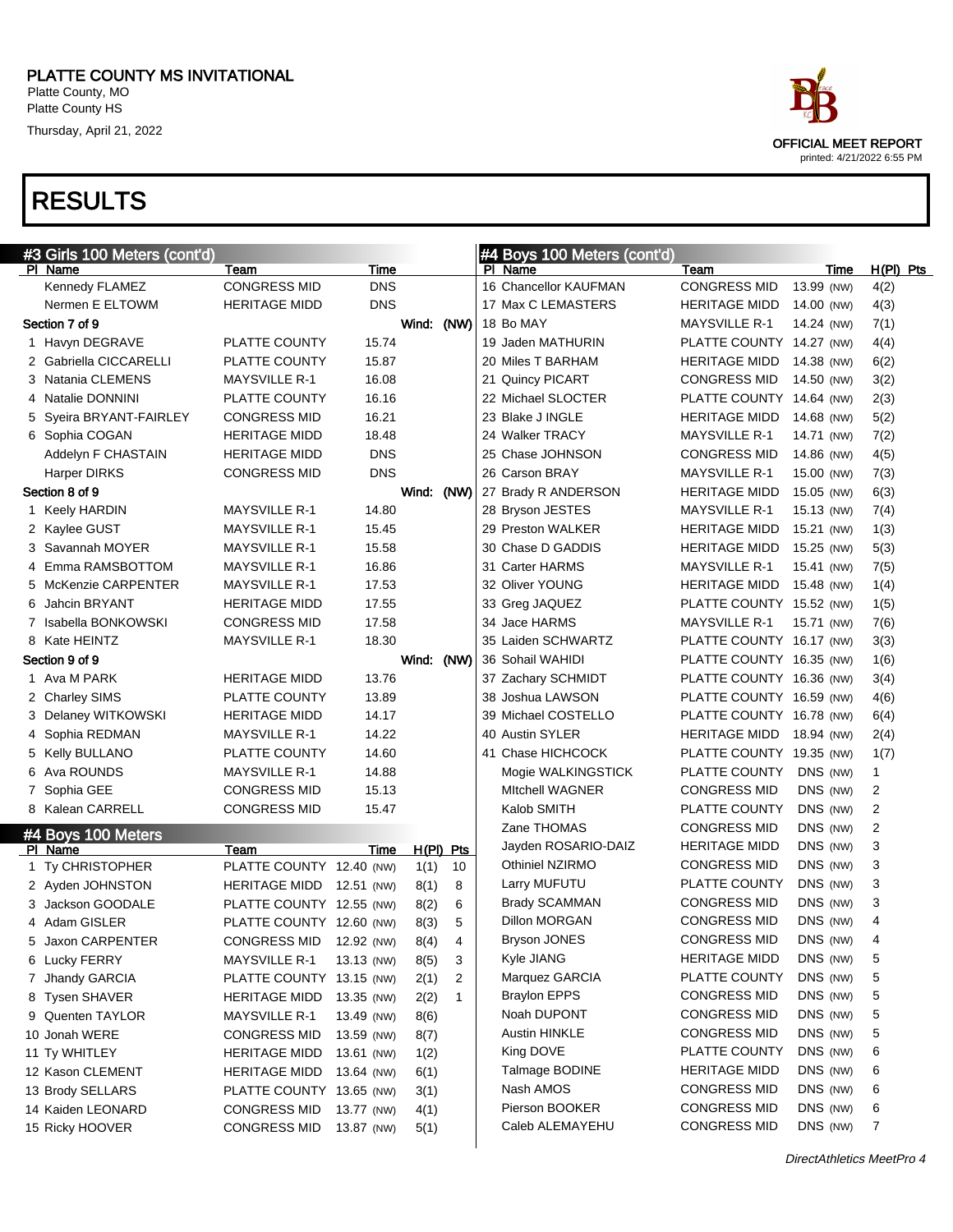Platte County, MO Platte County HS

Thursday, April 21, 2022



#### RESULTS

|   | #4 Boys 100 Meters (cont'd) |                      |            |   |             |   | #4 Boys 100 Meters (cont'd)        |                      |            |            |
|---|-----------------------------|----------------------|------------|---|-------------|---|------------------------------------|----------------------|------------|------------|
|   | PI Name                     | Team                 | Time       |   | $H(PI)$ Pts |   | PI Name                            | Team                 | Time       |            |
|   | <b>Matthew AGUIRRE</b>      | <b>CONGRESS MID</b>  | DNS (NW)   | 7 |             |   | <b>Braylon EPPS</b>                | <b>CONGRESS MID</b>  | <b>DNS</b> |            |
|   | Leonard M NASH              | <b>HERITAGE MIDD</b> | DNS (NW)   | 8 |             |   | Noah DUPONT                        | <b>CONGRESS MID</b>  | <b>DNS</b> |            |
|   |                             |                      |            |   |             |   | <b>Austin HINKLE</b>               | <b>CONGRESS MID</b>  | <b>DNS</b> |            |
|   | <b>SECTION RESULTS</b>      |                      |            |   |             |   | Section 6 of 8                     |                      |            | Wind: (NW) |
|   | PI Name                     | Team                 | Time       |   |             |   | 1 Kason CLEMENT                    | <b>HERITAGE MIDD</b> | 13.64      |            |
|   | Section 1 of 8              |                      |            |   | Wind: (NW)  |   | 2 Miles T BARHAM                   | <b>HERITAGE MIDD</b> | 14.38      |            |
|   | 1 Ty CHRISTOPHER            | PLATTE COUNTY        | 12.40      |   |             |   | 3 Brady R ANDERSON                 | <b>HERITAGE MIDD</b> | 15.05      |            |
|   | 2 Ty WHITLEY                | <b>HERITAGE MIDD</b> | 13.61      |   |             |   | 4 Michael COSTELLO                 | PLATTE COUNTY        | 16.78      |            |
|   | 3 Preston WALKER            | <b>HERITAGE MIDD</b> | 15.21      |   |             |   | King DOVE                          | PLATTE COUNTY        | <b>DNS</b> |            |
|   | 4 Oliver YOUNG              | <b>HERITAGE MIDD</b> | 15.48      |   |             |   | Talmage BODINE                     | <b>HERITAGE MIDD</b> | <b>DNS</b> |            |
|   | 5 Greg JAQUEZ               | PLATTE COUNTY        | 15.52      |   |             |   | Nash AMOS                          | <b>CONGRESS MID</b>  | <b>DNS</b> |            |
|   | 6 Sohail WAHIDI             | PLATTE COUNTY        | 16.35      |   |             |   | Pierson BOOKER                     | <b>CONGRESS MID</b>  | <b>DNS</b> |            |
|   | 7 Chase HICHCOCK            | PLATTE COUNTY        | 19.35      |   |             |   | Section 7 of 8                     |                      |            | Wind: (NW) |
|   | Mogie WALKINGSTICK          | PLATTE COUNTY        | <b>DNS</b> |   |             |   | 1 Bo MAY                           | <b>MAYSVILLE R-1</b> | 14.24      |            |
|   | Section 2 of 8              |                      |            |   | Wind: (NW)  |   | 2 Walker TRACY                     | <b>MAYSVILLE R-1</b> | 14.71      |            |
|   | Jhandy GARCIA               | PLATTE COUNTY        | 13.15      |   |             |   | 3 Carson BRAY                      | <b>MAYSVILLE R-1</b> | 15.00      |            |
|   | 2 Tysen SHAVER              | <b>HERITAGE MIDD</b> | 13.35      |   |             | 4 | <b>Bryson JESTES</b>               | <b>MAYSVILLE R-1</b> | 15.13      |            |
|   | 3 Michael SLOCTER           | PLATTE COUNTY        | 14.64      |   |             |   | 5 Carter HARMS                     | <b>MAYSVILLE R-1</b> | 15.41      |            |
|   | 4 Austin SYLER              | <b>HERITAGE MIDD</b> | 18.94      |   |             | 6 | Jace HARMS                         | <b>MAYSVILLE R-1</b> | 15.71      |            |
|   | <b>MItchell WAGNER</b>      | <b>CONGRESS MID</b>  | <b>DNS</b> |   |             |   | Caleb ALEMAYEHU                    | <b>CONGRESS MID</b>  | <b>DNS</b> |            |
|   | Kalob SMITH                 | PLATTE COUNTY        | <b>DNS</b> |   |             |   | <b>Matthew AGUIRRE</b>             | <b>CONGRESS MID</b>  | <b>DNS</b> |            |
|   | Zane THOMAS                 | <b>CONGRESS MID</b>  | <b>DNS</b> |   |             |   | Section 8 of 8                     |                      |            | Wind: (NW) |
|   | Section 3 of 8              |                      |            |   | Wind: (NW)  |   | 1 Ayden JOHNSTON                   | <b>HERITAGE MIDD</b> | 12.51      |            |
| 1 | <b>Brody SELLARS</b>        | PLATTE COUNTY        | 13.65      |   |             |   | 2 Jackson GOODALE                  | PLATTE COUNTY        | 12.55      |            |
|   | 2 Quincy PICART             | <b>CONGRESS MID</b>  | 14.50      |   |             |   | 3 Adam GISLER                      | PLATTE COUNTY        | 12.60      |            |
|   | 3 Laiden SCHWARTZ           | PLATTE COUNTY        | 16.17      |   |             | 4 | Jaxon CARPENTER                    | <b>CONGRESS MID</b>  | 12.92      |            |
|   | 4 Zachary SCHMIDT           | PLATTE COUNTY        | 16.36      |   |             | 5 | <b>Lucky FERRY</b>                 | <b>MAYSVILLE R-1</b> | 13.13      |            |
|   | Jayden ROSARIO-DAIZ         | <b>HERITAGE MIDD</b> | <b>DNS</b> |   |             | 6 | <b>Quenten TAYLOR</b>              | <b>MAYSVILLE R-1</b> | 13.49      |            |
|   | Othiniel NZIRMO             | <b>CONGRESS MID</b>  | <b>DNS</b> |   |             |   | 7 Jonah WERE                       | <b>CONGRESS MID</b>  | 13.59      |            |
|   | Larry MUFUTU                | PLATTE COUNTY        | <b>DNS</b> |   |             |   | Leonard M NASH                     | <b>HERITAGE MIDD</b> | <b>DNS</b> |            |
|   | <b>Brady SCAMMAN</b>        | <b>CONGRESS MID</b>  | <b>DNS</b> |   |             |   |                                    |                      |            |            |
|   | Section 4 of 8              |                      |            |   | Wind: (NW)  |   | #5 Girls 4 x 200m Relay<br>PI Team |                      | Time       | Pts        |
|   | 1 Kaiden LEONARD            | <b>CONGRESS MID</b>  | 13.77      |   |             |   | 1 PLATTE COUNTY MIDDLE SCHOOL (A)  |                      | 1:58.05    | 10         |
|   | 2 Chancellor KAUFMAN        | <b>CONGRESS MID</b>  | 13.99      |   |             |   | 2 HERITAGE MIDDLE SCHOOL (A)       |                      | 2:00.50    | 8          |
|   | 3 Max C LEMASTERS           | <b>HERITAGE MIDD</b> | 14.00      |   |             |   | 3 PLATTE COUNTY MIDDLE SCHOOL (B)  |                      | 2:03.06    | 6          |
|   | 4 Jaden MATHURIN            | PLATTE COUNTY        | 14.27      |   |             |   | 4 HERITAGE MIDDLE SCHOOL (B)       |                      | 2:06.52    | 5          |
|   | 5 Chase JOHNSON             | <b>CONGRESS MID</b>  | 14.86      |   |             |   | 5 CONGRESS MIDDLE SCHOOL (A)       |                      | 2:06.70    | 4          |
|   | 6 Joshua LAWSON             | PLATTE COUNTY        | 16.59      |   |             |   | 6 MAYSVILLE R-1 MIDDLE SCHOOL (A)  |                      | 2:14.38    | 3          |
|   | Dillon MORGAN               | <b>CONGRESS MID</b>  | <b>DNS</b> |   |             |   |                                    |                      |            |            |
|   | <b>Bryson JONES</b>         | <b>CONGRESS MID</b>  | <b>DNS</b> |   |             |   |                                    |                      |            |            |
|   | Section 5 of 8              |                      |            |   | Wind: (NW)  |   | #6 Boys 4 x 200m Relay<br>PI Team  |                      | Time       | <b>Pts</b> |
|   | 1 Ricky HOOVER              | <b>CONGRESS MID</b>  | 13.87      |   |             |   | 1 PLATTE COUNTY MIDDLE SCHOOL (A)  |                      | 1:39.77    | 10         |
|   | 2 Blake J INGLE             | <b>HERITAGE MIDD</b> | 14.68      |   |             |   | 2 HERITAGE MIDDLE SCHOOL (A)       |                      | 1:45.75    | 8          |
|   | 3 Chase D GADDIS            | <b>HERITAGE MIDD</b> | 15.25      |   |             |   | 3 PLATTE COUNTY MIDDLE SCHOOL (B)  |                      | 1:46.49    | 6          |
|   | Kyle JIANG                  | <b>HERITAGE MIDD</b> | <b>DNS</b> |   |             |   | 4 HERITAGE MIDDLE SCHOOL (B)       |                      | 1:48.31    | 5          |
|   | Marquez GARCIA              | PLATTE COUNTY        | <b>DNS</b> |   |             |   | 5 MAYSVILLE R-1 MIDDLE SCHOOL (A)  |                      | 1:51.35    | 4          |
|   |                             |                      |            |   |             |   |                                    |                      |            |            |

DirectAthletics MeetPro 5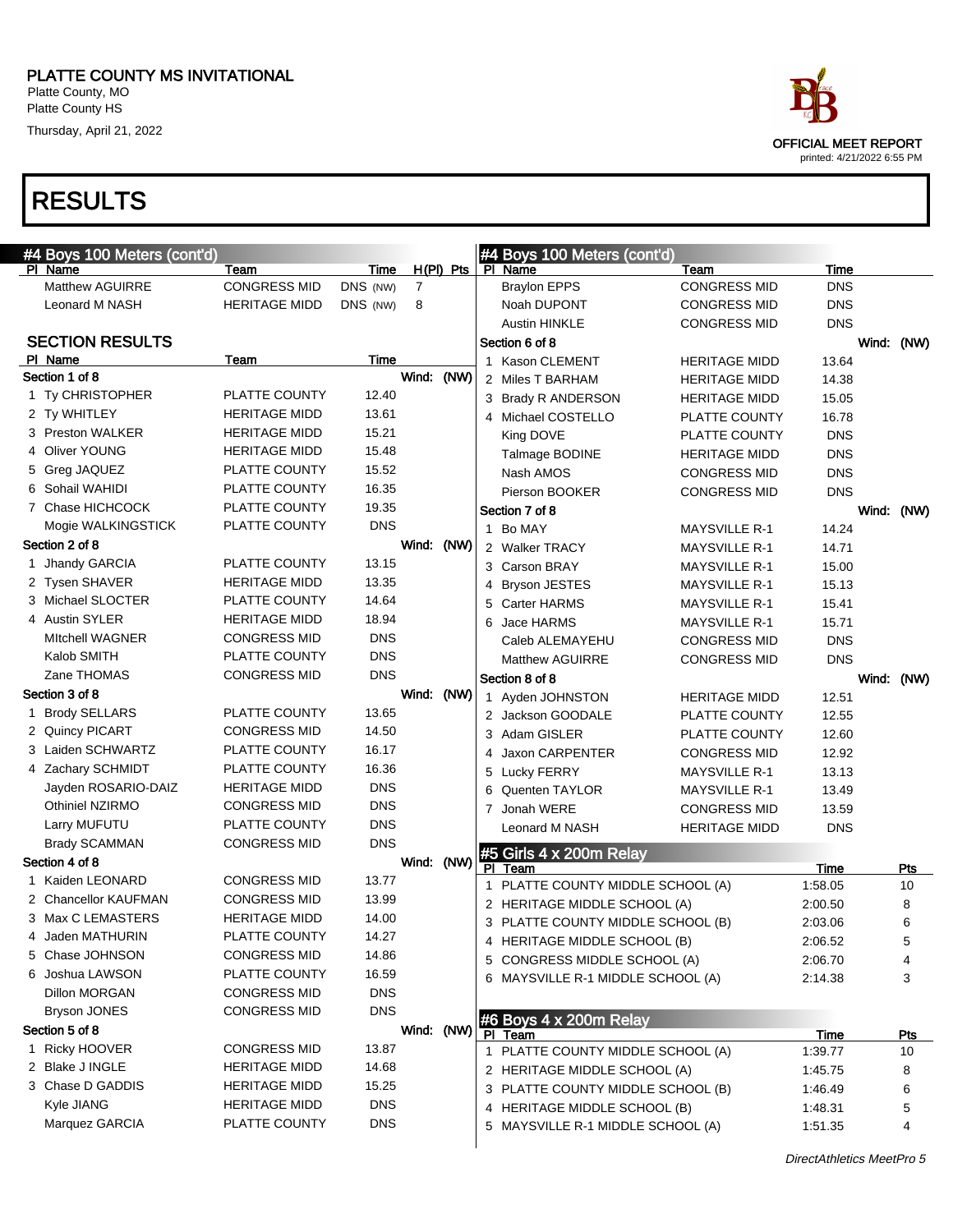#### PLATTE COUNTY MS INVITATIONAL Platte County, MO

Platte County HS

Thursday, April 21, 2022

| #6 Boys 4 x 200m Relay (cont'd)    |                      |             |                |    | #9 Girls 4 x 100m Relay (cont'd)  |                      |                           |                |                |
|------------------------------------|----------------------|-------------|----------------|----|-----------------------------------|----------------------|---------------------------|----------------|----------------|
| PI Team                            |                      | Time        | Pts            | PL | Team                              |                      | Time                      |                | Pts            |
| 6 CONGRESS MIDDLE SCHOOL (A)       |                      | 1:57.22     | 3              |    | 6 MAYSVILLE R-1 MIDDLE SCHOOL (A) |                      | 1:03.67                   |                | 3              |
| #7 Girls 1600 Meters               |                      |             |                |    | #10 Boys 4 x 100m Relay           |                      |                           |                |                |
| PI Name                            | Team                 | Time        | <b>Pts</b>     |    | PI Team                           |                      | Time                      |                | Pts            |
| 1 Lily HURT                        | <b>CONGRESS MID</b>  | 5:50.90     | 10             |    | 1 PLATTE COUNTY MIDDLE SCHOOL (A) |                      | 47.28                     |                | 10             |
| 2 Alice KEEFE                      | <b>CONGRESS MID</b>  | 6:15.77     | 8              |    | 2 HERITAGE MIDDLE SCHOOL (B)      |                      | 50.20                     |                | 8              |
| 3 Joanna REIL                      | PLATTE COUNTY        | 6:19.82     | 6              |    | 3 HERITAGE MIDDLE SCHOOL (A)      |                      | 51.48                     |                | 6              |
| 4 Adrianna HUDNALL                 | <b>HERITAGE MIDD</b> | 6:23.86     | 5              |    | 4 PLATTE COUNTY MIDDLE SCHOOL (B) |                      | 52.21                     |                | 5              |
| 5 Lillian TALBOT                   | PLATTE COUNTY        | 7:00.80     | 4              |    | 5 CONGRESS MIDDLE SCHOOL (A)      |                      | 53.81                     |                | 4              |
| 6 Kate KONRAD                      | <b>HERITAGE MIDD</b> | 7:02.71     | 3              |    | 6 MAYSVILLE R-1 MIDDLE SCHOOL (A) |                      | 54.56                     |                | 3              |
| 7 Autumn KARGUTH                   | <b>MAYSVILLE R-1</b> | 7:06.04     | $\overline{2}$ |    | 7 CONGRESS MIDDLE SCHOOL (B)      |                      | 57.26                     |                | 2              |
| 8 Ashlyn NEELY                     | PLATTE COUNTY        | 7:15.30     | 1              |    |                                   |                      |                           |                |                |
| 9 Saanvi RAO                       | <b>HERITAGE MIDD</b> | 7:27.80     |                |    | #11 Girls 400 Meters              |                      |                           |                |                |
| Carolyn SCHANZ                     | <b>CONGRESS MID</b>  | <b>DNS</b>  |                |    | PI Name                           | Team                 | Time                      | $H(PI)$ Pts    |                |
|                                    |                      |             |                |    | 1 Sophia REDMAN                   | <b>MAYSVILLE R-1</b> | 1:04.75                   | 4(1)           | 10             |
| #8 Boys 1600 Meters                |                      |             |                |    | 2 Macy DOLL                       | PLATTE COUNTY        | 1:06.11                   | 4(2)           | 8              |
| PI Name                            | Team                 | Time        | Pts            |    | 3 Keely HARDIN                    | <b>MAYSVILLE R-1</b> | 1:06.86                   | 4(3)           | 6              |
| <b>Blake HERRON</b>                | PLATTE COUNTY        | 5:31.64     | 10             |    | 4 Emerson NELSON                  | <b>CONGRESS MID</b>  | 1:07.99                   | 4(4)           | 5              |
| 2 Isheanesu NZIRAMASANGA           | <b>HERITAGE MIDD</b> | 5:32.40     | 8              |    | 5 Rion HALL                       | <b>CONGRESS MID</b>  | 1:08.83                   | 4(5)           | $\overline{4}$ |
| 3 Elijah JACKSON                   | PLATTE COUNTY        | 5:34.28     | 6              |    | 6 Emery LAUBER                    | <b>HERITAGE MIDD</b> | 1:09.93                   | 4(6)           | 3              |
| 4 Charleston COX                   | PLATTE COUNTY        | 5:35.88     | 5              |    | 7 Addison AYERS                   | PLATTE COUNTY        | 1:10.07                   | 4(7)           | $\overline{2}$ |
| 5 Joseph RIDDER                    | <b>HERITAGE MIDD</b> | 5:40.68     | 4              |    | 8 Indigo TEUFEL                   | PLATTE COUNTY        | 1:10.97                   | 3(1)           | $\mathbf{1}$   |
| 6 Owen H SMITH                     | <b>HERITAGE MIDD</b> | 5:42.43     | 3              |    | 9 Aubree M SMITH                  | <b>HERITAGE MIDD</b> | 1:11.52                   | 4(8)           |                |
| 7 Noah JOHNSON                     | <b>CONGRESS MID</b>  | 5:44.83     | 2              |    | 10 Elasia MCDOWELL                | <b>CONGRESS MID</b>  | 1:12.10                   | 2(1)           |                |
| 8 Drake KERAUS                     | PLATTE COUNTY        | 5:45.66     | 1              |    | 11 Lily G CURRENCE                | <b>HERITAGE MIDD</b> | 1:14.34                   | 3(2)           |                |
| 9 Bo ZEIKLE                        | <b>MAYSVILLE R-1</b> | 5:53.25     |                |    | 12 Teagan HILL                    | PLATTE COUNTY        | 1:14.70                   | 3(3)           |                |
| 10 TJ SCHAFF                       | <b>CONGRESS MID</b>  | 5:57.73     |                |    | 13 Nermen E ELTOWM                | <b>HERITAGE MIDD</b> | 1:15.01                   | 3(4)           |                |
| 11 Owen BANE                       | PLATTE COUNTY        | 6:08.87     |                |    | 14 Alexis NIELSEN                 | PLATTE COUNTY        | 1:15.72                   | 1(1)           |                |
| 12 Logan JONES                     | PLATTE COUNTY        | 6:09.79     |                |    | 15 Vanessa SARPONG                | PLATTE COUNTY        | 1:18.92                   | 1(2)           |                |
| 13 Nicholas FLOWERS                | PLATTE COUNTY        | 6:10.70     |                |    | <b>Grace MILLER</b>               | <b>CONGRESS MID</b>  | <b>DNS</b>                | 1              |                |
| 14 Klayton KEESAMAN                | <b>MAYSVILLE R-1</b> | 6:13.25     |                |    | Laney MCCABE                      | <b>CONGRESS MID</b>  | <b>DNS</b>                | $\overline{2}$ |                |
| 15 Max COLLINS                     | <b>CONGRESS MID</b>  | 6:15.12     |                |    | <b>Brynlee JOHNSON</b>            | <b>CONGRESS MID</b>  | <b>DNS</b>                | $\overline{2}$ |                |
| 16 David ROYER                     | PLATTE COUNTY        | 6:17.59     |                |    | Kaylie LUTHER                     | <b>CONGRESS MID</b>  | <b>DNS</b>                | $\overline{2}$ |                |
| 17 Trent BELCHER                   | PLATTE COUNTY        | 6:25.04     |                |    | Kennedy FLAMEZ                    | <b>CONGRESS MID</b>  | <b>DNS</b>                | 3              |                |
| 18 Quincy PICART                   | <b>CONGRESS MID</b>  | 6:27.72     |                |    | Harper DIRKS                      | <b>CONGRESS MID</b>  | <b>DNS</b>                | 3              |                |
| 19 Cameron HUGHES                  | <b>CONGRESS MID</b>  | 6:52.38     |                |    | Audrey BECK                       | <b>CONGRESS MID</b>  | <b>DNS</b>                | $\sqrt{3}$     |                |
| 20 Alexander STRUNK                | PLATTE COUNTY        | 6:58.12     |                |    | Zoe HASAN                         | <b>CONGRESS MID</b>  | DNS.                      | 3              |                |
| 21 Kendall JOHNSON                 | PLATTE COUNTY        | 7:09.18     |                |    |                                   |                      |                           |                |                |
| <b>MItchell WAGNER</b>             | <b>CONGRESS MID</b>  | <b>DNS</b>  |                |    | <b>SECTION RESULTS</b>            |                      |                           |                |                |
|                                    |                      |             |                |    | PI Name                           | <b>Team</b>          | Time                      |                |                |
|                                    |                      |             |                |    | Section 1 of 4                    |                      |                           |                |                |
| #9 Girls 4 x 100m Relay<br>PI Team |                      | <b>Time</b> | Pts            |    | 1 Alexis NIELSEN                  | PLATTE COUNTY        | 1:15.72                   |                |                |
| 1 HERITAGE MIDDLE SCHOOL (A)       |                      | 54.26       | 10             |    | 2 Vanessa SARPONG                 | PLATTE COUNTY        | 1:18.92                   |                |                |
| 2 PLATTE COUNTY MIDDLE SCHOOL (B)  |                      | 55.13       | 8              |    | <b>Grace MILLER</b>               | <b>CONGRESS MID</b>  | <b>DNS</b>                |                |                |
| 3 PLATTE COUNTY MIDDLE SCHOOL (A)  |                      | 56.27       | 6              |    | Section 2 of 4                    |                      |                           |                |                |
| 4 CONGRESS MIDDLE SCHOOL (A)       |                      | 59.21       | 5              |    | 1 Elasia MCDOWELL                 | <b>CONGRESS MID</b>  | 1:12.10                   |                |                |
| 5 HERITAGE MIDDLE SCHOOL (B)       |                      | 59.43       | 4              |    | Laney MCCABE                      | <b>CONGRESS MID</b>  | <b>DNS</b>                |                |                |
|                                    |                      |             |                |    |                                   |                      | DirectAthletics MeetPro 6 |                |                |

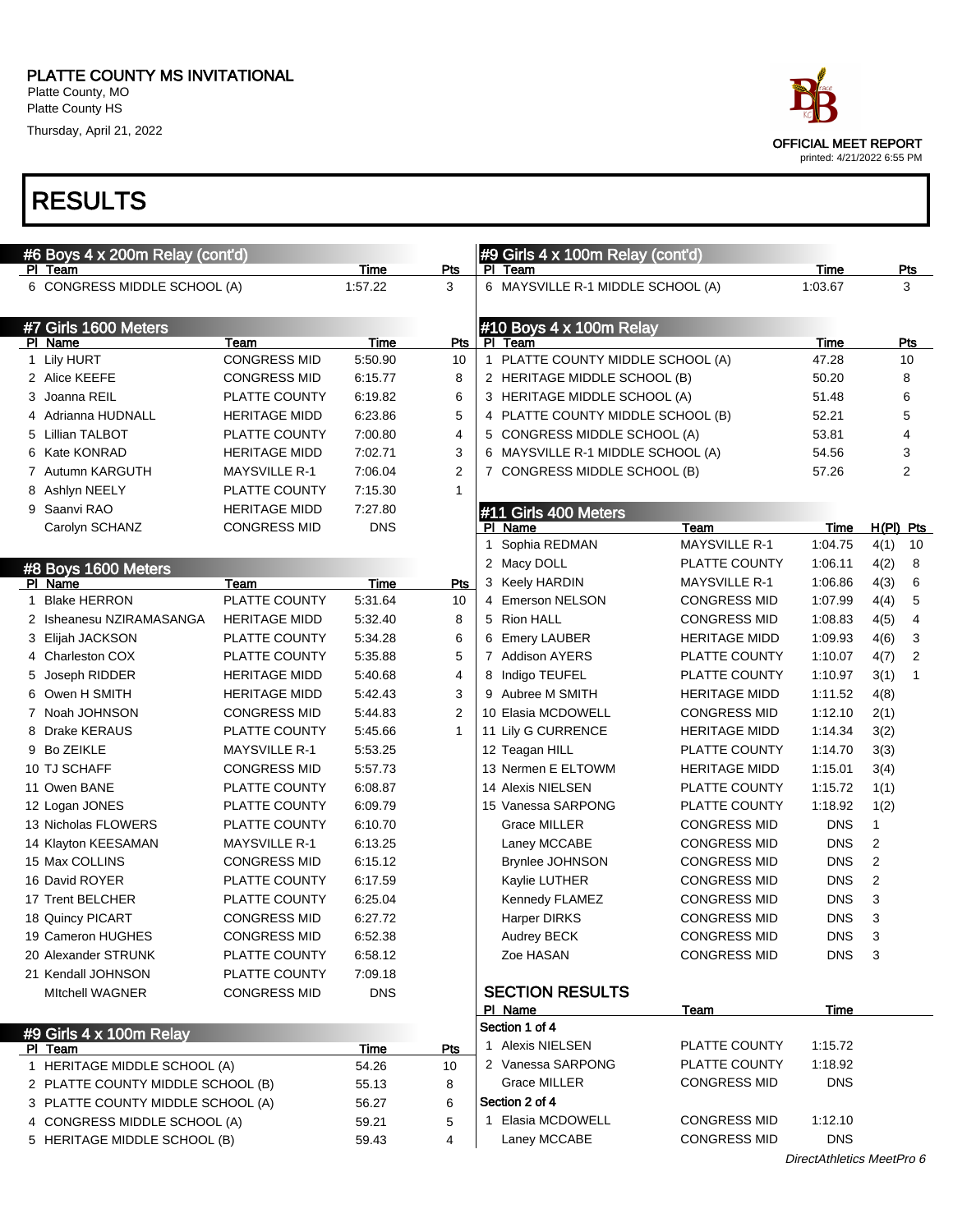Platte County, MO Platte County HS

Thursday, April 21, 2022



| #11 Girls 400 Meters (cont'd) |                      |             |                |                | #12 Boys 400 Meters (cont'd) |                        |                      |            |                |
|-------------------------------|----------------------|-------------|----------------|----------------|------------------------------|------------------------|----------------------|------------|----------------|
| PI Name                       | Team                 | Time        |                |                | PI Name                      |                        | Team                 | Time       | $H(PI)$ Pts    |
| <b>Brynlee JOHNSON</b>        | <b>CONGRESS MID</b>  | <b>DNS</b>  |                |                |                              | <b>Dillon MORGAN</b>   | <b>CONGRESS MID</b>  | <b>DNS</b> | 2              |
| Kaylie LUTHER                 | <b>CONGRESS MID</b>  | <b>DNS</b>  |                |                |                              | Alexander MILLER       | PLATTE COUNTY        | <b>DNS</b> | $\overline{2}$ |
| Section 3 of 4                |                      |             |                |                |                              | Joshua LAWSON          | PLATTE COUNTY        | <b>DNS</b> | 3              |
| 1 Indigo TEUFEL               | PLATTE COUNTY        | 1:10.97     |                |                |                              | Cameron HUGHES         | <b>CONGRESS MID</b>  | <b>DNS</b> | 3              |
| 2 Lily G CURRENCE             | HERITAGE MIDD        | 1:14.34     |                |                |                              | <b>Colton HARDY</b>    | <b>CONGRESS MID</b>  | <b>DNS</b> | 3              |
| 3 Teagan HILL                 | PLATTE COUNTY        | 1:14.70     |                |                |                              | Cameron HURSHMAN       | <b>CONGRESS MID</b>  | <b>DNS</b> | 3              |
| 4 Nermen E ELTOWM             | <b>HERITAGE MIDD</b> | 1:15.01     |                |                |                              | Max COLLINS            | <b>CONGRESS MID</b>  | <b>DNS</b> | 4              |
| Kennedy FLAMEZ                | <b>CONGRESS MID</b>  | <b>DNS</b>  |                |                |                              | Zach GRIFFITH          | <b>MAYSVILLE R-1</b> | <b>DNS</b> | 4              |
| <b>Harper DIRKS</b>           | <b>CONGRESS MID</b>  | <b>DNS</b>  |                |                |                              | Beau BLOMME            | <b>CONGRESS MID</b>  | <b>DNS</b> | 4              |
| <b>Audrey BECK</b>            | <b>CONGRESS MID</b>  | <b>DNS</b>  |                |                |                              |                        |                      |            |                |
| Zoe HASAN                     | <b>CONGRESS MID</b>  | <b>DNS</b>  |                |                |                              | <b>SECTION RESULTS</b> |                      |            |                |
| Section 4 of 4                |                      |             |                |                | PI Name                      |                        | Team                 | Time       |                |
| 1 Sophia REDMAN               | <b>MAYSVILLE R-1</b> | 1:04.75     |                |                |                              | Section 1 of 5         |                      |            |                |
| 2 Macy DOLL                   | PLATTE COUNTY        | 1:06.11     |                |                |                              | 1 Tegan TURNER         | <b>CONGRESS MID</b>  | 59.13      |                |
| 3 Keely HARDIN                | <b>MAYSVILLE R-1</b> | 1:06.86     |                |                |                              | 2 Mitchell WAGNER      | <b>CONGRESS MID</b>  | 1:05.89    |                |
| 4 Emerson NELSON              | <b>CONGRESS MID</b>  | 1:07.99     |                |                |                              | <b>TJ SCHAFF</b>       | <b>CONGRESS MID</b>  | <b>DNS</b> |                |
| 5 Rion HALL                   | <b>CONGRESS MID</b>  | 1:08.83     |                |                |                              | <b>Brady SCAMMAN</b>   | <b>CONGRESS MID</b>  | <b>DNS</b> |                |
| 6 Emery LAUBER                | <b>HERITAGE MIDD</b> | 1:09.93     |                |                |                              | Section 2 of 5         |                      |            |                |
| 7 Addison AYERS               | PLATTE COUNTY        | 1:10.07     |                |                |                              | Alexander R ROGERS     | <b>HERITAGE MIDD</b> | 1:08.62    |                |
| 8 Aubree M SMITH              | <b>HERITAGE MIDD</b> | 1:11.52     |                |                |                              | Andrew PARRISH         | PLATTE COUNTY        | 1:06.30    |                |
| #12 Boys 400 Meters           |                      |             |                |                |                              | Ryan ROSBRUGH          | <b>CONGRESS MID</b>  | 1:04.96    |                |
| PI Name                       | Team                 | <b>Time</b> | $H(PI)$ Pts    |                |                              | <b>Dillon MORGAN</b>   | <b>CONGRESS MID</b>  | <b>DNS</b> |                |
| Parker SOLLARS                | <b>MAYSVILLE R-1</b> | 55.14       | 5(1)           | 10             |                              | Alexander MILLER       | PLATTE COUNTY        | <b>DNS</b> |                |
| 2 Ayden JOHNSTON              | <b>HERITAGE MIDD</b> | 57.06       | 5(2)           | 8              |                              | Section 3 of 5         |                      |            |                |
| 3 Jackson UTZ                 | PLATTE COUNTY        | 57.91       | 5(3)           | 6              |                              | 1 Jay MAUPIN           | <b>HERITAGE MIDD</b> | 1:06.26    |                |
| 4 Kylar HOWREN                | PLATTE COUNTY        | 58.51       | 5(4)           | 5              |                              | 2 Nikola JAVOR         | <b>CONGRESS MID</b>  | 1:09.67    |                |
| 5 Tegan TURNER                | <b>CONGRESS MID</b>  | 59.13       | 1(1)           | $\overline{4}$ |                              | 3 Creed MATTSON        | <b>CONGRESS MID</b>  | 1:10.55    |                |
| 6 Kyle MCCLAFLIN              | <b>CONGRESS MID</b>  | 1:00.06     | 5(5)           | 3              |                              | 4 Logan JONES          | PLATTE COUNTY        | 1:10.62    |                |
| 7 Hayes M SWISSHELM           | <b>HERITAGE MIDD</b> | 1:00.33     | 5(6)           | 2              |                              | Joshua LAWSON          | PLATTE COUNTY        | <b>DNS</b> |                |
| 8 Brady CORBIN                | <b>CONGRESS MID</b>  | 1:00.38     | 5(7)           | $\mathbf{1}$   |                              | Cameron HUGHES         | <b>CONGRESS MID</b>  | <b>DNS</b> |                |
| 9 Braylon EPPS                | <b>CONGRESS MID</b>  | 1:02.72     | 4(1)           |                |                              | Colton HARDY           | <b>CONGRESS MID</b>  | <b>DNS</b> |                |
| 10 Eli GAISER                 | <b>MAYSVILLE R-1</b> | 1:02.81     | 5(8)           |                |                              | Cameron HURSHMAN       | <b>CONGRESS MID</b>  | <b>DNS</b> |                |
| 11 Gideon R DICKENS           | <b>HERITAGE MIDD</b> | 1:03.70     | 4(2)           |                |                              | Section 4 of 5         |                      |            |                |
| 12 Ryan ROSBRUGH              | <b>CONGRESS MID</b>  | 1:04.96     | $\mathbf{2}$   |                |                              | 1 Braylon EPPS         | <b>CONGRESS MID</b>  | 1:02.72    |                |
| 13 Mitchell WAGNER            | <b>CONGRESS MID</b>  | 1:05.89     | 1(2)           |                |                              | 2 Gideon R DICKENS     | <b>HERITAGE MIDD</b> | 1:03.70    |                |
| 14 Jay MAUPIN                 | <b>HERITAGE MIDD</b> | 1:06.26     | 3(1)           |                |                              | 3 Kaden CHATMAN        | <b>HERITAGE MIDD</b> | 1:09.71    |                |
| 15 Andrew PARRISH             | PLATTE COUNTY        | 1:06.30     | 2              |                |                              | 4 Bo MAY               | <b>MAYSVILLE R-1</b> | 1:10.39    |                |
| 16 Alexander R ROGERS         | <b>HERITAGE MIDD</b> | 1:08.62     | $\overline{c}$ |                |                              | 5 Clayton BOGINA       | <b>CONGRESS MID</b>  | 1:10.62    |                |
| 17 Nikola JAVOR               | <b>CONGRESS MID</b>  | 1:09.67     | 3(2)           |                |                              | Max COLLINS            | <b>CONGRESS MID</b>  | <b>DNS</b> |                |
| 18 Kaden CHATMAN              | <b>HERITAGE MIDD</b> | 1:09.71     | 4(3)           |                |                              | Zach GRIFFITH          | MAYSVILLE R-1        | <b>DNS</b> |                |
| 19 Bo MAY                     | <b>MAYSVILLE R-1</b> | 1:10.39     | 4(4)           |                |                              | Beau BLOMME            | <b>CONGRESS MID</b>  | <b>DNS</b> |                |
| 20 Creed MATTSON              | <b>CONGRESS MID</b>  | 1:10.55     | 3(3)           |                |                              | Section 5 of 5         |                      |            |                |
| 21 Logan JONES                | PLATTE COUNTY        | 1:10.62     | 3(4)           |                |                              | 1 Parker SOLLARS       | <b>MAYSVILLE R-1</b> | 55.14      |                |
| 22 Clayton BOGINA             | <b>CONGRESS MID</b>  | 1:10.62     | 4(5)           |                |                              | 2 Ayden JOHNSTON       | <b>HERITAGE MIDD</b> | 57.06      |                |
| <b>TJ SCHAFF</b>              | <b>CONGRESS MID</b>  | <b>DNS</b>  | 1              |                |                              | 3 Jackson UTZ          | PLATTE COUNTY        | 57.91      |                |
| <b>Brady SCAMMAN</b>          | <b>CONGRESS MID</b>  | <b>DNS</b>  | 1              |                |                              | 4 Kylar HOWREN         | PLATTE COUNTY        | 58.51      |                |
|                               |                      |             |                |                |                              |                        |                      |            |                |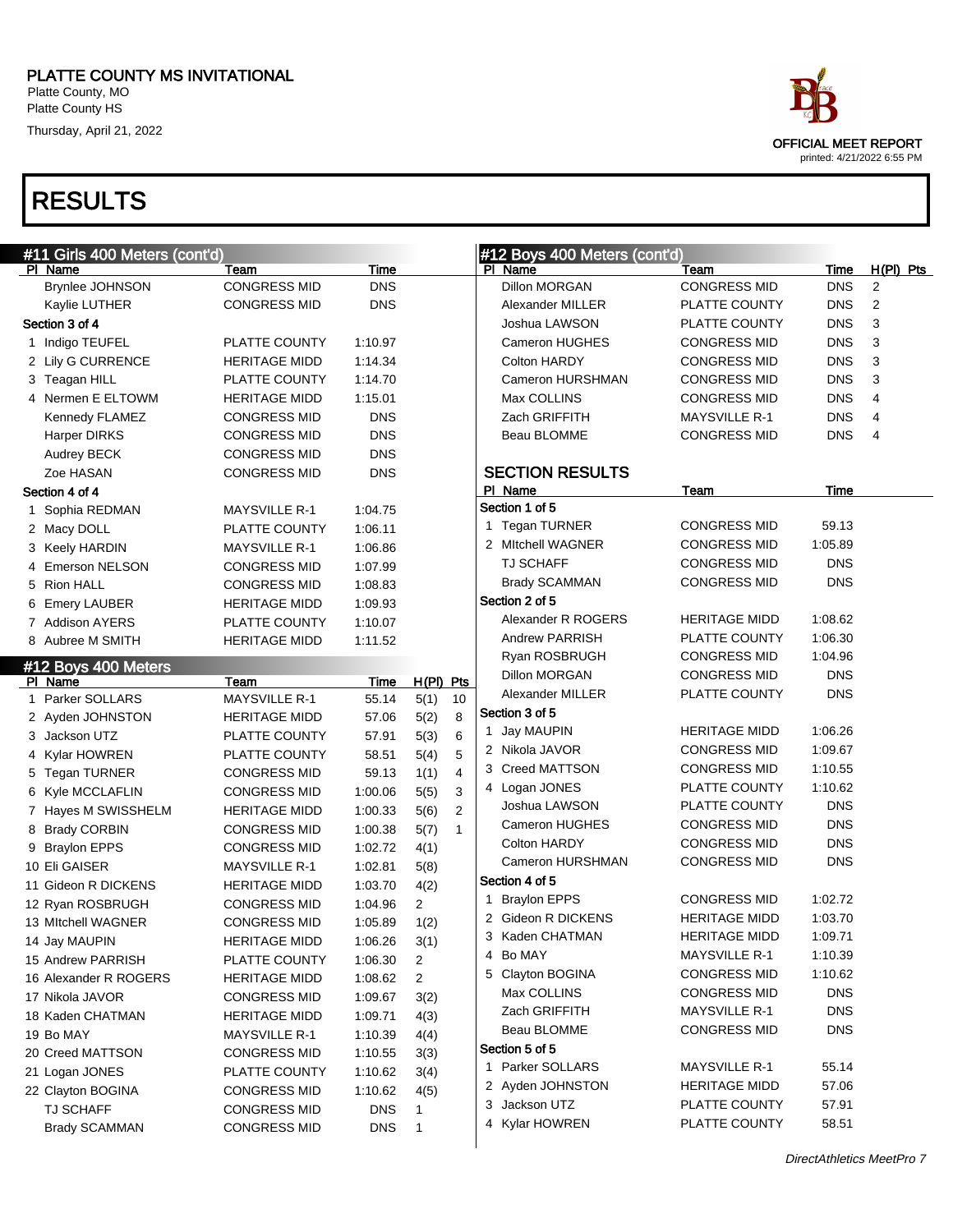Platte County, MO Platte County HS

Thursday, April 21, 2022

| #12 Boys 400 Meters (cont'd) |                      |             |             |                | #14 Boys 800 Meters (cont'd) |                      |            |                |
|------------------------------|----------------------|-------------|-------------|----------------|------------------------------|----------------------|------------|----------------|
| PI Name                      | Team                 | Time        |             |                | PI Name                      | Team                 | Time       | $H(PI)$ Pts    |
| 5 Kyle MCCLAFLIN             | <b>CONGRESS MID</b>  | 1:00.06     |             |                | 17 Braden HENDEE             | PLATTE COUNTY        | 2:48.83    | 2(9)           |
| 6 Hayes M SWISSHELM          | <b>HERITAGE MIDD</b> | 1:00.33     |             |                | 18 Trent BELCHER             | PLATTE COUNTY        | 2:50.68    | 2(10)          |
| 7 Brady CORBIN               | <b>CONGRESS MID</b>  | 1:00.38     |             |                | 19 Klayton KEESAMAN          | <b>MAYSVILLE R-1</b> | 2:50.94    | 2(11)          |
| 8 Eli GAISER                 | <b>MAYSVILLE R-1</b> | 1:02.81     |             |                | 20 Quincy PICART             | <b>CONGRESS MID</b>  | 2:53.59    | 1(9)           |
| #13 Girls 800 Meters         |                      |             |             |                | 21 Peter B EDHOLM            | <b>HERITAGE MIDD</b> | 2:53.70    | 2(12)          |
| PI Name                      | Team                 | <b>Time</b> |             | <b>Pts</b>     | 22 Noah JOHNSON              | <b>CONGRESS MID</b>  | 2:57.21    | 2(13)          |
| 1 Lily HURT                  | <b>CONGRESS MID</b>  | 2:39.72     |             | 10             | 23 David ROYER               | PLATTE COUNTY        | 2:58.08    | 1(10)          |
| 2 Millie PERRY               | <b>HERITAGE MIDD</b> | 2:41.23     |             | 8              | 24 Chase D GADDIS            | <b>HERITAGE MIDD</b> | 2:58.51    | 2(14)          |
| 3 Alice KEEFE                | <b>CONGRESS MID</b>  | 2:50.59     |             | 6              | 25 Carter HARMS              | <b>MAYSVILLE R-1</b> | 3:00.52    | 2(15)          |
| 4 Kylie KINZEY               | PLATTE COUNTY        | 2:53.34     |             | 5              | 26 Mitchell WAGNER           | <b>CONGRESS MID</b>  | 3:00.58    | 1(11)          |
| 5 Emma MACALUSO              | PLATTE COUNTY        | 2:55.41     |             | $\overline{4}$ | 27 Hunter BRAKE              | PLATTE COUNTY        | 3:02.00    | 2(16)          |
| 6 Camila ZAVALA              | PLATTE COUNTY        | 2:55.56     |             | 3              | 28 Grady C MASON             | <b>HERITAGE MIDD</b> | 3:02.51    | 1(12)          |
| 7 Lily G CURRENCE            | <b>HERITAGE MIDD</b> | 2:59.43     |             | 2              | 29 Tristan C SAPP            | <b>HERITAGE MIDD</b> | 3:03.90    | 1(13)          |
| 8 Serenity ESCHLIMAN         | PLATTE COUNTY        | 2:59.99     |             | $\mathbf{1}$   | 30 Cameron HUGHES            | <b>CONGRESS MID</b>  | 3:05.77    | 1(14)          |
| 9 Sofia I MIRANDA            | <b>HERITAGE MIDD</b> | 3:04.13     |             |                | 31 Caden LEPPIN              | <b>PLATTE COUNTY</b> | 3:06.87    | 1(15)          |
| 10 Alexis NIELSEN            | PLATTE COUNTY        | 3:07.75     |             |                | 32 Alexander MILLER          | <b>PLATTE COUNTY</b> | 3:08.44    | 1(16)          |
| 11 Evelyn REITH              | <b>PLATTE COUNTY</b> | 3:08.47     |             |                | 33 Shan SENOGA               | PLATTE COUNTY        | 3:09.90    | 1(17)          |
| 12 Bella DEAN                | PLATTE COUNTY        | 3:08.52     |             |                | 34 Austin SYLER              | <b>HERITAGE MIDD</b> | 3:19.96    | 1(18)          |
| 13 Mila CUCCHIARA            | PLATTE COUNTY        | 3:14.20     |             |                | Jonas TUCKER                 | <b>HERITAGE MIDD</b> | <b>DNS</b> | $\mathbf{1}$   |
| 14 Jade A BROWN              | <b>HERITAGE MIDD</b> | 3:22.62     |             |                | <b>TJ SCHAFF</b>             | <b>CONGRESS MID</b>  | <b>DNS</b> | $\mathbf{1}$   |
| 15 Trinity HINES             | <b>MAYSVILLE R-1</b> | 3:24.05     |             |                | Evan MAGNUSON                | PLATTE COUNTY        | <b>DNS</b> | $\mathbf{1}$   |
| 16 Ashlyn CLARK              | <b>MAYSVILLE R-1</b> | 3:29.58     |             |                | <b>Grant FADLER</b>          | PLATTE COUNTY        | <b>DNS</b> | 2              |
| 17 Kella MORRIS              | <b>MAYSVILLE R-1</b> | 3:40.40     |             |                | King DOVE                    | PLATTE COUNTY        | <b>DNS</b> | 2              |
| Reagan BALL                  | PLATTE COUNTY        | <b>DNS</b>  |             |                | John COOPER                  | <b>HERITAGE MIDD</b> | <b>DNS</b> | 2              |
| <b>Tarryn SMITH</b>          | <b>HERITAGE MIDD</b> | <b>DNS</b>  |             |                | Owen BANE                    | PLATTE COUNTY        | <b>DNS</b> | 2              |
| Madeline STEWART             | PLATTE COUNTY        | <b>DNS</b>  |             |                | Max COLLINS                  | <b>CONGRESS MID</b>  | <b>DNS</b> | $\overline{2}$ |
| Autumn KARGUTH               | <b>MAYSVILLE R-1</b> | <b>DNS</b>  |             |                |                              |                      |            |                |
|                              |                      |             |             |                | <b>SECTION RESULTS</b>       |                      |            |                |
| #14 Boys 800 Meters          |                      |             |             |                | PI Name                      | Team                 | Time       |                |
| PI Name                      | Team                 | Time        | $H(PI)$ Pts |                | Section 1 of 2               |                      |            |                |
| 1 Hunter SOLLARS             | <b>MAYSVILLE R-1</b> | 2:22.11     | 2(1)        | 10             | 1 Joseph RIDDER              | <b>HERITAGE MIDD</b> | 2:32.98    |                |
| 2 Dahel GONZALEZ DELGADO     | PLATTE COUNTY        | 2:24.52     | 2(2)        | 8              | 2 Owen H SMITH               | <b>HERITAGE MIDD</b> | 2:34.79    |                |
| 3 Joseph RIDDER              | <b>HERITAGE MIDD</b> | 2:32.98     | 1(1)        | 6              | 3 Abrahm NORMAN              | PLATTE COUNTY        | 2:35.17    |                |
| 4 Jackson WOOLSEY            | PLATTE COUNTY        | 2:34.32     | 2(3)        | 5              | 4 Jack STOGNER               | PLATTE COUNTY        | 2:35.92    |                |
| 5 Owen H SMITH               | <b>HERITAGE MIDD</b> | 2:34.79     | 1(2)        | $\overline{4}$ | 5 Bo ZEIKLE                  | <b>MAYSVILLE R-1</b> | 2:39.13    |                |
| 6 Abrahm NORMAN              | PLATTE COUNTY        | 2:35.17     | 1(3)        | 3              | 6 Shazil N MEHDI             | <b>HERITAGE MIDD</b> | 2:43.23    |                |
| 7 Jack STOGNER               | PLATTE COUNTY        | 2:35.92     | 1(4)        | 2              | 7 Isheanesu NZIRAMASANGA     | <b>HERITAGE MIDD</b> | 2:45.14    |                |
| 8 Charleston COX             | PLATTE COUNTY        | 2:36.57     | 2(4)        | $\mathbf{1}$   | 8 Matthew R SHIRLEY          | <b>HERITAGE MIDD</b> | 2:48.74    |                |
| 9 Porter HAUSMAN             | PLATTE COUNTY        | 2:37.03     | 2(5)        |                | 9 Quincy PICART              | <b>CONGRESS MID</b>  | 2:53.59    |                |
| 10 Bo ZEIKLE                 | <b>MAYSVILLE R-1</b> | 2:39.13     | 1(5)        |                | 10 David ROYER               | PLATTE COUNTY        | 2:58.08    |                |
| 11 Shazil N MEHDI            | <b>HERITAGE MIDD</b> | 2:43.23     | 1(6)        |                | 11 Mitchell WAGNER           | <b>CONGRESS MID</b>  | 3:00.58    |                |
| 12 John COON                 | PLATTE COUNTY        | 2:43.60     | 2(6)        |                | 12 Grady C MASON             | <b>HERITAGE MIDD</b> | 3:02.51    |                |
| 13 Isheanesu NZIRAMASANGA    | <b>HERITAGE MIDD</b> | 2:45.14     | 1(7)        |                | 13 Tristan C SAPP            | <b>HERITAGE MIDD</b> | 3:03.90    |                |
| 14 Jack M BAUER              | <b>HERITAGE MIDD</b> | 2:45.61     | 2(7)        |                | 14 Cameron HUGHES            | <b>CONGRESS MID</b>  | 3:05.77    |                |
| 15 Nicholas FLOWERS          | PLATTE COUNTY        | 2:47.40     | 2(8)        |                | 15 Caden LEPPIN              | PLATTE COUNTY        | 3:06.87    |                |
| 16 Matthew R SHIRLEY         | <b>HERITAGE MIDD</b> | 2:48.74     | 1(8)        |                | 16 Alexander MILLER          | PLATTE COUNTY        | 3:08.44    |                |
|                              |                      |             |             |                |                              |                      |            |                |

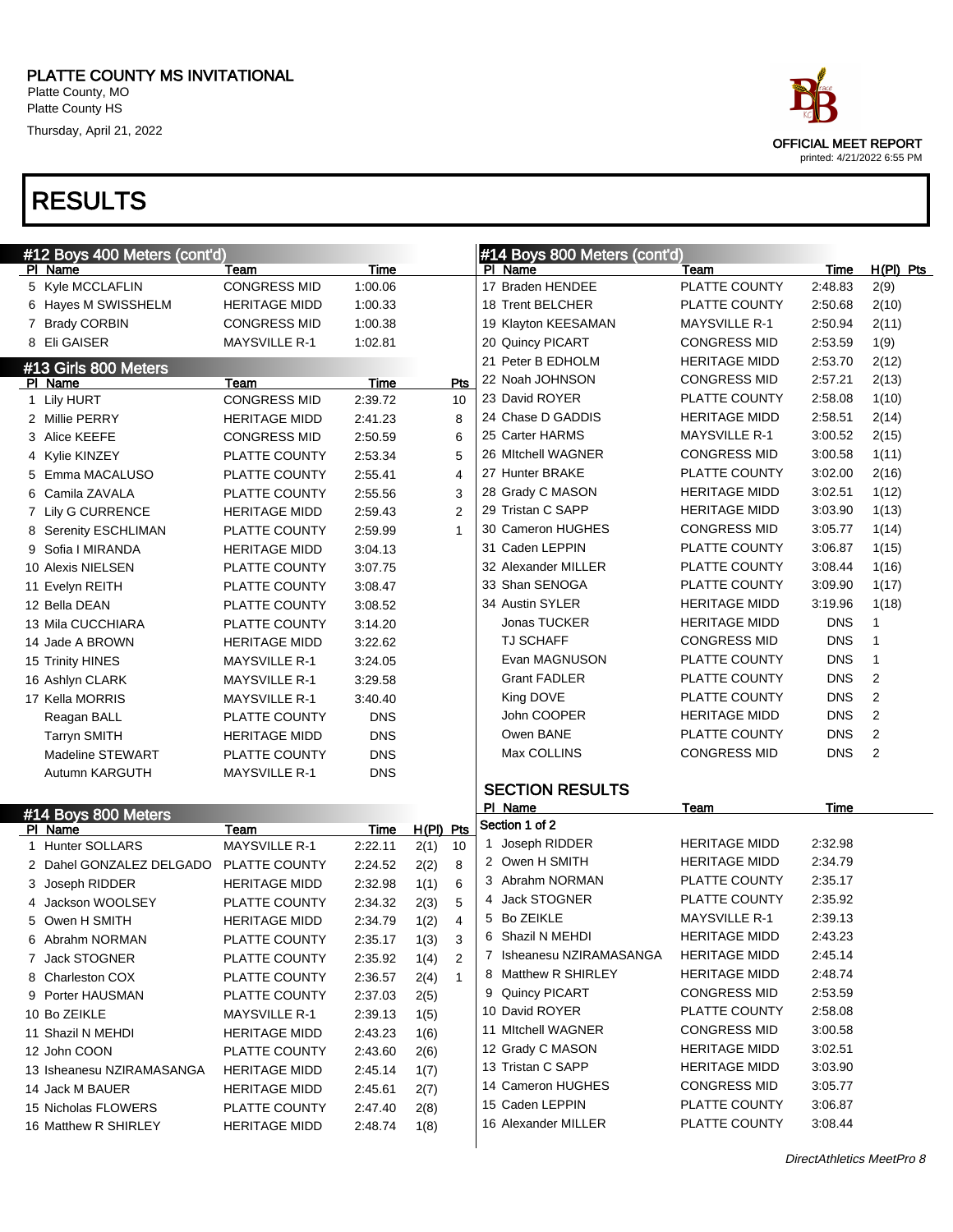#### RESULTS

 Lyla M TRICHE HERITAGE MIDD 31.79 (NW) 1(1) 13 Brooke SCHMIDT HERITAGE MIDD 32.01 (NW) 7(7) 14 Kinley A HOERATH HERITAGE MIDD 32.20 (NW) 3(2) Avery SHUEY PLATTE COUNTY 32.39 (NW) 2(2) Caroline GREENWOOD CONGRESS MID 32.59 (NW) 3(3) Gabriella CICCARELLI PLATTE COUNTY 32.89 (NW) 5(2)

| <b>RESULTS</b>                          |                          |            |             |    |                                          |                              |            |             |
|-----------------------------------------|--------------------------|------------|-------------|----|------------------------------------------|------------------------------|------------|-------------|
| #14 Boys 800 Meters (cont'd)<br>PI Name | Team                     | Time       |             |    | #15 Girls 200 Meters (cont'd)<br>PI Name |                              | Time       | $H(PI)$ Pts |
| 17 Shan SENOGA                          | PLATTE COUNTY            | 3:09.90    |             |    | 18 Harley SWEIGER                        | Team<br><b>MAYSVILLE R-1</b> | 33.34 (NW) | 6(1)        |
| 18 Austin SYLER                         | <b>HERITAGE MIDD</b>     | 3:19.96    |             |    | 19 Finley MILLER                         | PLATTE COUNTY 33.39 (NW)     |            | 2(3)        |
| Jonas TUCKER                            | <b>HERITAGE MIDD</b>     | <b>DNS</b> |             |    | 20 Rion HALL                             | <b>CONGRESS MID</b>          | 33.48 (NW) | 7(8)        |
| <b>TJ SCHAFF</b>                        | <b>CONGRESS MID</b>      | <b>DNS</b> |             |    | 21 Harper DIRKS                          | <b>CONGRESS MID</b>          | 33.59 (NW) | 4(3)        |
| Evan MAGNUSON                           | PLATTE COUNTY            | <b>DNS</b> |             |    | 22 Ashlyn KLIPPENSTEIN                   | <b>MAYSVILLE R-1</b>         | 33.86 (NW) | 6(2)        |
| Section 2 of 2                          |                          |            |             |    | 23 Stella GROTHAUS                       | CONGRESS MID                 | 33.94 (NW) | 3(4)        |
| 1 Hunter SOLLARS                        | <b>MAYSVILLE R-1</b>     | 2:22.11    |             |    | 24 Sophia JAFFE                          | PLATTE COUNTY 33.99 (NW)     |            | 3(5)        |
| 2 Dahel GONZALEZ DELGADO                | PLATTE COUNTY            | 2:24.52    |             |    | 25 Jessie L MATHEWS                      | HERITAGE MIDD                | 34.27 (NW) | 2(4)        |
| 3 Jackson WOOLSEY                       | PLATTE COUNTY            | 2:34.32    |             |    | 26 Elise LUNDHOLM                        | PLATTE COUNTY 34.38 (NW)     |            | 2(5)        |
| 4 Charleston COX                        | PLATTE COUNTY            | 2:36.57    |             |    | 27 Veyda CHLEBORAD                       | PLATTE COUNTY 34.53 (NW)     |            | 6(3)        |
| 5 Porter HAUSMAN                        | PLATTE COUNTY            | 2:37.03    |             |    | 28 Patience BRULEY                       | PLATTE COUNTY 35.00 (NW)     |            | 5(3)        |
| 6 John COON                             | PLATTE COUNTY            | 2:43.60    |             |    | 29 Addy BOWERMAN                         | <b>HERITAGE MIDD</b>         | 35.57 (NW) | 6(4)        |
| 7 Jack M BAUER                          | <b>HERITAGE MIDD</b>     | 2:45.61    |             |    | 30 Kadilyn MOORE                         | <b>HERITAGE MIDD</b>         | 35.68 (NW) | 2(6)        |
| 8 Nicholas FLOWERS                      | PLATTE COUNTY            | 2:47.40    |             |    | 31 Briana L GOEKE                        | <b>HERITAGE MIDD</b>         | 35.99 (NW) | 4(4)        |
| 9 Braden HENDEE                         | PLATTE COUNTY            | 2:48.83    |             |    | 32 Emma RAMSBOTTOM                       | MAYSVILLE R-1                | 36.00 (NW) | 6(5)        |
| 10 Trent BELCHER                        | PLATTE COUNTY            | 2:50.68    |             |    | 33 GWENDOLYN MILLER                      | <b>HERITAGE MIDD</b>         | 36.64 (NW) | 2(7)        |
| 11 Klayton KEESAMAN                     | <b>MAYSVILLE R-1</b>     | 2:50.94    |             |    | 34 McKenzie CARPENTER                    | <b>MAYSVILLE R-1</b>         | 36.67 (NW) | 5(4)        |
| 12 Peter B EDHOLM                       | <b>HERITAGE MIDD</b>     | 2:53.70    |             |    | 35 Autumn KARGUTH                        | <b>MAYSVILLE R-1</b>         | 37.27 (NW) | 6(6)        |
| 13 Noah JOHNSON                         | CONGRESS MID             | 2:57.21    |             |    | 36 Jillian WEISENBURGER                  | <b>MAYSVILLE R-1</b>         | 37.47 (NW) | 1(2)        |
| 14 Chase D GADDIS                       | <b>HERITAGE MIDD</b>     | 2:58.51    |             |    | 37 Eva EDDY                              | <b>HERITAGE MIDD</b>         | 38.03 (NW) | 4(5)        |
| 15 Carter HARMS                         | <b>MAYSVILLE R-1</b>     | 3:00.52    |             |    | 38 Amaya HERNANDEZ                       | PLATTE COUNTY 39.08 (NW)     |            | 3(6)        |
| 16 Hunter BRAKE                         | PLATTE COUNTY            | 3:02.00    |             |    | 39 Milan CLEMONS                         | PLATTE COUNTY 39.22 (NW)     |            | 5(5)        |
| <b>Grant FADLER</b>                     | PLATTE COUNTY            | <b>DNS</b> |             |    | 40 Jahcin BRYANT                         | <b>HERITAGE MIDD</b>         | 39.84 (NW) | 5(6)        |
|                                         | PLATTE COUNTY            | <b>DNS</b> |             |    | Emma WALL                                | PLATTE COUNTY                | DNS (NW)   | 1           |
| King DOVE<br>John COOPER                | <b>HERITAGE MIDD</b>     | <b>DNS</b> |             |    | Ja'Siyah TAYLOR                          | <b>CONGRESS MID</b>          | DNS (NW)   | 1           |
| Owen BANE                               | PLATTE COUNTY            | <b>DNS</b> |             |    | Maddie STEPHENSON                        | <b>CONGRESS MID</b>          | DNS (NW)   |             |
|                                         |                          |            |             |    |                                          | <b>CONGRESS MID</b>          |            | 1           |
| Max COLLINS                             | <b>CONGRESS MID</b>      | <b>DNS</b> |             |    | Emerson NELSON                           | <b>CONGRESS MID</b>          | DNS (NW)   | 2           |
| #15 Girls 200 Meters                    |                          |            |             |    | Kinsey HUEBENER                          |                              | DNS (NW)   | 3           |
| PI Name                                 | Team                     | Time       | $H(PI)$ Pts |    | Kamryn HINNENKAMP                        | <b>HERITAGE MIDD</b>         | DNS (NW)   | 3           |
| 1 Charley SIMS                          | PLATTE COUNTY 28.59 (NW) |            | 7(1)        | 10 | Mauriele FIELDS<br>Giavanna DEROSE       | <b>CONGRESS MID</b>          | DNS (NW)   | 4           |
| 2 Sophia REDMAN                         | <b>MAYSVILLE R-1</b>     | 29.40 (NW) | 7(2)        | 8  |                                          | PLATTE COUNTY                | DNS (NW)   | 4           |
| 3 Adilynn KERN                          | PLATTE COUNTY 29.96 (NW) |            | 7(3)        | 6  | Kennedy FLAMEZ                           | <b>CONGRESS MID</b>          | DNS (NW)   | 4           |
| 4 Kaylee DIXON                          | PLATTE COUNTY 30.25 (NW) |            | 4(1)        | 5  | Sophia COGAN                             | <b>HERITAGE MIDD</b>         | DNS (NW)   | 5           |
| 5 Amiya ELLIOTT                         | PLATTE COUNTY 30.39 (NW) |            | 4(2)        | 4  | Audrey BECK                              | <b>CONGRESS MID</b>          | DNS (NW)   | 5           |
| 6 Jillian WARE                          | <b>HERITAGE MIDD</b>     | 30.58 (NW) | 7(4)        | 3  | Samantha GRIPKA                          | <b>MAYSVILLE R-1</b>         | DNS (NW)   | 6           |
| 7 Ava ROUNDS                            | <b>MAYSVILLE R-1</b>     | 30.70 (NW) | 7(5)        | 2  | Makenzie MASON                           | <b>MAYSVILLE R-1</b>         | DNS (NW)   | 6           |
| 8 Vanessa SARPONG                       | PLATTE COUNTY 31.07 (NW) |            | 2(1)        | 1  |                                          |                              |            |             |
| 9 Saylor LEMBKE                         | PLATTE COUNTY 31.33 (NW) |            | 3(1)        |    | <b>SECTION RESULTS</b>                   |                              |            |             |
| 10 Carolyn SCHANZ                       | <b>CONGRESS MID</b>      | 31.38 (NW) | 7(6)        |    | PI Name                                  | Team                         | Time       |             |
| 11 Katherine BRUNNER                    | PLATTE COUNTY 31.41 (NW) |            | 5(1)        |    | Section 1 of 7                           |                              |            | Wind: (NW)  |

|  | Section 1 or 7         |                      |            | vvina: (NVV) |  |
|--|------------------------|----------------------|------------|--------------|--|
|  | Lyla M TRICHE          | <b>HERITAGE MIDD</b> | 31.79      |              |  |
|  | 2 Jillian WEISENBURGER | <b>MAYSVILLE R-1</b> | 37.47      |              |  |
|  | Emma WALL              | <b>PLATTE COUNTY</b> | <b>DNS</b> |              |  |
|  | Ja'Siyah TAYLOR        | <b>CONGRESS MID</b>  | <b>DNS</b> |              |  |
|  | Maddie STEPHENSON      | <b>CONGRESS MID</b>  | <b>DNS</b> |              |  |
|  | Section 2 of 7         |                      |            | Wind: (NW)   |  |
|  |                        |                      |            |              |  |

DirectAthletics MeetPro 9

OFFICIAL MEET REPORT printed: 4/21/2022 6:55 PM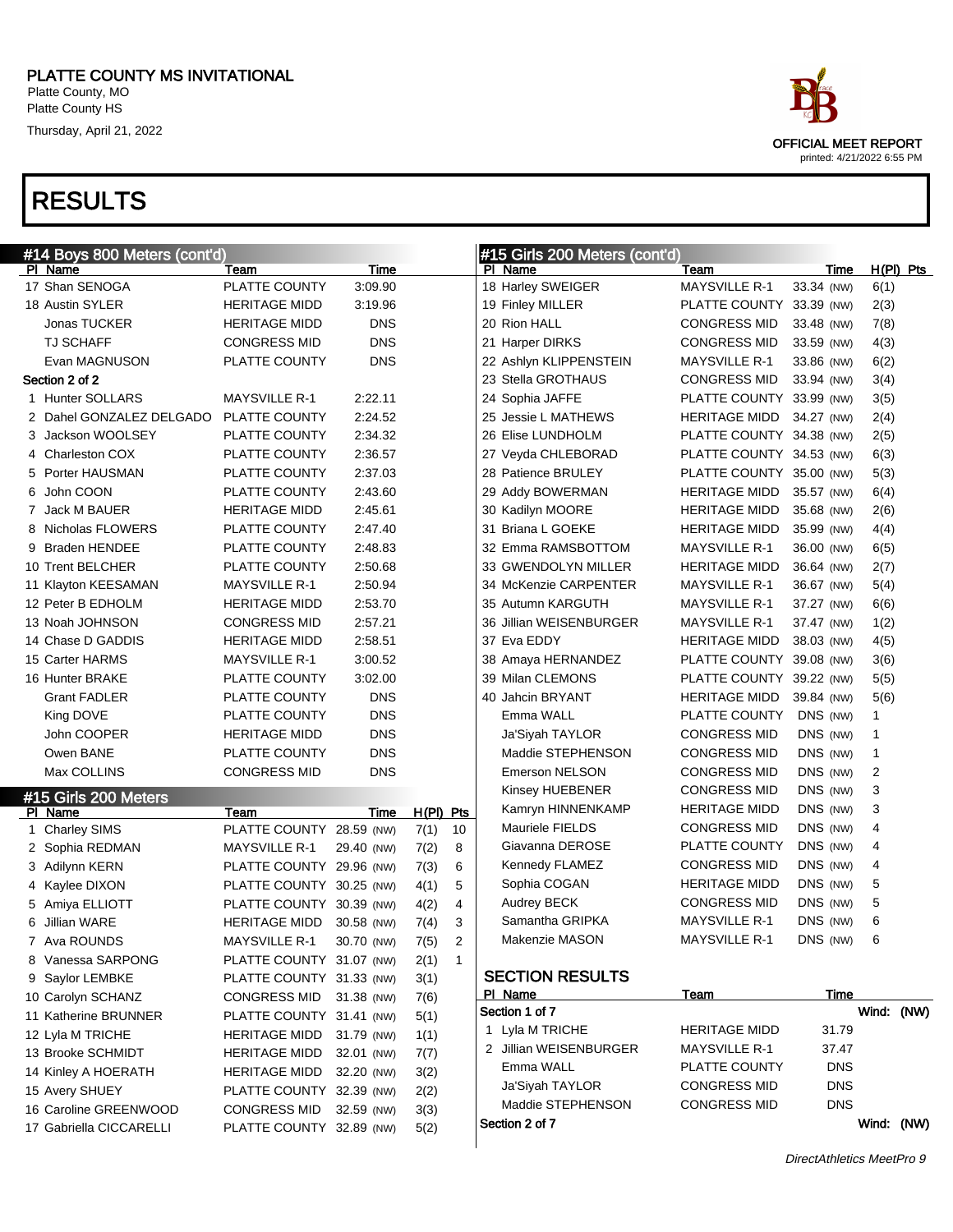Platte County, MO Platte County HS

Thursday, April 21, 2022

# OFFICIAL MEET REPORT printed: 4/21/2022 6:55 PM

| PI Name<br>Time<br>PI Name<br>Team<br>Team<br>1 Vanessa SARPONG<br>PLATTE COUNTY<br>31.07<br>2 Sophia REDMAN<br><b>MAYSVILLE R-1</b><br>29.40<br>2 Avery SHUEY<br>32.39<br>PLATTE COUNTY<br>29.96<br>PLATTE COUNTY<br>3<br>Adilynn KERN<br>PLATTE COUNTY<br>33.39<br><b>Jillian WARE</b><br>30.58<br>3 Finley MILLER<br>HERITAGE MIDD<br>4<br>34.27<br>Ava ROUNDS<br>30.70<br>4 Jessie L MATHEWS<br><b>HERITAGE MIDD</b><br>5<br><b>MAYSVILLE R-1</b><br>5 Elise LUNDHOLM<br>PLATTE COUNTY<br>34.38<br>Carolyn SCHANZ<br><b>CONGRESS MID</b><br>31.38<br>6<br>35.68<br><b>Brooke SCHMIDT</b><br>32.01<br>6 Kadilyn MOORE<br><b>HERITAGE MIDD</b><br>7<br>HERITAGE MIDD<br>36.64<br>8 Rion HALL<br><b>CONGRESS MID</b><br>33.48<br>7 GWENDOLYN MILLER<br><b>HERITAGE MIDD</b><br><b>DNS</b><br><b>Emerson NELSON</b><br><b>CONGRESS MID</b><br>#16 Boys 200 Meters<br>Section 3 of 7<br>Wind:<br>(NW)<br>PI Name<br>Team<br>Time<br>PLATTE COUNTY<br>31.33<br>1 Saylor LEMBKE<br>1 Ty CHRISTOPHER<br>PLATTE COUNTY 24.96 (NW)<br>32.20<br>2 Kinley A HOERATH<br><b>HERITAGE MIDD</b><br>2 Jackson GOODALE<br>PLATTE COUNTY 25.01 (NW)<br>3 Caroline GREENWOOD<br>32.59<br><b>CONGRESS MID</b><br>3 Ethan LARSON<br>PLATTE COUNTY 26.21 (NW)<br>4 Stella GROTHAUS<br>33.94<br><b>CONGRESS MID</b><br>4 Milo W JOBSON<br><b>HERITAGE MIDD</b><br>26.73 (NW)<br>PLATTE COUNTY<br>33.99<br>5 Sophia JAFFE<br><b>MAYSVILLE R-1</b><br>27.08 (NW)<br>5 Lucky FERRY<br>PLATTE COUNTY<br>39.08<br>6 Amaya HERNANDEZ<br><b>CONGRESS MID</b><br>27.32 (NW)<br>6<br>Matthew AGUIRRE<br><b>CONGRESS MID</b><br><b>DNS</b><br>Kinsey HUEBENER<br><b>CONGRESS MID</b><br>7 Alejandro MAGANA<br>27.42 (NW)<br><b>DNS</b><br>Kamryn HINNENKAMP<br><b>HERITAGE MIDD</b><br><b>HERITAGE MIDD</b><br>8 Keyantroi HEYWARD<br>27.47 (NW)<br>Wind:<br>(NW)<br>Section 4 of 7<br>9 Carson AMBROSE<br>PLATTE COUNTY 27.56 (NW)<br>PLATTE COUNTY<br>30.25<br>1 Kaylee DIXON<br>10 Brady CORBIN<br><b>CONGRESS MID</b><br>27.61 (NW)<br>PLATTE COUNTY<br>30.39<br>2 Amiya ELLIOTT<br>PLATTE COUNTY 28.35 (NW)<br>11 Cooper HAMMONTREE<br><b>CONGRESS MID</b><br>33.59<br>3 Harper DIRKS<br><b>HERITAGE MIDD</b><br>28.59 (NW)<br>12 Jay MAUPIN<br>4 Briana L GOEKE<br>35.99<br><b>HERITAGE MIDD</b><br><b>CONGRESS MID</b><br>29.58 (NW)<br>13 Ricky HOOVER<br>5 Eva EDDY<br>38.03<br><b>HERITAGE MIDD</b><br><b>HERITAGE MIDD</b><br>29.71 (NW)<br>14 Miles T BARHAM<br>Mauriele FIELDS<br><b>DNS</b><br><b>CONGRESS MID</b><br><b>MAYSVILLE R-1</b><br>15 Casey BERRY<br>30.03 (NW)<br>Giavanna DEROSE<br>PLATTE COUNTY<br><b>DNS</b><br><b>MAYSVILLE R-1</b><br>16 Keagan REEDER<br>30.05 (NW)<br><b>CONGRESS MID</b><br><b>DNS</b><br>Kennedy FLAMEZ<br>17 Walker TRACY<br><b>MAYSVILLE R-1</b><br>30.11 (NW)<br>Section 5 of 7<br>Wind:<br>(NW)<br>18 Zach GRIFFITH<br><b>MAYSVILLE R-1</b><br>30.65 (NW)<br>1 Katherine BRUNNER<br>PLATTE COUNTY<br>31.41<br>19 Creed MATTSON<br><b>CONGRESS MID</b><br>30.71 (NW)<br>2 Gabriella CICCARELLI<br>PLATTE COUNTY<br>32.89<br>20 Beau BLOMME<br><b>CONGRESS MID</b><br>31.20 (NW)<br>3 Patience BRULEY<br>PLATTE COUNTY<br>35.00<br>21 Mitchell WAGNER<br><b>CONGRESS MID</b><br>31.68 (NW)<br>4 McKenzie CARPENTER<br><b>MAYSVILLE R-1</b><br>36.67<br>PLATTE COUNTY 31.97 (NW)<br>22 Dylan MUSEL<br>5 Milan CLEMONS<br>39.22<br>PLATTE COUNTY<br><b>CONGRESS MID</b><br>23 Othiniel NZIRMO<br>31.99 (NW)<br>6 Jahcin BRYANT<br>39.84<br><b>HERITAGE MIDD</b><br>24 Oliver YOUNG<br><b>HERITAGE MIDD</b><br>32.30 (NW)<br><b>DNS</b><br>Sophia COGAN<br><b>HERITAGE MIDD</b><br>25 Nikola JAVOR<br><b>CONGRESS MID</b><br>32.43 (NW)<br><b>CONGRESS MID</b><br><b>DNS</b><br><b>Audrey BECK</b><br><b>MAYSVILLE R-1</b><br>26 Bryson JESTES<br>32.67 (NW)<br>(NW) 27 Tristan C SAPP<br>Section 6 of 7<br>Wind:<br>HERITAGE MIDD<br>33.78 (NW)<br>1 Harley SWEIGER<br><b>MAYSVILLE R-1</b><br>33.34<br>28 Carter HARMS<br><b>MAYSVILLE R-1</b><br>34.12 (NW)<br>2 Ashlyn KLIPPENSTEIN<br><b>MAYSVILLE R-1</b><br>33.86<br>29 Greg JAQUEZ<br>PLATTE COUNTY<br>34.57 (NW)<br>3 Veyda CHLEBORAD<br>PLATTE COUNTY<br>34.53<br>30 Jace HARMS<br><b>MAYSVILLE R-1</b><br>34.65 (NW)<br>4 Addy BOWERMAN<br><b>HERITAGE MIDD</b><br>35.57<br>31 Cooper RAY<br>MAYSVILLE R-1<br>35.66 (NW)<br>5 Emma RAMSBOTTOM<br><b>MAYSVILLE R-1</b><br>36.00<br>32 Caleb ALEMAYEHU<br><b>CONGRESS MID</b><br>37.81 (NW)<br>6 Autumn KARGUTH<br><b>MAYSVILLE R-1</b><br>37.27<br><b>Tegan TURNER</b><br>DNS (NW)<br><b>CONGRESS MID</b><br>Samantha GRIPKA<br><b>MAYSVILLE R-1</b><br><b>DNS</b><br>DNS (NW)<br>Gage STANLEY<br><b>HERITAGE MIDD</b><br><b>DNS</b><br>Makenzie MASON<br><b>MAYSVILLE R-1</b><br>DNS (NW)<br><b>Brady SCAMMAN</b><br><b>CONGRESS MID</b><br>Section 7 of 7<br>Wind: (NW)<br>DNS (NW)<br>Michael SLOCTER<br>PLATTE COUNTY<br>PLATTE COUNTY<br>1 Charley SIMS<br>28.59<br>DNS (NW)<br>Jayden ROSARIO-DAIZ<br><b>HERITAGE MIDD</b> | #15 Girls 200 Meters (cont'd) |  |  | #15 Girls 200 Meters (cont'd) |             |           |                |
|-----------------------------------------------------------------------------------------------------------------------------------------------------------------------------------------------------------------------------------------------------------------------------------------------------------------------------------------------------------------------------------------------------------------------------------------------------------------------------------------------------------------------------------------------------------------------------------------------------------------------------------------------------------------------------------------------------------------------------------------------------------------------------------------------------------------------------------------------------------------------------------------------------------------------------------------------------------------------------------------------------------------------------------------------------------------------------------------------------------------------------------------------------------------------------------------------------------------------------------------------------------------------------------------------------------------------------------------------------------------------------------------------------------------------------------------------------------------------------------------------------------------------------------------------------------------------------------------------------------------------------------------------------------------------------------------------------------------------------------------------------------------------------------------------------------------------------------------------------------------------------------------------------------------------------------------------------------------------------------------------------------------------------------------------------------------------------------------------------------------------------------------------------------------------------------------------------------------------------------------------------------------------------------------------------------------------------------------------------------------------------------------------------------------------------------------------------------------------------------------------------------------------------------------------------------------------------------------------------------------------------------------------------------------------------------------------------------------------------------------------------------------------------------------------------------------------------------------------------------------------------------------------------------------------------------------------------------------------------------------------------------------------------------------------------------------------------------------------------------------------------------------------------------------------------------------------------------------------------------------------------------------------------------------------------------------------------------------------------------------------------------------------------------------------------------------------------------------------------------------------------------------------------------------------------------------------------------------------------------------------------------------------------------------------------------------------------------------------------------------------------------------------------------------------------------------------------------------------------------------------------------------------------------------------------------------------------------------------------------------------------------------------------------------------------------------------------------------------------------------------------------------------------------------------------------------------------------------------------------------------------------------------------------------------------------------------------------------------------------------------------------------------------------------------------------------------------------------------------------------------------------------------------------------------------------------------------------------------------------------------------------------------------------------------------------------------------------------------------------------------------------------------------------------------------------------------------------------------------------------------------------------------------------------------------------------------------------------|-------------------------------|--|--|-------------------------------|-------------|-----------|----------------|
|                                                                                                                                                                                                                                                                                                                                                                                                                                                                                                                                                                                                                                                                                                                                                                                                                                                                                                                                                                                                                                                                                                                                                                                                                                                                                                                                                                                                                                                                                                                                                                                                                                                                                                                                                                                                                                                                                                                                                                                                                                                                                                                                                                                                                                                                                                                                                                                                                                                                                                                                                                                                                                                                                                                                                                                                                                                                                                                                                                                                                                                                                                                                                                                                                                                                                                                                                                                                                                                                                                                                                                                                                                                                                                                                                                                                                                                                                                                                                                                                                                                                                                                                                                                                                                                                                                                                                                                                                                                                                                                                                                                                                                                                                                                                                                                                                                                                                                                                                                 |                               |  |  |                               | <b>Time</b> |           |                |
|                                                                                                                                                                                                                                                                                                                                                                                                                                                                                                                                                                                                                                                                                                                                                                                                                                                                                                                                                                                                                                                                                                                                                                                                                                                                                                                                                                                                                                                                                                                                                                                                                                                                                                                                                                                                                                                                                                                                                                                                                                                                                                                                                                                                                                                                                                                                                                                                                                                                                                                                                                                                                                                                                                                                                                                                                                                                                                                                                                                                                                                                                                                                                                                                                                                                                                                                                                                                                                                                                                                                                                                                                                                                                                                                                                                                                                                                                                                                                                                                                                                                                                                                                                                                                                                                                                                                                                                                                                                                                                                                                                                                                                                                                                                                                                                                                                                                                                                                                                 |                               |  |  |                               |             |           |                |
|                                                                                                                                                                                                                                                                                                                                                                                                                                                                                                                                                                                                                                                                                                                                                                                                                                                                                                                                                                                                                                                                                                                                                                                                                                                                                                                                                                                                                                                                                                                                                                                                                                                                                                                                                                                                                                                                                                                                                                                                                                                                                                                                                                                                                                                                                                                                                                                                                                                                                                                                                                                                                                                                                                                                                                                                                                                                                                                                                                                                                                                                                                                                                                                                                                                                                                                                                                                                                                                                                                                                                                                                                                                                                                                                                                                                                                                                                                                                                                                                                                                                                                                                                                                                                                                                                                                                                                                                                                                                                                                                                                                                                                                                                                                                                                                                                                                                                                                                                                 |                               |  |  |                               |             |           |                |
|                                                                                                                                                                                                                                                                                                                                                                                                                                                                                                                                                                                                                                                                                                                                                                                                                                                                                                                                                                                                                                                                                                                                                                                                                                                                                                                                                                                                                                                                                                                                                                                                                                                                                                                                                                                                                                                                                                                                                                                                                                                                                                                                                                                                                                                                                                                                                                                                                                                                                                                                                                                                                                                                                                                                                                                                                                                                                                                                                                                                                                                                                                                                                                                                                                                                                                                                                                                                                                                                                                                                                                                                                                                                                                                                                                                                                                                                                                                                                                                                                                                                                                                                                                                                                                                                                                                                                                                                                                                                                                                                                                                                                                                                                                                                                                                                                                                                                                                                                                 |                               |  |  |                               |             |           |                |
|                                                                                                                                                                                                                                                                                                                                                                                                                                                                                                                                                                                                                                                                                                                                                                                                                                                                                                                                                                                                                                                                                                                                                                                                                                                                                                                                                                                                                                                                                                                                                                                                                                                                                                                                                                                                                                                                                                                                                                                                                                                                                                                                                                                                                                                                                                                                                                                                                                                                                                                                                                                                                                                                                                                                                                                                                                                                                                                                                                                                                                                                                                                                                                                                                                                                                                                                                                                                                                                                                                                                                                                                                                                                                                                                                                                                                                                                                                                                                                                                                                                                                                                                                                                                                                                                                                                                                                                                                                                                                                                                                                                                                                                                                                                                                                                                                                                                                                                                                                 |                               |  |  |                               |             |           |                |
|                                                                                                                                                                                                                                                                                                                                                                                                                                                                                                                                                                                                                                                                                                                                                                                                                                                                                                                                                                                                                                                                                                                                                                                                                                                                                                                                                                                                                                                                                                                                                                                                                                                                                                                                                                                                                                                                                                                                                                                                                                                                                                                                                                                                                                                                                                                                                                                                                                                                                                                                                                                                                                                                                                                                                                                                                                                                                                                                                                                                                                                                                                                                                                                                                                                                                                                                                                                                                                                                                                                                                                                                                                                                                                                                                                                                                                                                                                                                                                                                                                                                                                                                                                                                                                                                                                                                                                                                                                                                                                                                                                                                                                                                                                                                                                                                                                                                                                                                                                 |                               |  |  |                               |             |           |                |
|                                                                                                                                                                                                                                                                                                                                                                                                                                                                                                                                                                                                                                                                                                                                                                                                                                                                                                                                                                                                                                                                                                                                                                                                                                                                                                                                                                                                                                                                                                                                                                                                                                                                                                                                                                                                                                                                                                                                                                                                                                                                                                                                                                                                                                                                                                                                                                                                                                                                                                                                                                                                                                                                                                                                                                                                                                                                                                                                                                                                                                                                                                                                                                                                                                                                                                                                                                                                                                                                                                                                                                                                                                                                                                                                                                                                                                                                                                                                                                                                                                                                                                                                                                                                                                                                                                                                                                                                                                                                                                                                                                                                                                                                                                                                                                                                                                                                                                                                                                 |                               |  |  |                               |             |           |                |
|                                                                                                                                                                                                                                                                                                                                                                                                                                                                                                                                                                                                                                                                                                                                                                                                                                                                                                                                                                                                                                                                                                                                                                                                                                                                                                                                                                                                                                                                                                                                                                                                                                                                                                                                                                                                                                                                                                                                                                                                                                                                                                                                                                                                                                                                                                                                                                                                                                                                                                                                                                                                                                                                                                                                                                                                                                                                                                                                                                                                                                                                                                                                                                                                                                                                                                                                                                                                                                                                                                                                                                                                                                                                                                                                                                                                                                                                                                                                                                                                                                                                                                                                                                                                                                                                                                                                                                                                                                                                                                                                                                                                                                                                                                                                                                                                                                                                                                                                                                 |                               |  |  |                               |             |           |                |
|                                                                                                                                                                                                                                                                                                                                                                                                                                                                                                                                                                                                                                                                                                                                                                                                                                                                                                                                                                                                                                                                                                                                                                                                                                                                                                                                                                                                                                                                                                                                                                                                                                                                                                                                                                                                                                                                                                                                                                                                                                                                                                                                                                                                                                                                                                                                                                                                                                                                                                                                                                                                                                                                                                                                                                                                                                                                                                                                                                                                                                                                                                                                                                                                                                                                                                                                                                                                                                                                                                                                                                                                                                                                                                                                                                                                                                                                                                                                                                                                                                                                                                                                                                                                                                                                                                                                                                                                                                                                                                                                                                                                                                                                                                                                                                                                                                                                                                                                                                 |                               |  |  |                               |             |           |                |
|                                                                                                                                                                                                                                                                                                                                                                                                                                                                                                                                                                                                                                                                                                                                                                                                                                                                                                                                                                                                                                                                                                                                                                                                                                                                                                                                                                                                                                                                                                                                                                                                                                                                                                                                                                                                                                                                                                                                                                                                                                                                                                                                                                                                                                                                                                                                                                                                                                                                                                                                                                                                                                                                                                                                                                                                                                                                                                                                                                                                                                                                                                                                                                                                                                                                                                                                                                                                                                                                                                                                                                                                                                                                                                                                                                                                                                                                                                                                                                                                                                                                                                                                                                                                                                                                                                                                                                                                                                                                                                                                                                                                                                                                                                                                                                                                                                                                                                                                                                 |                               |  |  |                               |             | H(PI) Pts |                |
|                                                                                                                                                                                                                                                                                                                                                                                                                                                                                                                                                                                                                                                                                                                                                                                                                                                                                                                                                                                                                                                                                                                                                                                                                                                                                                                                                                                                                                                                                                                                                                                                                                                                                                                                                                                                                                                                                                                                                                                                                                                                                                                                                                                                                                                                                                                                                                                                                                                                                                                                                                                                                                                                                                                                                                                                                                                                                                                                                                                                                                                                                                                                                                                                                                                                                                                                                                                                                                                                                                                                                                                                                                                                                                                                                                                                                                                                                                                                                                                                                                                                                                                                                                                                                                                                                                                                                                                                                                                                                                                                                                                                                                                                                                                                                                                                                                                                                                                                                                 |                               |  |  |                               |             | 7(1)      | 10             |
|                                                                                                                                                                                                                                                                                                                                                                                                                                                                                                                                                                                                                                                                                                                                                                                                                                                                                                                                                                                                                                                                                                                                                                                                                                                                                                                                                                                                                                                                                                                                                                                                                                                                                                                                                                                                                                                                                                                                                                                                                                                                                                                                                                                                                                                                                                                                                                                                                                                                                                                                                                                                                                                                                                                                                                                                                                                                                                                                                                                                                                                                                                                                                                                                                                                                                                                                                                                                                                                                                                                                                                                                                                                                                                                                                                                                                                                                                                                                                                                                                                                                                                                                                                                                                                                                                                                                                                                                                                                                                                                                                                                                                                                                                                                                                                                                                                                                                                                                                                 |                               |  |  |                               |             | 7(2)      | 8              |
|                                                                                                                                                                                                                                                                                                                                                                                                                                                                                                                                                                                                                                                                                                                                                                                                                                                                                                                                                                                                                                                                                                                                                                                                                                                                                                                                                                                                                                                                                                                                                                                                                                                                                                                                                                                                                                                                                                                                                                                                                                                                                                                                                                                                                                                                                                                                                                                                                                                                                                                                                                                                                                                                                                                                                                                                                                                                                                                                                                                                                                                                                                                                                                                                                                                                                                                                                                                                                                                                                                                                                                                                                                                                                                                                                                                                                                                                                                                                                                                                                                                                                                                                                                                                                                                                                                                                                                                                                                                                                                                                                                                                                                                                                                                                                                                                                                                                                                                                                                 |                               |  |  |                               |             | 3(1)      | 6              |
|                                                                                                                                                                                                                                                                                                                                                                                                                                                                                                                                                                                                                                                                                                                                                                                                                                                                                                                                                                                                                                                                                                                                                                                                                                                                                                                                                                                                                                                                                                                                                                                                                                                                                                                                                                                                                                                                                                                                                                                                                                                                                                                                                                                                                                                                                                                                                                                                                                                                                                                                                                                                                                                                                                                                                                                                                                                                                                                                                                                                                                                                                                                                                                                                                                                                                                                                                                                                                                                                                                                                                                                                                                                                                                                                                                                                                                                                                                                                                                                                                                                                                                                                                                                                                                                                                                                                                                                                                                                                                                                                                                                                                                                                                                                                                                                                                                                                                                                                                                 |                               |  |  |                               |             | 7(3)      | 5              |
|                                                                                                                                                                                                                                                                                                                                                                                                                                                                                                                                                                                                                                                                                                                                                                                                                                                                                                                                                                                                                                                                                                                                                                                                                                                                                                                                                                                                                                                                                                                                                                                                                                                                                                                                                                                                                                                                                                                                                                                                                                                                                                                                                                                                                                                                                                                                                                                                                                                                                                                                                                                                                                                                                                                                                                                                                                                                                                                                                                                                                                                                                                                                                                                                                                                                                                                                                                                                                                                                                                                                                                                                                                                                                                                                                                                                                                                                                                                                                                                                                                                                                                                                                                                                                                                                                                                                                                                                                                                                                                                                                                                                                                                                                                                                                                                                                                                                                                                                                                 |                               |  |  |                               |             | 6(1)      | $\overline{4}$ |
|                                                                                                                                                                                                                                                                                                                                                                                                                                                                                                                                                                                                                                                                                                                                                                                                                                                                                                                                                                                                                                                                                                                                                                                                                                                                                                                                                                                                                                                                                                                                                                                                                                                                                                                                                                                                                                                                                                                                                                                                                                                                                                                                                                                                                                                                                                                                                                                                                                                                                                                                                                                                                                                                                                                                                                                                                                                                                                                                                                                                                                                                                                                                                                                                                                                                                                                                                                                                                                                                                                                                                                                                                                                                                                                                                                                                                                                                                                                                                                                                                                                                                                                                                                                                                                                                                                                                                                                                                                                                                                                                                                                                                                                                                                                                                                                                                                                                                                                                                                 |                               |  |  |                               |             | 6(2)      | 3              |
|                                                                                                                                                                                                                                                                                                                                                                                                                                                                                                                                                                                                                                                                                                                                                                                                                                                                                                                                                                                                                                                                                                                                                                                                                                                                                                                                                                                                                                                                                                                                                                                                                                                                                                                                                                                                                                                                                                                                                                                                                                                                                                                                                                                                                                                                                                                                                                                                                                                                                                                                                                                                                                                                                                                                                                                                                                                                                                                                                                                                                                                                                                                                                                                                                                                                                                                                                                                                                                                                                                                                                                                                                                                                                                                                                                                                                                                                                                                                                                                                                                                                                                                                                                                                                                                                                                                                                                                                                                                                                                                                                                                                                                                                                                                                                                                                                                                                                                                                                                 |                               |  |  |                               |             | 7(4)      | $\overline{c}$ |
|                                                                                                                                                                                                                                                                                                                                                                                                                                                                                                                                                                                                                                                                                                                                                                                                                                                                                                                                                                                                                                                                                                                                                                                                                                                                                                                                                                                                                                                                                                                                                                                                                                                                                                                                                                                                                                                                                                                                                                                                                                                                                                                                                                                                                                                                                                                                                                                                                                                                                                                                                                                                                                                                                                                                                                                                                                                                                                                                                                                                                                                                                                                                                                                                                                                                                                                                                                                                                                                                                                                                                                                                                                                                                                                                                                                                                                                                                                                                                                                                                                                                                                                                                                                                                                                                                                                                                                                                                                                                                                                                                                                                                                                                                                                                                                                                                                                                                                                                                                 |                               |  |  |                               |             | 4(1)      | 1              |
|                                                                                                                                                                                                                                                                                                                                                                                                                                                                                                                                                                                                                                                                                                                                                                                                                                                                                                                                                                                                                                                                                                                                                                                                                                                                                                                                                                                                                                                                                                                                                                                                                                                                                                                                                                                                                                                                                                                                                                                                                                                                                                                                                                                                                                                                                                                                                                                                                                                                                                                                                                                                                                                                                                                                                                                                                                                                                                                                                                                                                                                                                                                                                                                                                                                                                                                                                                                                                                                                                                                                                                                                                                                                                                                                                                                                                                                                                                                                                                                                                                                                                                                                                                                                                                                                                                                                                                                                                                                                                                                                                                                                                                                                                                                                                                                                                                                                                                                                                                 |                               |  |  |                               |             | 5(1)      |                |
|                                                                                                                                                                                                                                                                                                                                                                                                                                                                                                                                                                                                                                                                                                                                                                                                                                                                                                                                                                                                                                                                                                                                                                                                                                                                                                                                                                                                                                                                                                                                                                                                                                                                                                                                                                                                                                                                                                                                                                                                                                                                                                                                                                                                                                                                                                                                                                                                                                                                                                                                                                                                                                                                                                                                                                                                                                                                                                                                                                                                                                                                                                                                                                                                                                                                                                                                                                                                                                                                                                                                                                                                                                                                                                                                                                                                                                                                                                                                                                                                                                                                                                                                                                                                                                                                                                                                                                                                                                                                                                                                                                                                                                                                                                                                                                                                                                                                                                                                                                 |                               |  |  |                               |             | 7(5)      |                |
|                                                                                                                                                                                                                                                                                                                                                                                                                                                                                                                                                                                                                                                                                                                                                                                                                                                                                                                                                                                                                                                                                                                                                                                                                                                                                                                                                                                                                                                                                                                                                                                                                                                                                                                                                                                                                                                                                                                                                                                                                                                                                                                                                                                                                                                                                                                                                                                                                                                                                                                                                                                                                                                                                                                                                                                                                                                                                                                                                                                                                                                                                                                                                                                                                                                                                                                                                                                                                                                                                                                                                                                                                                                                                                                                                                                                                                                                                                                                                                                                                                                                                                                                                                                                                                                                                                                                                                                                                                                                                                                                                                                                                                                                                                                                                                                                                                                                                                                                                                 |                               |  |  |                               |             | 4(2)      |                |
|                                                                                                                                                                                                                                                                                                                                                                                                                                                                                                                                                                                                                                                                                                                                                                                                                                                                                                                                                                                                                                                                                                                                                                                                                                                                                                                                                                                                                                                                                                                                                                                                                                                                                                                                                                                                                                                                                                                                                                                                                                                                                                                                                                                                                                                                                                                                                                                                                                                                                                                                                                                                                                                                                                                                                                                                                                                                                                                                                                                                                                                                                                                                                                                                                                                                                                                                                                                                                                                                                                                                                                                                                                                                                                                                                                                                                                                                                                                                                                                                                                                                                                                                                                                                                                                                                                                                                                                                                                                                                                                                                                                                                                                                                                                                                                                                                                                                                                                                                                 |                               |  |  |                               |             | 3(2)      |                |
|                                                                                                                                                                                                                                                                                                                                                                                                                                                                                                                                                                                                                                                                                                                                                                                                                                                                                                                                                                                                                                                                                                                                                                                                                                                                                                                                                                                                                                                                                                                                                                                                                                                                                                                                                                                                                                                                                                                                                                                                                                                                                                                                                                                                                                                                                                                                                                                                                                                                                                                                                                                                                                                                                                                                                                                                                                                                                                                                                                                                                                                                                                                                                                                                                                                                                                                                                                                                                                                                                                                                                                                                                                                                                                                                                                                                                                                                                                                                                                                                                                                                                                                                                                                                                                                                                                                                                                                                                                                                                                                                                                                                                                                                                                                                                                                                                                                                                                                                                                 |                               |  |  |                               |             | 4(3)      |                |
|                                                                                                                                                                                                                                                                                                                                                                                                                                                                                                                                                                                                                                                                                                                                                                                                                                                                                                                                                                                                                                                                                                                                                                                                                                                                                                                                                                                                                                                                                                                                                                                                                                                                                                                                                                                                                                                                                                                                                                                                                                                                                                                                                                                                                                                                                                                                                                                                                                                                                                                                                                                                                                                                                                                                                                                                                                                                                                                                                                                                                                                                                                                                                                                                                                                                                                                                                                                                                                                                                                                                                                                                                                                                                                                                                                                                                                                                                                                                                                                                                                                                                                                                                                                                                                                                                                                                                                                                                                                                                                                                                                                                                                                                                                                                                                                                                                                                                                                                                                 |                               |  |  |                               |             | 5(2)      |                |
|                                                                                                                                                                                                                                                                                                                                                                                                                                                                                                                                                                                                                                                                                                                                                                                                                                                                                                                                                                                                                                                                                                                                                                                                                                                                                                                                                                                                                                                                                                                                                                                                                                                                                                                                                                                                                                                                                                                                                                                                                                                                                                                                                                                                                                                                                                                                                                                                                                                                                                                                                                                                                                                                                                                                                                                                                                                                                                                                                                                                                                                                                                                                                                                                                                                                                                                                                                                                                                                                                                                                                                                                                                                                                                                                                                                                                                                                                                                                                                                                                                                                                                                                                                                                                                                                                                                                                                                                                                                                                                                                                                                                                                                                                                                                                                                                                                                                                                                                                                 |                               |  |  |                               |             | 6(3)      |                |
|                                                                                                                                                                                                                                                                                                                                                                                                                                                                                                                                                                                                                                                                                                                                                                                                                                                                                                                                                                                                                                                                                                                                                                                                                                                                                                                                                                                                                                                                                                                                                                                                                                                                                                                                                                                                                                                                                                                                                                                                                                                                                                                                                                                                                                                                                                                                                                                                                                                                                                                                                                                                                                                                                                                                                                                                                                                                                                                                                                                                                                                                                                                                                                                                                                                                                                                                                                                                                                                                                                                                                                                                                                                                                                                                                                                                                                                                                                                                                                                                                                                                                                                                                                                                                                                                                                                                                                                                                                                                                                                                                                                                                                                                                                                                                                                                                                                                                                                                                                 |                               |  |  |                               |             | 6(4)      |                |
|                                                                                                                                                                                                                                                                                                                                                                                                                                                                                                                                                                                                                                                                                                                                                                                                                                                                                                                                                                                                                                                                                                                                                                                                                                                                                                                                                                                                                                                                                                                                                                                                                                                                                                                                                                                                                                                                                                                                                                                                                                                                                                                                                                                                                                                                                                                                                                                                                                                                                                                                                                                                                                                                                                                                                                                                                                                                                                                                                                                                                                                                                                                                                                                                                                                                                                                                                                                                                                                                                                                                                                                                                                                                                                                                                                                                                                                                                                                                                                                                                                                                                                                                                                                                                                                                                                                                                                                                                                                                                                                                                                                                                                                                                                                                                                                                                                                                                                                                                                 |                               |  |  |                               |             | 7(6)      |                |
|                                                                                                                                                                                                                                                                                                                                                                                                                                                                                                                                                                                                                                                                                                                                                                                                                                                                                                                                                                                                                                                                                                                                                                                                                                                                                                                                                                                                                                                                                                                                                                                                                                                                                                                                                                                                                                                                                                                                                                                                                                                                                                                                                                                                                                                                                                                                                                                                                                                                                                                                                                                                                                                                                                                                                                                                                                                                                                                                                                                                                                                                                                                                                                                                                                                                                                                                                                                                                                                                                                                                                                                                                                                                                                                                                                                                                                                                                                                                                                                                                                                                                                                                                                                                                                                                                                                                                                                                                                                                                                                                                                                                                                                                                                                                                                                                                                                                                                                                                                 |                               |  |  |                               |             | 7(7)      |                |
|                                                                                                                                                                                                                                                                                                                                                                                                                                                                                                                                                                                                                                                                                                                                                                                                                                                                                                                                                                                                                                                                                                                                                                                                                                                                                                                                                                                                                                                                                                                                                                                                                                                                                                                                                                                                                                                                                                                                                                                                                                                                                                                                                                                                                                                                                                                                                                                                                                                                                                                                                                                                                                                                                                                                                                                                                                                                                                                                                                                                                                                                                                                                                                                                                                                                                                                                                                                                                                                                                                                                                                                                                                                                                                                                                                                                                                                                                                                                                                                                                                                                                                                                                                                                                                                                                                                                                                                                                                                                                                                                                                                                                                                                                                                                                                                                                                                                                                                                                                 |                               |  |  |                               |             | 3(3)      |                |
|                                                                                                                                                                                                                                                                                                                                                                                                                                                                                                                                                                                                                                                                                                                                                                                                                                                                                                                                                                                                                                                                                                                                                                                                                                                                                                                                                                                                                                                                                                                                                                                                                                                                                                                                                                                                                                                                                                                                                                                                                                                                                                                                                                                                                                                                                                                                                                                                                                                                                                                                                                                                                                                                                                                                                                                                                                                                                                                                                                                                                                                                                                                                                                                                                                                                                                                                                                                                                                                                                                                                                                                                                                                                                                                                                                                                                                                                                                                                                                                                                                                                                                                                                                                                                                                                                                                                                                                                                                                                                                                                                                                                                                                                                                                                                                                                                                                                                                                                                                 |                               |  |  |                               |             | 5(3)      |                |
|                                                                                                                                                                                                                                                                                                                                                                                                                                                                                                                                                                                                                                                                                                                                                                                                                                                                                                                                                                                                                                                                                                                                                                                                                                                                                                                                                                                                                                                                                                                                                                                                                                                                                                                                                                                                                                                                                                                                                                                                                                                                                                                                                                                                                                                                                                                                                                                                                                                                                                                                                                                                                                                                                                                                                                                                                                                                                                                                                                                                                                                                                                                                                                                                                                                                                                                                                                                                                                                                                                                                                                                                                                                                                                                                                                                                                                                                                                                                                                                                                                                                                                                                                                                                                                                                                                                                                                                                                                                                                                                                                                                                                                                                                                                                                                                                                                                                                                                                                                 |                               |  |  |                               |             | 1(1)      |                |
|                                                                                                                                                                                                                                                                                                                                                                                                                                                                                                                                                                                                                                                                                                                                                                                                                                                                                                                                                                                                                                                                                                                                                                                                                                                                                                                                                                                                                                                                                                                                                                                                                                                                                                                                                                                                                                                                                                                                                                                                                                                                                                                                                                                                                                                                                                                                                                                                                                                                                                                                                                                                                                                                                                                                                                                                                                                                                                                                                                                                                                                                                                                                                                                                                                                                                                                                                                                                                                                                                                                                                                                                                                                                                                                                                                                                                                                                                                                                                                                                                                                                                                                                                                                                                                                                                                                                                                                                                                                                                                                                                                                                                                                                                                                                                                                                                                                                                                                                                                 |                               |  |  |                               |             | 3(4)      |                |
|                                                                                                                                                                                                                                                                                                                                                                                                                                                                                                                                                                                                                                                                                                                                                                                                                                                                                                                                                                                                                                                                                                                                                                                                                                                                                                                                                                                                                                                                                                                                                                                                                                                                                                                                                                                                                                                                                                                                                                                                                                                                                                                                                                                                                                                                                                                                                                                                                                                                                                                                                                                                                                                                                                                                                                                                                                                                                                                                                                                                                                                                                                                                                                                                                                                                                                                                                                                                                                                                                                                                                                                                                                                                                                                                                                                                                                                                                                                                                                                                                                                                                                                                                                                                                                                                                                                                                                                                                                                                                                                                                                                                                                                                                                                                                                                                                                                                                                                                                                 |                               |  |  |                               |             | 2(1)      |                |
|                                                                                                                                                                                                                                                                                                                                                                                                                                                                                                                                                                                                                                                                                                                                                                                                                                                                                                                                                                                                                                                                                                                                                                                                                                                                                                                                                                                                                                                                                                                                                                                                                                                                                                                                                                                                                                                                                                                                                                                                                                                                                                                                                                                                                                                                                                                                                                                                                                                                                                                                                                                                                                                                                                                                                                                                                                                                                                                                                                                                                                                                                                                                                                                                                                                                                                                                                                                                                                                                                                                                                                                                                                                                                                                                                                                                                                                                                                                                                                                                                                                                                                                                                                                                                                                                                                                                                                                                                                                                                                                                                                                                                                                                                                                                                                                                                                                                                                                                                                 |                               |  |  |                               |             | 2(2)      |                |
|                                                                                                                                                                                                                                                                                                                                                                                                                                                                                                                                                                                                                                                                                                                                                                                                                                                                                                                                                                                                                                                                                                                                                                                                                                                                                                                                                                                                                                                                                                                                                                                                                                                                                                                                                                                                                                                                                                                                                                                                                                                                                                                                                                                                                                                                                                                                                                                                                                                                                                                                                                                                                                                                                                                                                                                                                                                                                                                                                                                                                                                                                                                                                                                                                                                                                                                                                                                                                                                                                                                                                                                                                                                                                                                                                                                                                                                                                                                                                                                                                                                                                                                                                                                                                                                                                                                                                                                                                                                                                                                                                                                                                                                                                                                                                                                                                                                                                                                                                                 |                               |  |  |                               |             | 4(4)      |                |
|                                                                                                                                                                                                                                                                                                                                                                                                                                                                                                                                                                                                                                                                                                                                                                                                                                                                                                                                                                                                                                                                                                                                                                                                                                                                                                                                                                                                                                                                                                                                                                                                                                                                                                                                                                                                                                                                                                                                                                                                                                                                                                                                                                                                                                                                                                                                                                                                                                                                                                                                                                                                                                                                                                                                                                                                                                                                                                                                                                                                                                                                                                                                                                                                                                                                                                                                                                                                                                                                                                                                                                                                                                                                                                                                                                                                                                                                                                                                                                                                                                                                                                                                                                                                                                                                                                                                                                                                                                                                                                                                                                                                                                                                                                                                                                                                                                                                                                                                                                 |                               |  |  |                               |             | 6(5)      |                |
|                                                                                                                                                                                                                                                                                                                                                                                                                                                                                                                                                                                                                                                                                                                                                                                                                                                                                                                                                                                                                                                                                                                                                                                                                                                                                                                                                                                                                                                                                                                                                                                                                                                                                                                                                                                                                                                                                                                                                                                                                                                                                                                                                                                                                                                                                                                                                                                                                                                                                                                                                                                                                                                                                                                                                                                                                                                                                                                                                                                                                                                                                                                                                                                                                                                                                                                                                                                                                                                                                                                                                                                                                                                                                                                                                                                                                                                                                                                                                                                                                                                                                                                                                                                                                                                                                                                                                                                                                                                                                                                                                                                                                                                                                                                                                                                                                                                                                                                                                                 |                               |  |  |                               |             | 2(3)      |                |
|                                                                                                                                                                                                                                                                                                                                                                                                                                                                                                                                                                                                                                                                                                                                                                                                                                                                                                                                                                                                                                                                                                                                                                                                                                                                                                                                                                                                                                                                                                                                                                                                                                                                                                                                                                                                                                                                                                                                                                                                                                                                                                                                                                                                                                                                                                                                                                                                                                                                                                                                                                                                                                                                                                                                                                                                                                                                                                                                                                                                                                                                                                                                                                                                                                                                                                                                                                                                                                                                                                                                                                                                                                                                                                                                                                                                                                                                                                                                                                                                                                                                                                                                                                                                                                                                                                                                                                                                                                                                                                                                                                                                                                                                                                                                                                                                                                                                                                                                                                 |                               |  |  |                               |             | 6(6)      |                |
|                                                                                                                                                                                                                                                                                                                                                                                                                                                                                                                                                                                                                                                                                                                                                                                                                                                                                                                                                                                                                                                                                                                                                                                                                                                                                                                                                                                                                                                                                                                                                                                                                                                                                                                                                                                                                                                                                                                                                                                                                                                                                                                                                                                                                                                                                                                                                                                                                                                                                                                                                                                                                                                                                                                                                                                                                                                                                                                                                                                                                                                                                                                                                                                                                                                                                                                                                                                                                                                                                                                                                                                                                                                                                                                                                                                                                                                                                                                                                                                                                                                                                                                                                                                                                                                                                                                                                                                                                                                                                                                                                                                                                                                                                                                                                                                                                                                                                                                                                                 |                               |  |  |                               |             | 1(2)      |                |
|                                                                                                                                                                                                                                                                                                                                                                                                                                                                                                                                                                                                                                                                                                                                                                                                                                                                                                                                                                                                                                                                                                                                                                                                                                                                                                                                                                                                                                                                                                                                                                                                                                                                                                                                                                                                                                                                                                                                                                                                                                                                                                                                                                                                                                                                                                                                                                                                                                                                                                                                                                                                                                                                                                                                                                                                                                                                                                                                                                                                                                                                                                                                                                                                                                                                                                                                                                                                                                                                                                                                                                                                                                                                                                                                                                                                                                                                                                                                                                                                                                                                                                                                                                                                                                                                                                                                                                                                                                                                                                                                                                                                                                                                                                                                                                                                                                                                                                                                                                 |                               |  |  |                               |             | 6(7)      |                |
|                                                                                                                                                                                                                                                                                                                                                                                                                                                                                                                                                                                                                                                                                                                                                                                                                                                                                                                                                                                                                                                                                                                                                                                                                                                                                                                                                                                                                                                                                                                                                                                                                                                                                                                                                                                                                                                                                                                                                                                                                                                                                                                                                                                                                                                                                                                                                                                                                                                                                                                                                                                                                                                                                                                                                                                                                                                                                                                                                                                                                                                                                                                                                                                                                                                                                                                                                                                                                                                                                                                                                                                                                                                                                                                                                                                                                                                                                                                                                                                                                                                                                                                                                                                                                                                                                                                                                                                                                                                                                                                                                                                                                                                                                                                                                                                                                                                                                                                                                                 |                               |  |  |                               |             | 6(8)      |                |
|                                                                                                                                                                                                                                                                                                                                                                                                                                                                                                                                                                                                                                                                                                                                                                                                                                                                                                                                                                                                                                                                                                                                                                                                                                                                                                                                                                                                                                                                                                                                                                                                                                                                                                                                                                                                                                                                                                                                                                                                                                                                                                                                                                                                                                                                                                                                                                                                                                                                                                                                                                                                                                                                                                                                                                                                                                                                                                                                                                                                                                                                                                                                                                                                                                                                                                                                                                                                                                                                                                                                                                                                                                                                                                                                                                                                                                                                                                                                                                                                                                                                                                                                                                                                                                                                                                                                                                                                                                                                                                                                                                                                                                                                                                                                                                                                                                                                                                                                                                 |                               |  |  |                               |             | 5(4)      |                |
|                                                                                                                                                                                                                                                                                                                                                                                                                                                                                                                                                                                                                                                                                                                                                                                                                                                                                                                                                                                                                                                                                                                                                                                                                                                                                                                                                                                                                                                                                                                                                                                                                                                                                                                                                                                                                                                                                                                                                                                                                                                                                                                                                                                                                                                                                                                                                                                                                                                                                                                                                                                                                                                                                                                                                                                                                                                                                                                                                                                                                                                                                                                                                                                                                                                                                                                                                                                                                                                                                                                                                                                                                                                                                                                                                                                                                                                                                                                                                                                                                                                                                                                                                                                                                                                                                                                                                                                                                                                                                                                                                                                                                                                                                                                                                                                                                                                                                                                                                                 |                               |  |  |                               |             | 2         |                |
|                                                                                                                                                                                                                                                                                                                                                                                                                                                                                                                                                                                                                                                                                                                                                                                                                                                                                                                                                                                                                                                                                                                                                                                                                                                                                                                                                                                                                                                                                                                                                                                                                                                                                                                                                                                                                                                                                                                                                                                                                                                                                                                                                                                                                                                                                                                                                                                                                                                                                                                                                                                                                                                                                                                                                                                                                                                                                                                                                                                                                                                                                                                                                                                                                                                                                                                                                                                                                                                                                                                                                                                                                                                                                                                                                                                                                                                                                                                                                                                                                                                                                                                                                                                                                                                                                                                                                                                                                                                                                                                                                                                                                                                                                                                                                                                                                                                                                                                                                                 |                               |  |  |                               |             | 1         |                |
|                                                                                                                                                                                                                                                                                                                                                                                                                                                                                                                                                                                                                                                                                                                                                                                                                                                                                                                                                                                                                                                                                                                                                                                                                                                                                                                                                                                                                                                                                                                                                                                                                                                                                                                                                                                                                                                                                                                                                                                                                                                                                                                                                                                                                                                                                                                                                                                                                                                                                                                                                                                                                                                                                                                                                                                                                                                                                                                                                                                                                                                                                                                                                                                                                                                                                                                                                                                                                                                                                                                                                                                                                                                                                                                                                                                                                                                                                                                                                                                                                                                                                                                                                                                                                                                                                                                                                                                                                                                                                                                                                                                                                                                                                                                                                                                                                                                                                                                                                                 |                               |  |  |                               |             | 1         |                |
|                                                                                                                                                                                                                                                                                                                                                                                                                                                                                                                                                                                                                                                                                                                                                                                                                                                                                                                                                                                                                                                                                                                                                                                                                                                                                                                                                                                                                                                                                                                                                                                                                                                                                                                                                                                                                                                                                                                                                                                                                                                                                                                                                                                                                                                                                                                                                                                                                                                                                                                                                                                                                                                                                                                                                                                                                                                                                                                                                                                                                                                                                                                                                                                                                                                                                                                                                                                                                                                                                                                                                                                                                                                                                                                                                                                                                                                                                                                                                                                                                                                                                                                                                                                                                                                                                                                                                                                                                                                                                                                                                                                                                                                                                                                                                                                                                                                                                                                                                                 |                               |  |  |                               |             | 2         |                |
|                                                                                                                                                                                                                                                                                                                                                                                                                                                                                                                                                                                                                                                                                                                                                                                                                                                                                                                                                                                                                                                                                                                                                                                                                                                                                                                                                                                                                                                                                                                                                                                                                                                                                                                                                                                                                                                                                                                                                                                                                                                                                                                                                                                                                                                                                                                                                                                                                                                                                                                                                                                                                                                                                                                                                                                                                                                                                                                                                                                                                                                                                                                                                                                                                                                                                                                                                                                                                                                                                                                                                                                                                                                                                                                                                                                                                                                                                                                                                                                                                                                                                                                                                                                                                                                                                                                                                                                                                                                                                                                                                                                                                                                                                                                                                                                                                                                                                                                                                                 |                               |  |  |                               |             | 2         |                |
|                                                                                                                                                                                                                                                                                                                                                                                                                                                                                                                                                                                                                                                                                                                                                                                                                                                                                                                                                                                                                                                                                                                                                                                                                                                                                                                                                                                                                                                                                                                                                                                                                                                                                                                                                                                                                                                                                                                                                                                                                                                                                                                                                                                                                                                                                                                                                                                                                                                                                                                                                                                                                                                                                                                                                                                                                                                                                                                                                                                                                                                                                                                                                                                                                                                                                                                                                                                                                                                                                                                                                                                                                                                                                                                                                                                                                                                                                                                                                                                                                                                                                                                                                                                                                                                                                                                                                                                                                                                                                                                                                                                                                                                                                                                                                                                                                                                                                                                                                                 |                               |  |  |                               |             |           |                |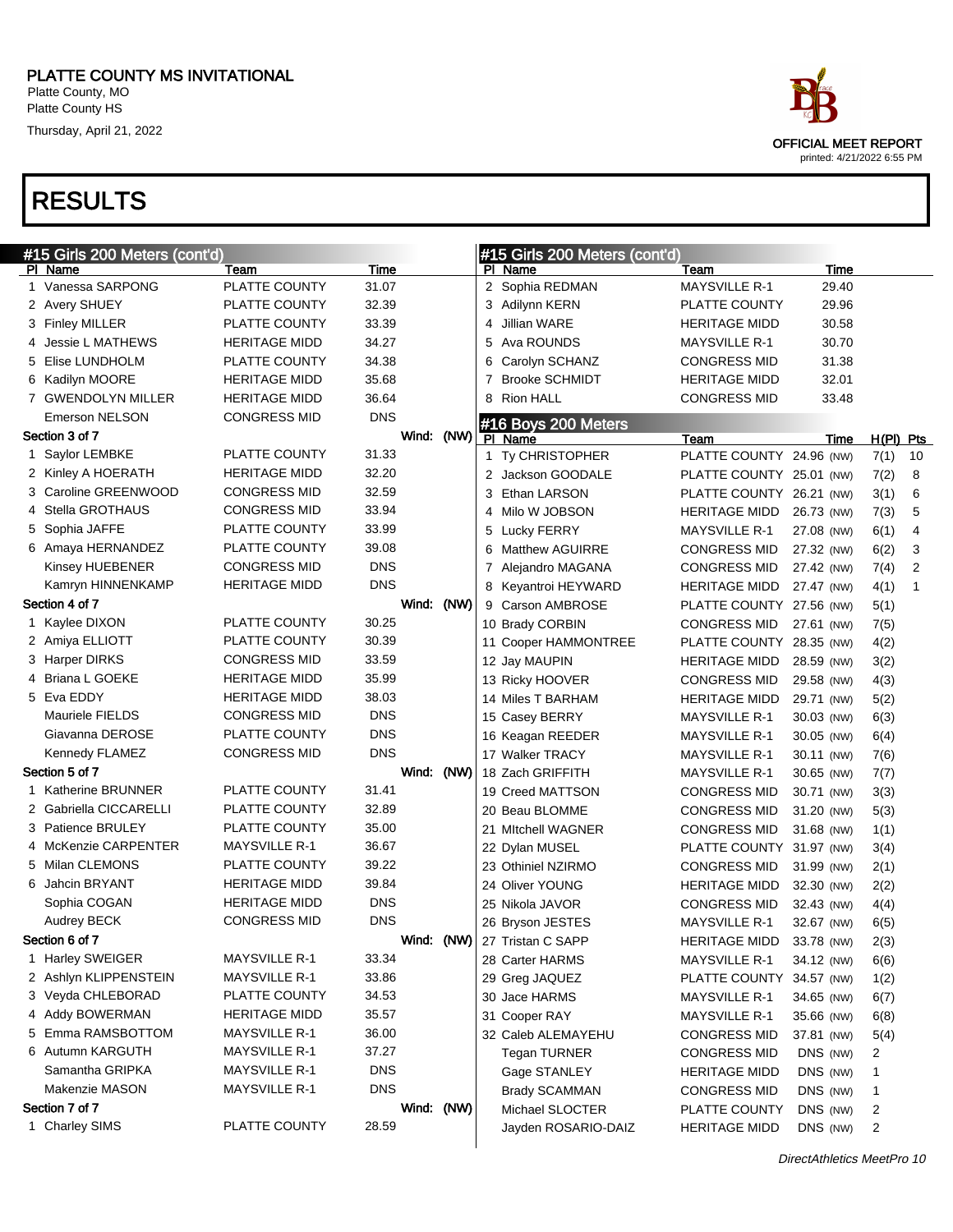Platte County, MO Platte County HS Thursday, April 21, 2022

#### RESULTS

| #16 Boys 200 Meters (cont'd) |                      |            |                |             |                | #16 Boys 200 Meters (cont'd)                      |                      |             |                   |
|------------------------------|----------------------|------------|----------------|-------------|----------------|---------------------------------------------------|----------------------|-------------|-------------------|
| PI Name                      | Team                 | Time       |                | $H(PI)$ Pts |                | PI Name                                           | Team                 | <b>Time</b> |                   |
| Mekhi ROBBINS                | <b>CONGRESS MID</b>  | DNS (NW)   | 3              |             |                | 2 Miles T BARHAM                                  | <b>HERITAGE MIDD</b> | 29.71       |                   |
| <b>Chancellor KAUFMAN</b>    | <b>CONGRESS MID</b>  | DNS (NW)   | 3              |             |                | 3 Beau BLOMME                                     | <b>CONGRESS MID</b>  | 31.20       |                   |
| Larry MUFUTU                 | PLATTE COUNTY        | DNS (NW)   | 3              |             |                | 4 Caleb ALEMAYEHU                                 | <b>CONGRESS MID</b>  | 37.81       |                   |
| Blake J INGLE                | <b>HERITAGE MIDD</b> | DNS (NW)   | 4              |             |                | Michael COSTELLO                                  | PLATTE COUNTY        | <b>DNS</b>  |                   |
| <b>Austin HINKLE</b>         | <b>CONGRESS MID</b>  | DNS (NW)   | 4              |             |                | Pierson BOOKER                                    | <b>CONGRESS MID</b>  | <b>DNS</b>  |                   |
| Colton HARDY                 | <b>CONGRESS MID</b>  | DNS (NW)   | 4              |             |                | Shah S AMIR                                       | <b>HERITAGE MIDD</b> | <b>DNS</b>  |                   |
| Noah JACKMAN                 | <b>CONGRESS MID</b>  | DNS (NW)   | 4              |             |                | Gaven CAMPBELL                                    | PLATTE COUNTY        | <b>DNS</b>  |                   |
| Michael COSTELLO             | PLATTE COUNTY        | DNS (NW)   | 5              |             |                | Section 6 of 7                                    |                      |             | Wind: (NW)        |
| Pierson BOOKER               | <b>CONGRESS MID</b>  | DNS (NW)   | 5              |             |                | 1 Lucky FERRY                                     | <b>MAYSVILLE R-1</b> | 27.08       |                   |
| Shah S AMIR                  | <b>HERITAGE MIDD</b> | DNS (NW)   | 5              |             |                | 2 Matthew AGUIRRE                                 | <b>CONGRESS MID</b>  | 27.32       |                   |
| Gaven CAMPBELL               | PLATTE COUNTY        | DNS (NW)   | 5              |             |                | 3 Casey BERRY                                     | <b>MAYSVILLE R-1</b> | 30.03       |                   |
| Leonard M NASH               | <b>HERITAGE MIDD</b> | DNS (NW)   | $\overline{7}$ |             | 4              | Keagan REEDER                                     | <b>MAYSVILLE R-1</b> | 30.05       |                   |
|                              |                      |            |                |             | 5              | <b>Bryson JESTES</b>                              | <b>MAYSVILLE R-1</b> | 32.67       |                   |
| <b>SECTION RESULTS</b>       |                      |            |                |             |                | 6 Carter HARMS                                    | <b>MAYSVILLE R-1</b> | 34.12       |                   |
| PI Name                      | Team                 | Time       |                |             |                | 7 Jace HARMS                                      | <b>MAYSVILLE R-1</b> | 34.65       |                   |
| Section 1 of 7               |                      |            | Wind:          | (NW)        |                | 8 Cooper RAY                                      | <b>MAYSVILLE R-1</b> | 35.66       |                   |
| 1 Mitchell WAGNER            | <b>CONGRESS MID</b>  | 31.68      |                |             |                | Section 7 of 7                                    |                      |             | Wind: (NW)        |
| 2 Greg JAQUEZ                | PLATTE COUNTY        | 34.57      |                |             |                | 1 Ty CHRISTOPHER                                  | PLATTE COUNTY        | 24.96       |                   |
| Gage STANLEY                 | <b>HERITAGE MIDD</b> | <b>DNS</b> |                |             |                | 2 Jackson GOODALE                                 | PLATTE COUNTY        | 25.01       |                   |
| <b>Brady SCAMMAN</b>         | <b>CONGRESS MID</b>  | <b>DNS</b> |                |             |                | 3 Milo W JOBSON                                   | <b>HERITAGE MIDD</b> | 26.73       |                   |
| Section 2 of 7               |                      |            | Wind: (NW)     |             |                | 4 Alejandro MAGANA                                | <b>CONGRESS MID</b>  | 27.42       |                   |
| 1 Othiniel NZIRMO            | <b>CONGRESS MID</b>  | 31.99      |                |             |                | 5 Brady CORBIN                                    | <b>CONGRESS MID</b>  | 27.61       |                   |
| 2 Oliver YOUNG               | <b>HERITAGE MIDD</b> | 32.30      |                |             | 6              | <b>Walker TRACY</b>                               | <b>MAYSVILLE R-1</b> | 30.11       |                   |
| 3 Tristan C SAPP             | <b>HERITAGE MIDD</b> | 33.78      |                |             | $\overline{7}$ | Zach GRIFFITH                                     | <b>MAYSVILLE R-1</b> | 30.65       |                   |
| <b>Tegan TURNER</b>          | <b>CONGRESS MID</b>  | <b>DNS</b> |                |             |                | Leonard M NASH                                    | <b>HERITAGE MIDD</b> | <b>DNS</b>  |                   |
| Michael SLOCTER              | PLATTE COUNTY        | <b>DNS</b> |                |             |                |                                                   |                      |             |                   |
| Jayden ROSARIO-DAIZ          | <b>HERITAGE MIDD</b> | <b>DNS</b> |                |             |                | #17 Girls 4 x 400m Relay<br>PI Team               |                      | Time        | Pts               |
| Section 3 of 7               |                      |            | Wind: (NW)     |             |                | 1 HERITAGE MIDDLE SCHOOL (A)                      |                      | 4:46.12     | 10                |
| 1 Ethan LARSON               | PLATTE COUNTY        | 26.21      |                |             |                | 2 CONGRESS MIDDLE SCHOOL (A)                      |                      | 4:52.57     | 8                 |
| 2 Jay MAUPIN                 | <b>HERITAGE MIDD</b> | 28.59      |                |             |                | 3 PLATTE COUNTY MIDDLE SCHOOL (A)                 |                      | 4:55.30     | 6                 |
| 3 Creed MATTSON              | <b>CONGRESS MID</b>  | 30.71      |                |             |                | 4 HERITAGE MIDDLE SCHOOL (B)                      |                      | 5:19.14     | 5                 |
| 4 Dylan MUSEL                | PLATTE COUNTY        | 31.97      |                |             |                | 5 MAYSVILLE R-1 MIDDLE SCHOOL (A)                 |                      | 5:25.26     | 4                 |
| Mekhi ROBBINS                | <b>CONGRESS MID</b>  | <b>DNS</b> |                |             |                | PLATTE COUNTY MIDDLE SCHOOL (B)                   |                      | <b>DNS</b>  |                   |
| <b>Chancellor KAUFMAN</b>    | <b>CONGRESS MID</b>  | <b>DNS</b> |                |             |                |                                                   |                      |             |                   |
| Larry MUFUTU                 | PLATTE COUNTY        | <b>DNS</b> |                |             |                |                                                   |                      |             |                   |
| Section 4 of 7               |                      |            | Wind: (NW)     |             |                | #18 Boys $4 \times 400$ m Relay<br><u>PI leam</u> |                      | <u>Time</u> |                   |
| 1 Keyantroi HEYWARD          | <b>HERITAGE MIDD</b> | 27.47      |                |             |                | 1 PLATTE COUNTY MIDDLE SCHOOL (A)                 |                      | 3:56.37     | <u> Pts</u><br>10 |
| 2 Cooper HAMMONTREE          | PLATTE COUNTY        | 28.35      |                |             |                | 2 MAYSVILLE R-1 MIDDLE SCHOOL (A)                 |                      | 4:06.43     | 8                 |
| 3 Ricky HOOVER               | <b>CONGRESS MID</b>  | 29.58      |                |             |                | 3 PLATTE COUNTY MIDDLE SCHOOL (B)                 |                      | 4:07.86     | 6                 |
| 4 Nikola JAVOR               | <b>CONGRESS MID</b>  | 32.43      |                |             |                | 4 HERITAGE MIDDLE SCHOOL (A)                      |                      | 4:09.79     | 5                 |
| Blake J INGLE                | <b>HERITAGE MIDD</b> | <b>DNS</b> |                |             |                | 5 CONGRESS MIDDLE SCHOOL (A)                      |                      | 4:14.22     |                   |
| <b>Austin HINKLE</b>         | <b>CONGRESS MID</b>  | <b>DNS</b> |                |             |                | 6 HERITAGE MIDDLE SCHOOL (B)                      |                      | 4:24.76     | 3                 |
| Colton HARDY                 | <b>CONGRESS MID</b>  | <b>DNS</b> |                |             |                |                                                   |                      |             |                   |
| Noah JACKMAN                 | <b>CONGRESS MID</b>  | <b>DNS</b> |                |             |                |                                                   |                      |             |                   |
| Section 5 of 7               |                      |            | Wind:          | (NW)        |                | #19 Boys High Jump<br>PI Name                     | <b>Team</b>          | <b>Mark</b> | <u>Pts</u>        |
| 1 Carson AMBROSE             | PLATTE COUNTY        | 27.56      |                |             |                | 1 Robert MARRIOTT                                 | PLATTE COUNTY        | 1.80m       | 10                |
|                              |                      |            |                |             |                |                                                   |                      |             |                   |



DirectAthletics MeetPro 11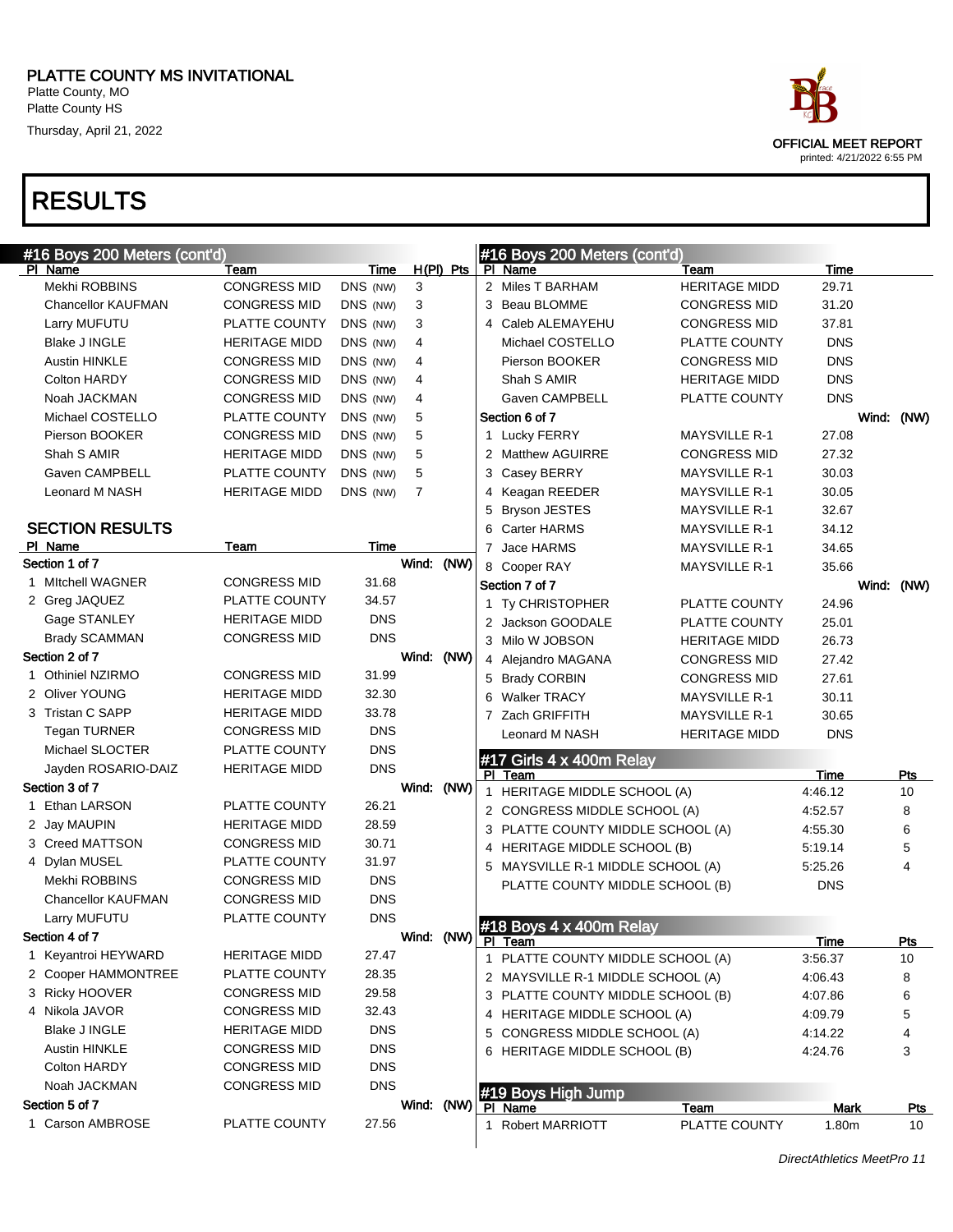Platte County HS Thursday, April 21, 2022

| #19 Boys High Jump (cont'd) |                      |                   |                | #20 Girls High Jump (cont'd) |                          |               |                |
|-----------------------------|----------------------|-------------------|----------------|------------------------------|--------------------------|---------------|----------------|
| PI Name                     | Team                 | Mark              | <u>Pts</u>     | PI Name                      | Team                     | Mark          | <u>Pts</u>     |
| 2 Jackson UTZ               | PLATTE COUNTY        | 1.72m             | 8              | Reagan BALL                  | PLATTE COUNTY            | <b>DNS</b>    |                |
| 3J Gage STANLEY             | <b>HERITAGE MIDD</b> | 1.57m             | 6              |                              |                          |               |                |
| 4J Peyton RANDOLPH          | <b>CONGRESS MID</b>  | 1.57m             | 5              | #21 Boys Long Jump           |                          |               |                |
| 5J Braiden STEVENS          | PLATTE COUNTY        | 1.52m             | 4              | PI Name                      | Team                     | Mark          | Pts            |
| 6J Owen H SMITH             | <b>HERITAGE MIDD</b> | 1.52m             | 3              | Ethan LARSON<br>$\mathbf 1$  | PLATTE COUNTY            | 4.97m (NW)    | 10             |
| 7 Kason CLEMENT             | <b>HERITAGE MIDD</b> | 1.47m             | $\overline{2}$ | 2 Wayne BASKERVILLE III      | PLATTE COUNTY            | 4.94m (NW)    | 8              |
| 7J Cameron HURSHMAN         | <b>CONGRESS MID</b>  | 1.47m             | $\mathbf{1}$   | 3 Noah OMOIKE                | PLATTE COUNTY            | 4.63m (NW)    | 6              |
| 8J Shah S AMIR              | <b>HERITAGE MIDD</b> | 1.47m             |                | Milo W JOBSON<br>4           | <b>HERITAGE MIDD</b>     | $4.61m$ (NW)  | 5              |
| 9 Casyn FOWLER              | PLATTE COUNTY        | 1.47m             |                | Miles T BARHAM<br>5          | <b>HERITAGE MIDD</b>     | 4.45m (NW)    | $\overline{4}$ |
| 11 Ayden JOHNSTON           | <b>HERITAGE MIDD</b> | 1.47m             |                | 6 Brooklyn HALL              | PLATTE COUNTY            | 4.42m (NW)    | 3              |
| 11 Jay MAUPIN               | <b>HERITAGE MIDD</b> | 1.47m             |                | 7<br>Casyn FOWLER            | PLATTE COUNTY            | 4.40m (NW)    | 2              |
| 13 Ty WHITLEY               | <b>HERITAGE MIDD</b> | 1.42m             |                | Isaiah DEEKEN<br>8           | PLATTE COUNTY            | 4.34m (NW)    | 0.5            |
| 13 Eli GAISER               | <b>MAYSVILLE R-1</b> | 1.42m             |                | 8 Bryson JESTES              | <b>MAYSVILLE R-1</b>     | 4.34m (NW)    | 0.5            |
| 15 Brooklyn HALL            | PLATTE COUNTY        | 1.37m             |                | 10 Liam FRANKSEN             | PLATTE COUNTY            | 4.26m (NW)    |                |
| 15 Hunter SOLLARS           | <b>MAYSVILLE R-1</b> | 1.37m             |                | 11 Casey BERRY               | <b>MAYSVILLE R-1</b>     | 4.23m (NW)    |                |
| <b>Grant FADLER</b>         | PLATTE COUNTY        | <b>NH</b>         |                | 12 Gideon R DICKENS          | <b>HERITAGE MIDD</b>     | 4.19m (NW)    |                |
| Ethan J BEHOUNEK            | <b>HERITAGE MIDD</b> | <b>NH</b>         |                | 13 Shazil N MEHDI            | <b>HERITAGE MIDD</b>     | 4.14 $m$ (NW) |                |
| Liam FRANKSEN               | PLATTE COUNTY        | <b>NH</b>         |                | 14 Finn SMITH                | PLATTE COUNTY            | 4.13m (NW)    |                |
| Noah OMOIKE                 | PLATTE COUNTY        | <b>NH</b>         |                | 15 Matthew R SHIRLEY         | <b>HERITAGE MIDD</b>     | 4.10m (NW)    |                |
| Noah JOHNSON                | <b>CONGRESS MID</b>  | <b>DNS</b>        |                | 16 Joseph RIDDER             | <b>HERITAGE MIDD</b>     | $4.01m$ (NW)  |                |
| <b>Brady CORBIN</b>         | <b>CONGRESS MID</b>  | <b>DNS</b>        |                | 16 Hunter SOLLARS            | <b>MAYSVILLE R-1</b>     | $4.01m$ (NW)  |                |
| <b>Brett L SWANSON</b>      | <b>HERITAGE MIDD</b> | <b>DNS</b>        |                | 18 Michael SLOCTER           | PLATTE COUNTY            | 4.00m (NW)    |                |
| Evan MAGNUSON               | PLATTE COUNTY        | <b>DNS</b>        |                | 19 Preston WALKER            | <b>HERITAGE MIDD</b>     | 3.81m (NW)    |                |
|                             |                      |                   |                | 20 Chase HICHCOCK            | PLATTE COUNTY            | 3.79m (NW)    |                |
| #20 Girls High Jump         |                      |                   |                | 21 Zachary SCHMIDT           | PLATTE COUNTY            | 3.78m (NW)    |                |
| PI Name                     | Team                 | Mark              | Pts            | 22 Alexander R ROGERS        | <b>HERITAGE MIDD</b>     | 3.71m (NW)    |                |
| 1 Brooke SCHMIDT            | <b>HERITAGE MIDD</b> | 1.47m             | 10             | 23 Lucky FERRY               | <b>MAYSVILLE R-1</b>     | 3.69m (NW)    |                |
| 2 Laney MCCABE              | <b>CONGRESS MID</b>  | 1.42m             | 8              | 24 Tyler WILLIAMS            | <b>HERITAGE MIDD</b>     | 3.43m (NW)    |                |
| 3J Emma MACALUSO            | PLATTE COUNTY        | 1.37 <sub>m</sub> | 6              | 25 Andrew PARRISH            | PLATTE COUNTY            | 3.16m (NW)    |                |
| 4J Cloey SAVELUC            | PLATTE COUNTY        | 1.37 <sub>m</sub> | 5              | 26 Dylan MUSEL               | PLATTE COUNTY            | 2.95m (NW)    |                |
| 5J Finley MILLER            | PLATTE COUNTY        | 1.32m             | 3.5            | 27 Austin SYLER              | <b>HERITAGE MIDD</b>     | 2.89m (NW)    |                |
| 5J Adilynn KERN             | PLATTE COUNTY        | 1.32m             | 3.5            | 28 Michael COSTELLO          | PLATTE COUNTY            | 2.70m (NW)    |                |
| 7J Stella KASSEN            | PLATTE COUNTY        | 1.32m             | 2              | 29 Kalob SMITH               | PLATTE COUNTY 2.65m (NW) |               |                |
| 8J Elizabeth BECKLEY        | <b>CONGRESS MID</b>  | 1.32m             | $\mathbf{1}$   | 30 Shan SENOGA               | PLATTE COUNTY 2.64m (NW) |               |                |
| 9 Maggie DAVIS              | PLATTE COUNTY        | 1.27m             |                | Gaven CAMPBELL               | PLATTE COUNTY            | NM (NW)       |                |
| 9 Kylie WINSLOW             | PLATTE COUNTY        | 1.27m             |                | Kyle JIANG                   | HERITAGE MIDD            | DNS (NW)      |                |
| 9 Emma LORD                 | <b>CONGRESS MID</b>  | 1.27m             |                | Shah S AMIR                  | <b>HERITAGE MIDD</b>     | DNS (NW)      |                |
| 12 Harley SWEIGER           | <b>MAYSVILLE R-1</b> | 1.22m             |                | Nash AMOS                    | <b>CONGRESS MID</b>      | DNS (NW)      |                |
| 12 Reagan JOHNSON           | PLATTE COUNTY        | 1.22m             |                | Clayton BOGINA               | <b>CONGRESS MID</b>      | DNS (NW)      |                |
| 14 Kaylee GUST              | <b>MAYSVILLE R-1</b> | 1.17m             |                | Noah JOHNSON                 | <b>CONGRESS MID</b>      | DNS (NW)      |                |
| Autumn KARGUTH              | <b>MAYSVILLE R-1</b> | <b>NH</b>         |                | Jaxon CARPENTER              | <b>CONGRESS MID</b>      | DNS (NW)      |                |
| Kella MORRIS                | <b>MAYSVILLE R-1</b> | NΗ                |                | <b>Austin HINKLE</b>         | <b>CONGRESS MID</b>      | DNS (NW)      |                |
| Jillian WARE                | <b>HERITAGE MIDD</b> | <b>DNS</b>        |                | <b>Tegan TURNER</b>          | <b>CONGRESS MID</b>      | DNS (NW)      |                |
| Katherine BRUNNER           | PLATTE COUNTY        | <b>DNS</b>        |                | Jay MAUPIN                   | <b>HERITAGE MIDD</b>     | DNS (NW)      |                |
| Lily G CURRENCE             | <b>HERITAGE MIDD</b> | <b>DNS</b>        |                | Leonard M NASH               | <b>HERITAGE MIDD</b>     | DNS (NW)      |                |
| Serenity ESCHLIMAN          | PLATTE COUNTY        | <b>DNS</b>        |                | Peyton RANDOLPH              | <b>CONGRESS MID</b>      | DNS (NW)      |                |

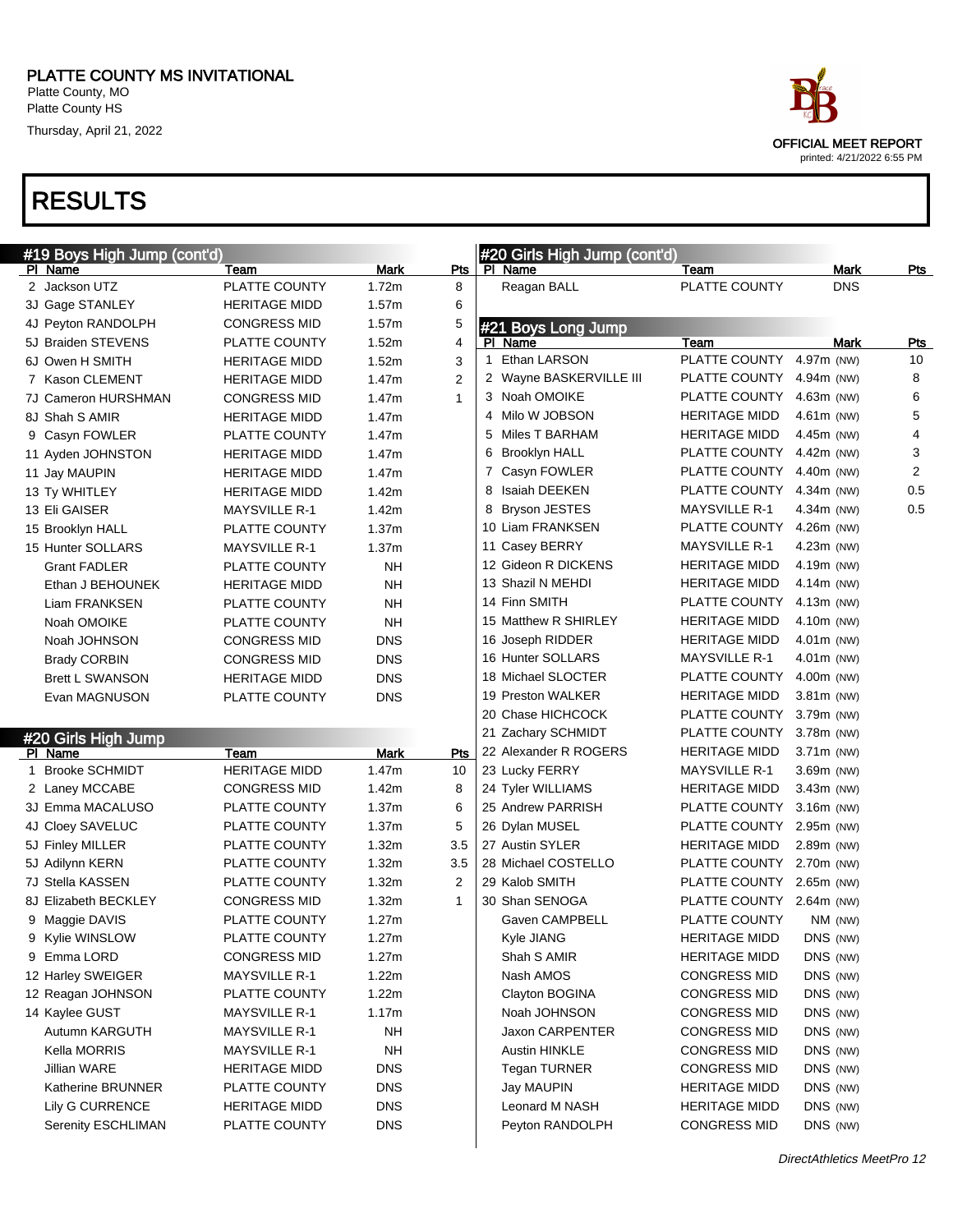Platte County, MO Platte County HS

Thursday, April 21, 2022



| #21 Boys Long Jump (cont'd) |                          |              |                    |   | #22 Girls Long Jump (cont'd) |                           |                |      |                |
|-----------------------------|--------------------------|--------------|--------------------|---|------------------------------|---------------------------|----------------|------|----------------|
| PI Name                     | Team                     |              | <b>Mark</b><br>Pts |   | PI Name                      | Team                      |                | Mark | <u>Pts</u>     |
| Jayden ROSARIO-DAIZ         | <b>HERITAGE MIDD</b>     | DNS (NW)     |                    |   | Jada GARRETT                 | PLATTE COUNTY             | DNS (NW)       |      |                |
| Gage STANLEY                | <b>HERITAGE MIDD</b>     | DNS (NW)     |                    |   | Kinley A HOERATH             | <b>HERITAGE MIDD</b>      | DNS (NW)       |      |                |
| Cameron HURSHMAN            | <b>CONGRESS MID</b>      | DNS (NW)     |                    |   | Reagan JOHNSON               | PLATTE COUNTY             | DNS (NW)       |      |                |
| <b>Brady CORBIN</b>         | <b>CONGRESS MID</b>      | DNS (NW)     |                    |   | <b>Alice KEEFE</b>           | <b>CONGRESS MID</b>       | DNS (NW)       |      |                |
|                             |                          |              |                    |   | Kate KONRAD                  | <b>HERITAGE MIDD</b>      | DNS (NW)       |      |                |
| #22 Girls Long Jump         |                          |              |                    |   | Caroline LINN                | PLATTE COUNTY             | DNS (NW)       |      |                |
| PI Name                     | Team                     |              | <b>Pts</b><br>Mark |   | Lucy OSHEL                   | <b>HERITAGE MIDD</b>      | DNS (NW)       |      |                |
| 1 Sophia REDMAN             | <b>MAYSVILLE R-1</b>     | 4.32m (NW)   | 10                 |   | Hannah PEARSON               | <b>HERITAGE MIDD</b>      | DNS (NW)       |      |                |
| 2 Delaney WITKOWSKI         | <b>HERITAGE MIDD</b>     | 4.20m (NW)   | 8                  |   | Madeline STEWART             | PLATTE COUNTY             | DNS (NW)       |      |                |
| 3 Alyssa ESTANICH           | <b>CONGRESS MID</b>      | 3.94m (NW)   | 6                  |   |                              |                           |                |      |                |
| 4 Sophia GEE                | <b>CONGRESS MID</b>      | 3.87m (NW)   | 5                  |   | #23 Boys Triple Jump         |                           |                |      |                |
| 5 Rylee CARR                | PLATTE COUNTY            | $3.85m$ (NW) | 4                  |   | PI Name                      | Team                      |                | Mark | <b>Pts</b>     |
| 6 Ella HOOVER               | PLATTE COUNTY            | $3.83m$ (NW) | 3                  |   | 1 Adam GISLER                | PLATTE COUNTY 11.45m (NW) |                |      | 10             |
| 7 Indigo TEUFEL             | PLATTE COUNTY            | 3.80m (NW)   | $\overline{2}$     |   | 2 Heritage CLEMELT           | HERITAGE MIDD 10.94m (NW) |                |      | 8              |
| 8 Laney MCCABE              | <b>CONGRESS MID</b>      | 3.77m (NW)   | 0.5                |   | 3 Brett L SWANSON            | HERITAGE MIDD 10.86m (NW) |                |      | 6              |
| 8 Aubree M SMITH            | <b>HERITAGE MIDD</b>     | 3.77m (NW)   | 0.5                |   | 4 James P HUFFMAN            | HERITAGE MIDD 10.84m (NW) |                |      | 5              |
| 10 Karrington FRIDDELL      | PLATTE COUNTY            | 3.70m (NW)   |                    |   | 5 Ty CHRISTOPHER             | PLATTE COUNTY 10.80m (NW) |                |      | $\overline{4}$ |
| 11 Evie THRASHER            | PLATTE COUNTY            | $3.65m$ (NW) |                    |   | 6 Cole JOHNSON               | PLATTE COUNTY 10.47m (NW) |                |      | 3              |
| 12 Lyla M TRICHE            | <b>HERITAGE MIDD</b>     | 3.60m (NW)   |                    | 7 | <b>Brooklyn HALL</b>         | PLATTE COUNTY 10.26m (NW) |                |      | 2              |
| 13 Jessie L MATHEWS         | <b>HERITAGE MIDD</b>     | 3.58m (NW)   |                    | 8 | Jackson GOODALE              | PLATTE COUNTY 10.21m (NW) |                |      | 1              |
| 14 Ana TERCERO              | <b>CONGRESS MID</b>      | 3.57m (NW)   |                    | 9 | Carson AMBROSE               | PLATTE COUNTY 10.20m (NW) |                |      |                |
| 15 Taylor PINKERTON         | <b>HERITAGE MIDD</b>     | $3.54m$ (NW) |                    |   | 9 Seth MILLER                | HERITAGE MIDD 10.20m (NW) |                |      |                |
| 16 Karsyn KINCHELOE         | <b>CONGRESS MID</b>      | $3.53m$ (NW) |                    |   | 11 Talmage BODINE            | HERITAGE MIDD 10.18m (NW) |                |      |                |
| 17 Myer COHARA              | <b>CONGRESS MID</b>      | $3.52m$ (NW) |                    |   | 12 Brady CORBIN              | <b>CONGRESS MID</b>       | 10.06 $m$ (NW) |      |                |
| 18 Jade A BROWN             | <b>HERITAGE MIDD</b>     | 3.50m (NW)   |                    |   | 13 Tegan TURNER              | <b>CONGRESS MID</b>       | 9.82m (NW)     |      |                |
| 18 Ashlyn NEELY             | PLATTE COUNTY            | 3.50m (NW)   |                    |   | 14 Max C LEMASTERS           | <b>HERITAGE MIDD</b>      | 9.44m (NW)     |      |                |
| 20 Heaven JALE              | PLATTE COUNTY            | $3.41m$ (NW) |                    |   | 15 Cameron HURSHMAN          | <b>CONGRESS MID</b>       | 9.29m (NW)     |      |                |
| 21 Addy BOWERMAN            | <b>HERITAGE MIDD</b>     | 3.40m (NW)   |                    |   | 16 Isheanesu NZIRAMASANGA    | <b>HERITAGE MIDD</b>      | 9.13m (NW)     |      |                |
| 21 Samantha GRIPKA          | <b>MAYSVILLE R-1</b>     | 3.40m (NW)   |                    |   | 17 Liam FRANKSEN             | PLATTE COUNTY             | 9.10m (NW)     |      |                |
| 23 Lola ILORI               | <b>CONGRESS MID</b>      | $3.34m$ (NW) |                    |   | 18 Walker TRACY              | <b>MAYSVILLE R-1</b>      | 9.00m (NW)     |      |                |
| 24 Eleanor MCCOY            | PLATTE COUNTY            | 3.33m (NW)   |                    |   | 19 Bryson JESTES             | <b>MAYSVILLE R-1</b>      | 8.96m (NW)     |      |                |
| 25 Allyson PRATER           | <b>CONGRESS MID</b>      | 3.20m (NW)   |                    |   | 20 Braden HENDEE             | PLATTE COUNTY             | 8.94m (NW)     |      |                |
| 26 Natasha SHERMAN          | <b>CONGRESS MID</b>      | 3.19m (NW)   |                    |   | 21 Carter HARMS              | <b>MAYSVILLE R-1</b>      | 8.81m (NW)     |      |                |
| 27 Ava ROUNDS               | <b>MAYSVILLE R-1</b>     | 2.99m (NW)   |                    |   | 22 Dahel GONZALEZ DELGADO    | PLATTE COUNTY             | 8.79m (NW)     |      |                |
| 28 Milan CLEMONS            | PLATTE COUNTY 2.96m (NW) |              |                    |   | 23 Peter B EDHOLM            | <b>HERITAGE MIDD</b>      | 8.73m (NW)     |      |                |
| 29 Vanessa SARPONG          | PLATTE COUNTY 2.95m (NW) |              |                    |   | 24 Noah JOHNSON              | <b>CONGRESS MID</b>       | 8.66m (NW)     |      |                |
| 30 Camila ZAVALA            | PLATTE COUNTY 2.91m (NW) |              |                    |   | 25 Casey BERRY               | <b>MAYSVILLE R-1</b>      | 8.59m (NW)     |      |                |
| 31 Macy HILL                | PLATTE COUNTY            | 2.89m (NW)   |                    |   | 26 Tristan C SAPP            | <b>HERITAGE MIDD</b>      | 8.25m (NW)     |      |                |
| 32 Eva EDDY                 | <b>HERITAGE MIDD</b>     | $2.83m$ (NW) |                    |   | 27 Austin HINKLE             | <b>CONGRESS MID</b>       | 8.22m (NW)     |      |                |
| 33 Trinity HINES            | <b>MAYSVILLE R-1</b>     | 2.63m (NW)   |                    |   | 28 Grant FADLER              | PLATTE COUNTY             | 8.10m (NW)     |      |                |
| 34 Kadilyn MOORE            | <b>HERITAGE MIDD</b>     | 2.62m (NW)   |                    |   | 29 Elijah JACKSON            | PLATTE COUNTY             | 7.93m (NW)     |      |                |
| Adilynn KERN                | PLATTE COUNTY            | DNS (NW)     |                    |   | 30 Finn SMITH                | PLATTE COUNTY             | 7.59m (NW)     |      |                |
| Adriana VAZQUEZ             | PLATTE COUNTY            | DNS (NW)     |                    |   | Shan SENOGA                  | PLATTE COUNTY             | DNS (NW)       |      |                |
| Lyndie TWENTER              | <b>HERITAGE MIDD</b>     | DNS (NW)     |                    |   | Chase JOHNSON                | <b>CONGRESS MID</b>       | DNS (NW)       |      |                |
| Reagan BALL                 | PLATTE COUNTY            | DNS (NW)     |                    |   | Clayton BOGINA               | <b>CONGRESS MID</b>       | DNS (NW)       |      |                |
| Kennedy FLAMEZ              | <b>CONGRESS MID</b>      | DNS (NW)     |                    |   | Dylan MUSEL                  | PLATTE COUNTY             | DNS (NW)       |      |                |
|                             |                          |              |                    |   |                              |                           |                |      |                |
|                             |                          |              |                    |   |                              |                           |                |      |                |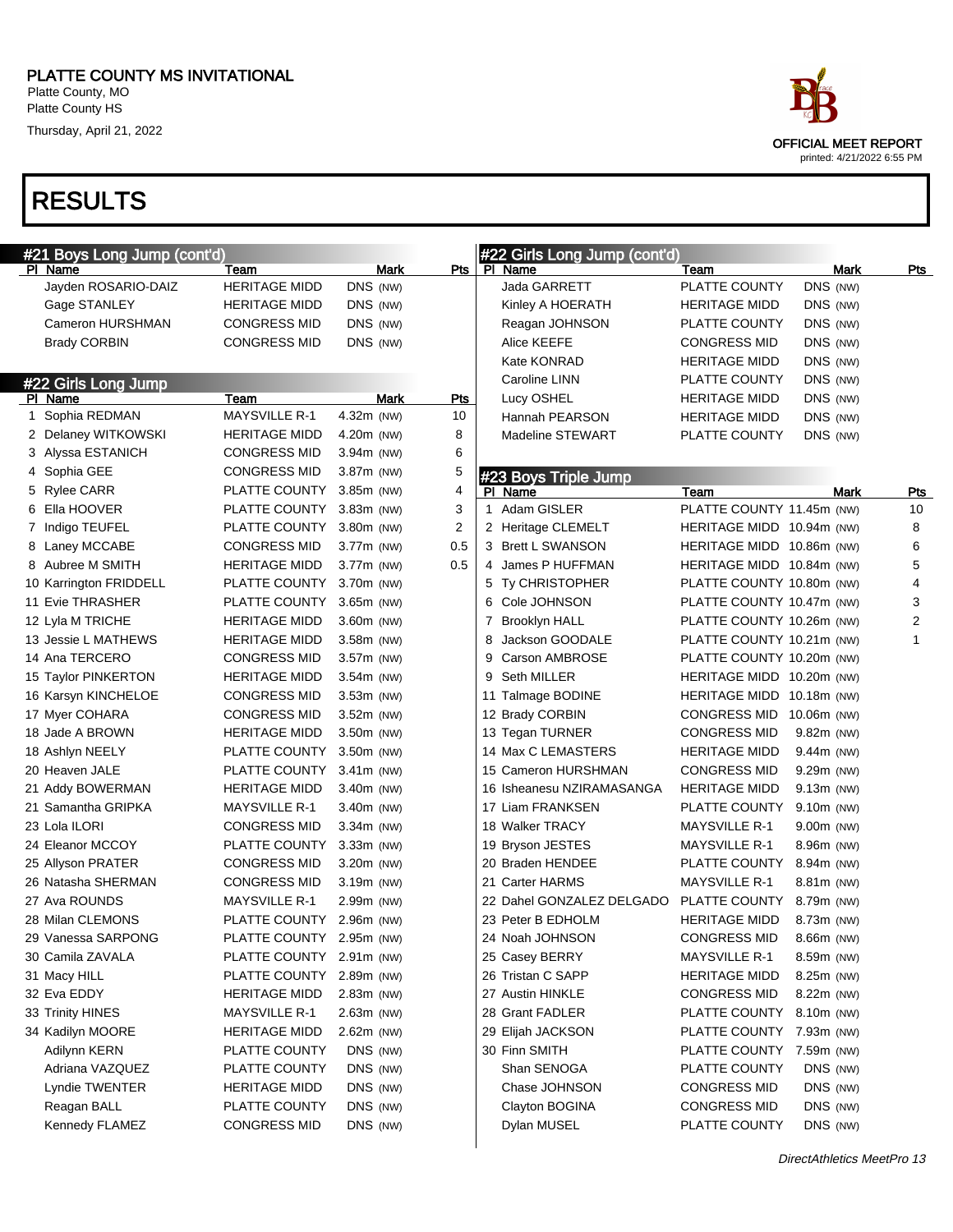Platte County, MO Platte County HS

Thursday, April 21, 2022

| #23 Boys Triple Jump (cont'd) |                          |              |     |   | #25 Boys Shot Put (cont'd) |                      |            |                |
|-------------------------------|--------------------------|--------------|-----|---|----------------------------|----------------------|------------|----------------|
| PI Name                       | Team                     | <b>Mark</b>  | Pts |   | PI Name                    | Team                 | Mark       | <u>Pts</u>     |
| <b>Trashundon NEAL</b>        | <b>HERITAGE MIDD</b>     | DNS (NW)     |     |   | 4 Matthew AGUIRRE          | <b>CONGRESS MID</b>  | 11.23m     | 5              |
| Peyton RANDOLPH               | <b>CONGRESS MID</b>      | DNS (NW)     |     |   | 5 Chase RUSSELL            | PLATTE COUNTY        | 10.99m     | 4              |
| Nash AMOS                     | <b>CONGRESS MID</b>      | FOUL (NW)    |     |   | 6 Kyle JIANG               | <b>HERITAGE MIDD</b> | 10.22m     | 3              |
|                               |                          |              |     |   | 7 Ethan LOWEN              | PLATTE COUNTY        | 10.11m     | $\overline{2}$ |
| #24 Girls Triple Jump         |                          |              |     | 8 | Zach GRIFFITH              | <b>MAYSVILLE R-1</b> | 9.90m      | 1              |
| PI Name                       | Team                     | Mark         | Pts |   | 9 Cooper HAMMONTREE        | PLATTE COUNTY        | 9.84m      |                |
| 1 Charley SIMS                | PLATTE COUNTY            | $9.04m$ (NW) | 10  |   | 10 Beau BLOMME             | <b>CONGRESS MID</b>  | 9.69m      |                |
| 2 Evie THRASHER               | PLATTE COUNTY 8.92m (NW) |              | 8   |   | 11 Kyler PARKER            | PLATTE COUNTY        | 9.48m      |                |
| 3 Jillian WARE                | <b>HERITAGE MIDD</b>     | 8.73m (NW)   | 6   |   | 12 Konnor PERKS            | <b>HERITAGE MIDD</b> | 9.41m      |                |
| 4 Sofia I MIRANDA             | <b>HERITAGE MIDD</b>     | 8.46m (NW)   | 5   |   | 13 Phillip FIELDS          | PLATTE COUNTY        | 9.37m      |                |
| 5 Myer COHARA                 | <b>CONGRESS MID</b>      | 8.34m (NW)   | 4   |   | 14 Jack CONWAY             | <b>CONGRESS MID</b>  | 9.29m      |                |
| 6 Lola ILORI                  | <b>CONGRESS MID</b>      | 8.29m (NW)   | 3   |   | 15 Carson BRAY             | <b>MAYSVILLE R-1</b> | 9.20m      |                |
| 7 Indigo TEUFEL               | PLATTE COUNTY            | 8.13m (NW)   | 2   |   | 16 Cole JOHNSON            | PLATTE COUNTY        | 9.09m      |                |
| 8 Kaylee DIXON                | PLATTE COUNTY 7.84m (NW) |              | 1   |   | 17 Louis VAN BATAVIA       | <b>CONGRESS MID</b>  | 8.98m      |                |
| 9 Lily G CURRENCE             | <b>HERITAGE MIDD</b>     | 7.71m (NW)   |     |   | 18 Braylon GATES           | PLATTE COUNTY        | 8.90m      |                |
| 10 Katherine BRUNNER          | PLATTE COUNTY 7.48m (NW) |              |     |   | 19 Carlos BASKERVILLE      | PLATTE COUNTY        | 8.53m      |                |
| 11 Jade A BROWN               | <b>HERITAGE MIDD</b>     | 7.46m (NW)   |     |   | 20 Chase T ROBERTSON       | <b>HERITAGE MIDD</b> | 8.46m      |                |
| 12 Kylie WINSLOW              | PLATTE COUNTY 7.31m (NW) |              |     |   | 21 Eli GAISER              | <b>MAYSVILLE R-1</b> | 8.40m      |                |
| 13 Ashlyn KLIPPENSTEIN        | <b>MAYSVILLE R-1</b>     | 7.24m (NW)   |     |   | 22 Bryson JONES            | <b>CONGRESS MID</b>  | 8.38m      |                |
| 14 Karsyn KINCHELOE           | <b>CONGRESS MID</b>      | 7.17m (NW)   |     |   | 23 Kayden WATT             | <b>HERITAGE MIDD</b> | 8.35m      |                |
| 15 Alexis NIELSEN             | PLATTE COUNTY 7.11m (NW) |              |     |   | 24 Warren C TUSO           | <b>HERITAGE MIDD</b> | 8.21m      |                |
| 16 Sophia JAFFE               | PLATTE COUNTY 6.71m (NW) |              |     |   | 25 Bradley EPPS            | <b>CONGRESS MID</b>  | 7.93m      |                |
| Rylee CARR                    | PLATTE COUNTY            | NM (NW)      |     |   | 26 Kameron KEESAMAN        | <b>MAYSVILLE R-1</b> | 7.91m      |                |
| Stella KASSEN                 | PLATTE COUNTY            | NM (NW)      |     |   | 27 Cooper RAY              | <b>MAYSVILLE R-1</b> | 7.72m      |                |
| Gabriella CICCARELLI          | PLATTE COUNTY            | NM (NW)      |     |   | 27 Barrett RYAN            | PLATTE COUNTY        | 7.72m      |                |
| Lizzy EBERSOLD                | <b>MAYSVILLE R-1</b>     | NM (NW)      |     |   | 29 Maddox FOLLEN           | <b>CONGRESS MID</b>  | 7.62m      |                |
| Samantha GRIPKA               | <b>MAYSVILLE R-1</b>     | NM (NW)      |     |   | 29 Jace HARMS              | <b>MAYSVILLE R-1</b> | 7.62m      |                |
| Kate HEINTZ                   | <b>MAYSVILLE R-1</b>     | NM (NW)      |     |   | 31 Gabriel EPPS            | <b>CONGRESS MID</b>  | 7.29m      |                |
| Lucienne MILLER               | PLATTE COUNTY            | NM (NW)      |     |   | 32 Thomas J BEIERLE        | <b>HERITAGE MIDD</b> | 6.99m      |                |
| Allyson PRATER                | <b>CONGRESS MID</b>      | NM (NW)      |     |   | 33 Sayer REIK              | PLATTE COUNTY        | 6.71m      |                |
| Arabella HENSON               | PLATTE COUNTY            | DNS (NW)     |     |   | 34 Keagan REEDER           | <b>MAYSVILLE R-1</b> | 6.47m      |                |
| Kennedy FLAMEZ                | <b>CONGRESS MID</b>      | DNS (NW)     |     |   | 35 Mogie WALKINGSTICK      | PLATTE COUNTY        | 6.41m      |                |
| Kaylie LUTHER                 | <b>CONGRESS MID</b>      | DNS (NW)     |     |   | 36 Max VARGAS              | <b>CONGRESS MID</b>  | 6.28m      |                |
| Laney MCCABE                  | <b>CONGRESS MID</b>      | DNS (NW)     |     |   | 37 Brandon STEARNS         | PLATTE COUNTY        | 6.14m      |                |
| Saylor LEMBKE                 | PLATTE COUNTY            | DNS (NW)     |     |   | 38 Nick CLARK              | PLATTE COUNTY        | 5.83m      |                |
| Alice KEEFE                   | <b>CONGRESS MID</b>      | DNS (NW)     |     |   | 39 Chase LOWSTETTER        | PLATTE COUNTY        | 5.44m      |                |
| Lucy OSHEL                    | <b>HERITAGE MIDD</b>     | DNS (NW)     |     |   | 40 Caiden ASHBY            | PLATTE COUNTY        | 5.13m      |                |
| Madeline STEWART              | PLATTE COUNTY            | DNS (NW)     |     |   | Kendall JOHNSON            | PLATTE COUNTY        | <b>DNS</b> |                |
| Kinsley ACKER                 | PLATTE COUNTY            | DNS (NW)     |     |   | Mac WHITE                  | <b>MAYSVILLE R-1</b> | <b>DNS</b> |                |
| Caroline LINN                 | PLATTE COUNTY            | DNS (NW)     |     |   | Chase D GADDIS             | <b>HERITAGE MIDD</b> | <b>DNS</b> |                |
|                               |                          |              |     |   | Thomas LOVE                | PLATTE COUNTY        | <b>DNS</b> |                |
| #25 Boys Shot Put             |                          |              |     |   | Reece MOPPIN               | PLATTE COUNTY        | <b>DNS</b> |                |
| PI Name                       | Team                     | <b>Mark</b>  | Pts |   |                            |                      |            |                |
| 1 Jonah WERE                  | <b>CONGRESS MID</b>      | 12.30m       | 10  |   | #26 Girls Shot Put         |                      |            |                |
| 2 Christian C WOOD            | <b>HERITAGE MIDD</b>     | 11.87m       | 8   |   | PI Name                    | Team                 | Mark       | <u>Pts</u>     |
| 3 Quinn LIGHTLE               | PLATTE COUNTY            | 11.82m       | 6   |   | 1 Kelly BULLANO            | PLATTE COUNTY        | 9.54m      | 10             |

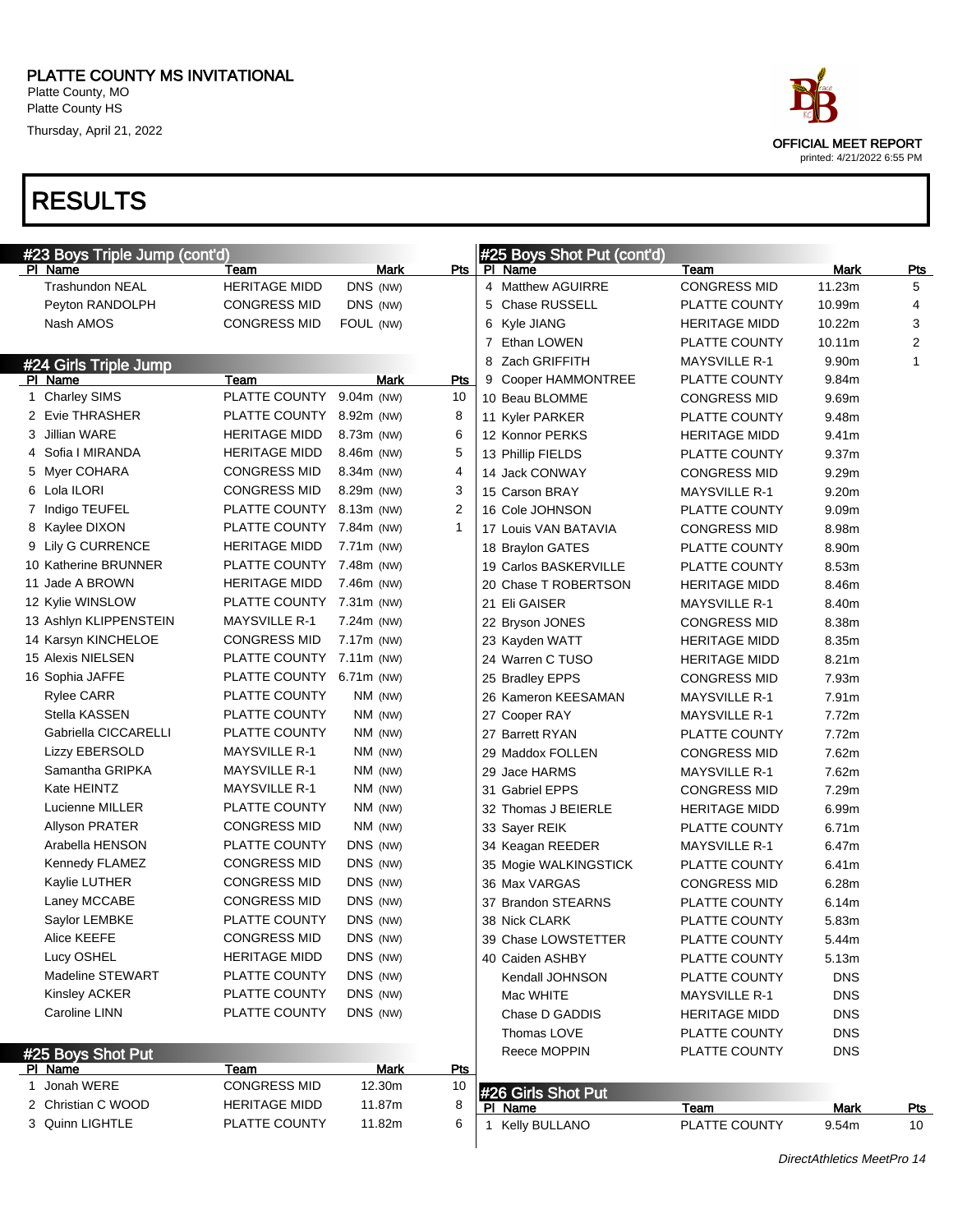Platte County, MO Platte County HS

Thursday, April 21, 2022

| #26 Girls Shot Put (cont'd)<br>PI Name | Team                 | <b>Mark</b>       | Pts            | #27 Boys Discus<br>PI Name |                       |                |                  |
|----------------------------------------|----------------------|-------------------|----------------|----------------------------|-----------------------|----------------|------------------|
| 2 Giavanna DEROSE                      | PLATTE COUNTY        | 9.37 <sub>m</sub> | 8              | 1 Robert MARRIOTT          | Team<br>PLATTE COUNTY | Mark<br>35.80m | <b>Pts</b><br>10 |
| 3 Ava M JENSEN                         | <b>HERITAGE MIDD</b> | 9.23m             | 6              | 2 Quinn LIGHTLE            | PLATTE COUNTY         | 31.10m         | 8                |
| 4 Abigail K SWEARINGIN                 | <b>HERITAGE MIDD</b> | 9.19m             | 5              | 3 Konnor PERKS             | <b>HERITAGE MIDD</b>  | 30.72m         | 6                |
| 5 Emmy JOHNSTON                        | <b>CONGRESS MID</b>  | 8.74m             | $\overline{4}$ | 4 Christian C WOOD         | <b>HERITAGE MIDD</b>  | 30.14m         | 5                |
| 6 Myer COHARA                          | <b>CONGRESS MID</b>  | 8.31m             | 3              | 5 Kyler PARKER             | PLATTE COUNTY         | 29.84m         | $\overline{4}$   |
| 7 Kate HEINTZ                          | <b>MAYSVILLE R-1</b> | 8.14m             | $\overline{2}$ | 6 Jonah WERE               | <b>CONGRESS MID</b>   | 29.30m         | 3                |
| 8 Riley WELLS                          | <b>CONGRESS MID</b>  | 8.05m             | $\mathbf{1}$   | 7 Cole JOHNSON             | PLATTE COUNTY         | 28.54m         | 2                |
| 9 Ashlyn G CUSICK                      | <b>HERITAGE MIDD</b> | 8.02m             |                | 8 Warren C TUSO            | <b>HERITAGE MIDD</b>  | 27.57m         | $\mathbf{1}$     |
| 9 Allison RIGGS                        | PLATTE COUNTY        | 8.02m             |                | 9 Ethan LOWEN              | PLATTE COUNTY         | 27.54m         |                  |
| 11 Maddie STEPHENSON                   | <b>CONGRESS MID</b>  | 7.82m             |                | 10 Matthew AGUIRRE         | <b>CONGRESS MID</b>   | 26.19m         |                  |
| 12 Lila SEDLACEK                       | PLATTE COUNTY        | 7.70m             |                | 11 Maddox FOLLEN           | <b>CONGRESS MID</b>   | 25.66m         |                  |
| 13 Marley SCHWARTZ                     | <b>HERITAGE MIDD</b> | 7.68m             |                | 12 Cooper HAMMONTREE       | PLATTE COUNTY         | 25.30m         |                  |
| 14 Macy DOLL                           | PLATTE COUNTY        | 7.50m             |                | 13 Beau BLOMME             | <b>CONGRESS MID</b>   | 25.17m         |                  |
| 15 Brooklyn TAYLOR                     | PLATTE COUNTY        | 7.39m             |                | 14 Barrett RYAN            | PLATTE COUNTY         | 23.73m         |                  |
| 16 Emma PROKES                         | PLATTE COUNTY        | 7.38m             |                | 15 Zane THOMAS             | <b>CONGRESS MID</b>   | 23.67m         |                  |
| 17 Kendra Y KNAUTH                     | <b>HERITAGE MIDD</b> | 7.31m             |                | 16 Carson BRAY             | <b>MAYSVILLE R-1</b>  | 23.58m         |                  |
| 18 Lindy BASGALL                       | <b>CONGRESS MID</b>  | 7.25m             |                | 17 Garrett GARCIAREK       | <b>HERITAGE MIDD</b>  | 22.09m         |                  |
| 19 Tori DEWITT                         | <b>CONGRESS MID</b>  | 6.95m             |                | 18 Phillip FIELDS          | PLATTE COUNTY         | 22.05m         |                  |
| 20 Lillian MARCOTT                     | <b>MAYSVILLE R-1</b> | 6.92m             |                | 19 Louis VAN BATAVIA       | <b>CONGRESS MID</b>   | 21.68m         |                  |
| 21 Ashlyn CLARK                        | <b>MAYSVILLE R-1</b> | 6.86m             |                | 20 Kyle JIANG              | <b>HERITAGE MIDD</b>  | 21.32m         |                  |
| 22 Alexis MEINKE                       | PLATTE COUNTY        | 6.60m             |                | 21 Bryson JONES            | <b>CONGRESS MID</b>   | 19.90m         |                  |
| 23 Ashlyn KLIPPENSTEIN                 | <b>MAYSVILLE R-1</b> | 6.53m             |                | 22 Jack CONWAY             | <b>CONGRESS MID</b>   | 19.81m         |                  |
| 24 Carolyn ELMORE                      | PLATTE COUNTY        | 6.49m             |                | 23 Mogie WALKINGSTICK      | PLATTE COUNTY         | 19.52m         |                  |
| 24 Lizzy EBERSOLD                      | <b>MAYSVILLE R-1</b> | 6.49m             |                | 24 Gabriel EPPS            | <b>CONGRESS MID</b>   | 19.35m         |                  |
| 26 Lola DUBAS                          | <b>CONGRESS MID</b>  | 6.46m             |                | 25 Chase T ROBERTSON       | <b>HERITAGE MIDD</b>  | 19.17m         |                  |
| 27 Emma RAMSBOTTOM                     | <b>MAYSVILLE R-1</b> | 6.34m             |                | 26 Brandon STEARNS         | PLATTE COUNTY         | 18.89m         |                  |
| 28 Jordan GAUGHAN                      | <b>CONGRESS MID</b>  | 6.24m             |                | 27 Thomas J BEIERLE        | <b>HERITAGE MIDD</b>  | 18.59m         |                  |
| 29 McKenzie CARPENTER                  | <b>MAYSVILLE R-1</b> | 6.22m             |                | 28 Bradley EPPS            | <b>CONGRESS MID</b>   | 17.74m         |                  |
| 30 Sophie SMITH                        | <b>CONGRESS MID</b>  | 5.90m             |                | 29 Jace HARMS              | <b>MAYSVILLE R-1</b>  | 17.67m         |                  |
| 31 Patience BRULEY                     | PLATTE COUNTY        | 5.89m             |                | 30 Kayden WATT             | <b>HERITAGE MIDD</b>  | 17.55m         |                  |
| 32 Avery SHUEY                         | PLATTE COUNTY        | 5.78m             |                | 31 Kameron KEESAMAN        | <b>MAYSVILLE R-1</b>  | 17.37m         |                  |
| 33 Iman ELMI                           | PLATTE COUNTY        | 5.76m             |                | 32 Chase LOWSTETTER        | PLATTE COUNTY         | 17.31m         |                  |
| 34 Nicole APRAIZ                       | <b>CONGRESS MID</b>  | 5.50m             |                | 33 Cooper RAY              | <b>MAYSVILLE R-1</b>  | 16.55m         |                  |
| 35 Mikeyla RIVERA                      | <b>HERITAGE MIDD</b> | 5.39m             |                | 34 Chase RUSSELL           | PLATTE COUNTY         | 16.49m         |                  |
| 36 Erin ANDERSON                       | PLATTE COUNTY        | 5.32m             |                | 35 Carter KELLEY           | PLATTE COUNTY         | 16.11m         |                  |
| 37 Kella MORRIS                        | MAYSVILLE R-1        | 5.30m             |                | 36 Max VARGAS              | <b>CONGRESS MID</b>   | 16.04m         |                  |
| 38 Stella GROTHAUS                     | <b>CONGRESS MID</b>  | 4.62m             |                | 37 Caiden ASHBY            | PLATTE COUNTY         | 14.73m         |                  |
| 39 Trinity HINES                       | <b>MAYSVILLE R-1</b> | 4.49m             |                | <b>Braylon GATES</b>       | PLATTE COUNTY         | <b>NM</b>      |                  |
| 40 Amaya HERNANDEZ                     | PLATTE COUNTY        | 4.43m             |                | Justice GILLOTTI           | <b>CONGRESS MID</b>   | <b>DNS</b>     |                  |
| Laila OUDDALI                          | <b>CONGRESS MID</b>  | <b>DNS</b>        |                | Thomas LOVE                | PLATTE COUNTY         | <b>DNS</b>     |                  |
| Elizabeth BECKLEY                      | <b>CONGRESS MID</b>  | <b>DNS</b>        |                | Reece MOPPIN               | PLATTE COUNTY         | <b>DNS</b>     |                  |
| Emma WALL                              | PLATTE COUNTY        | <b>DNS</b>        |                | Sayer REIK                 | PLATTE COUNTY         | <b>DNS</b>     |                  |
| Kyra SMAIL                             | <b>CONGRESS MID</b>  | <b>DNS</b>        |                | Matthew R SHIRLEY          | <b>HERITAGE MIDD</b>  | <b>DNS</b>     |                  |
|                                        |                      |                   |                |                            |                       |                |                  |